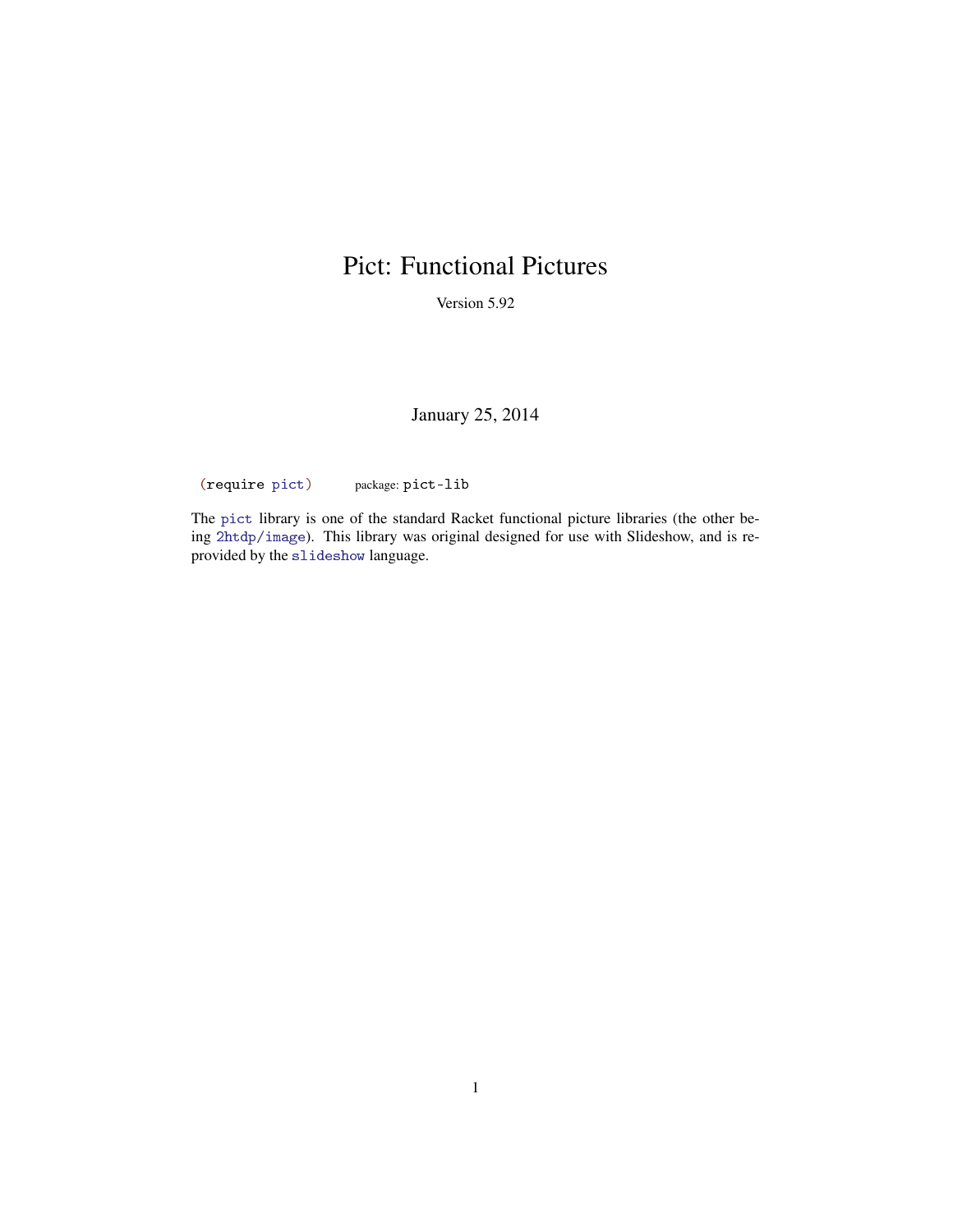# 1 Pict Datatype

A *pict* is a pict structure representing an image. Some functions, such as hline, create new simple picts. Other functions, such as ht-append, build new picts out of existing picts. In the latter case, the embedded picts retain their identity, so that offset-finding functions, such as lt-find, can find the offset of an embedded pict in a larger pict.

In addition to its drawing part, a pict has the following *bounding box* structure:



That is, the bounding box has a width *w* and a height *h*. For a single text line, *d* is descent below the baseline, and  $a+d=h$ . For multiple text lines (often created with a function like vc-append), *a* is the ascent of the top line, and *d* is the descent of the bottom line, so  $a+d < h$ . Many picts have *d=*0 and *a=h*.

In addition, a pict can have a *last* sub-pict that corresponds to the last item on the last line of text, so that extra lines can be added to the last line. In particular, the *last* element is useful for adding closing parentheses to a block of Racket code, where the last line of code not the longest line in the block.

The size information for a pict is computed when the pict is created. This strategy supports programs that create new picts though arbitrarily complex computations on the size and shape of existing picts. The functions pict-width, pict-height, pict-descent, and pict-ascent extract bounding box information from a pict.

A pict is a convertible datatype through the file/convertible protocol. Supported conversions include 'png-bytes, 'eps-bytes, and 'pdf-bytes.

```
(struct pict (draw
              width
              height
              ascent
              descent
              children
              panbox
              last)
         #:extra-constructor-name make-pict)
 draw : any/c
 width : real?
 height : real?
```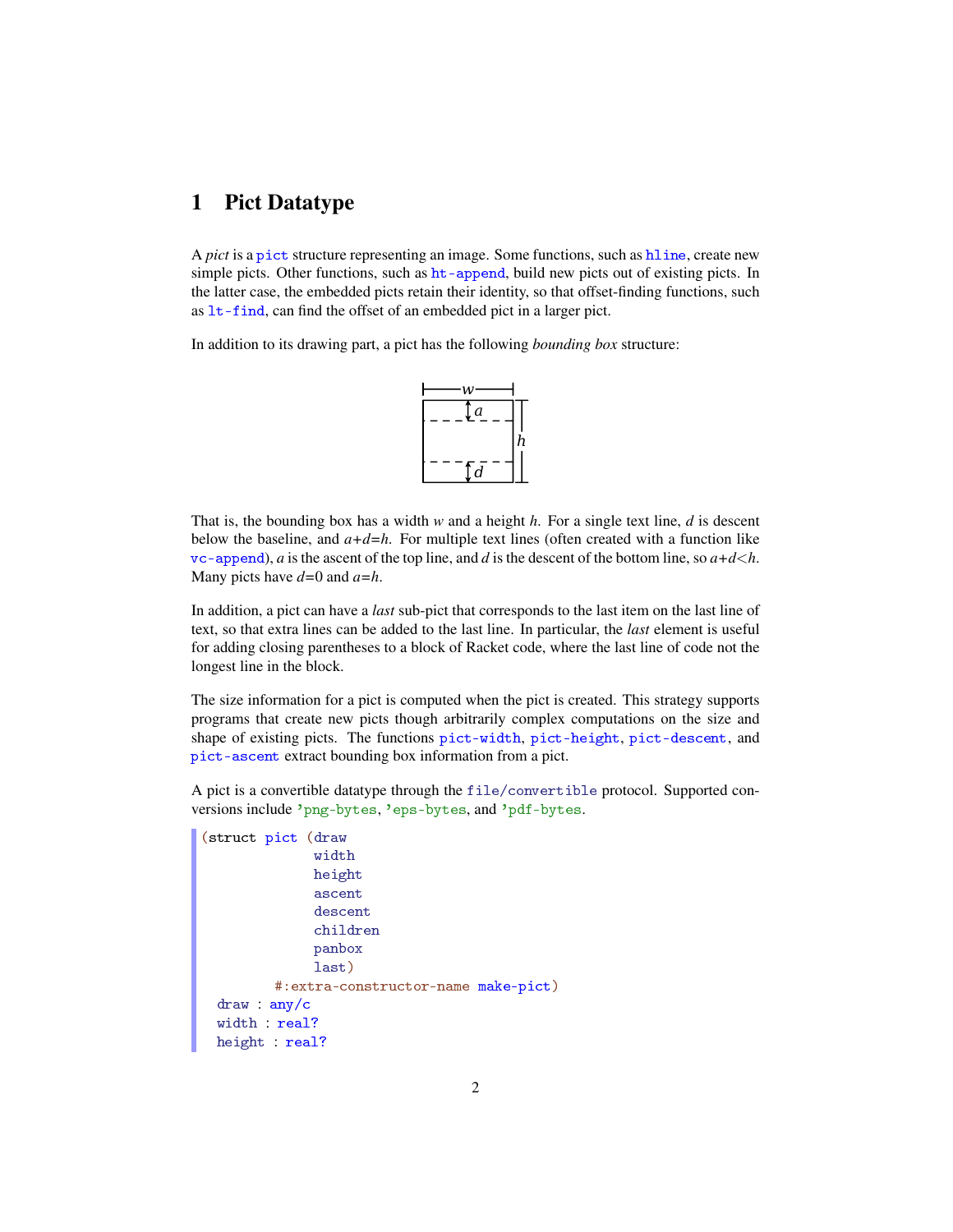```
ascent : real?
descent : real?
children : (listof child?)
panbox : (or/c #f any/c)
last : (or/c #f pict-path?)
```
A pict structure is normally not created directly with make-pict. Instead, functions like text, hline, and dc are used to construct a pict.

The draw field contains the pict's drawing information in an internal format. Roughly, the drawing information is a procedure that takes a  $dc\langle\!\langle\rangle$  drawing context and an offset for the pict's top-left corner (i.e., it's bounding box's top left corner relative to the  $dc\frac{\sqrt{2}}{2}$  origin). The state of the  $dc\langle\!\langle \cdot \rangle$  is intended to affect the pict's drawing; for example, the pen and brush will be set for a suitable default drawing mode, and the  $dc\frac{\partial}{\partial s}$  scale will be set to scale the resulting image. Use draw-pict (as opposed to pict-draw) to draw the picture.

The panbox field is internal and initialized to #f.

The last field indicates a pict within the children list (transitively) that can be treated as the last element of the last line in the pict. A  $#f$  value means that the pict is its own last sub-pict.

```
(struct child (pict dx dy sx sy sxy syx)
        #:extra-constructor-name make-child)
 pict : pict?
 dx : real?
 dy : real?
 sx : real?
 sy : real?
  sxy : real?
  syx : real?
```
Records, for a pict constructed of other picts, the transformation to arrive at a inverted point in the composed pict from an inverted point in a constituent pict's. An *inverted point* is a point relative to a pict's lower-left corner with an increasing value moving upward.

A child structure is normally not created directly with make-child. Instead, functions like hc-append create child structures when combining picts to create a new one.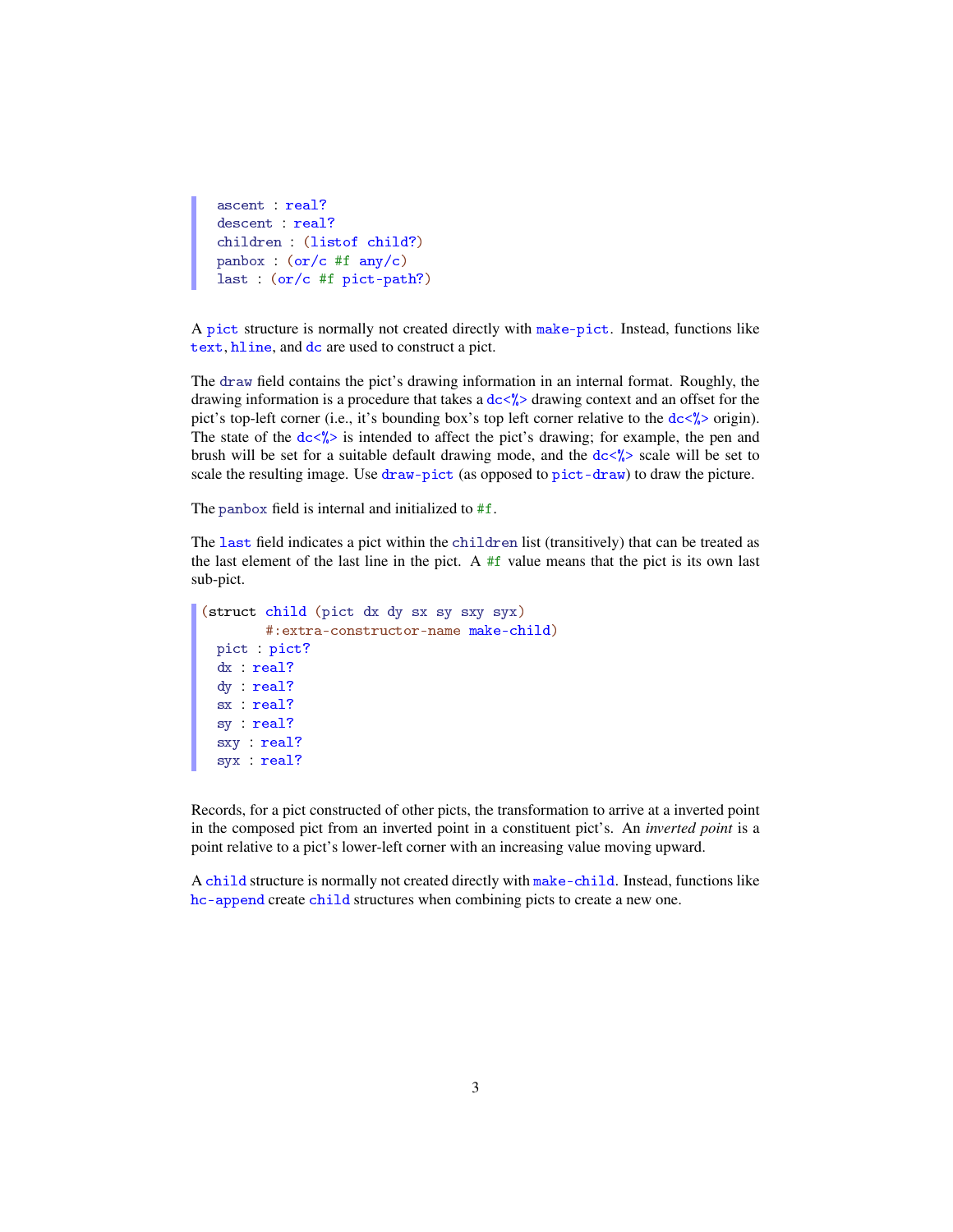## 2 Basic Pict Constructors

```
(\text{dc draw } w h) \rightarrow \text{pict?}draw : ((is-a?/c dc<%) real? real? . -> . any)
  w : real?
 h : real?
(dc draw w h a d) \rightarrow pict?
  draw : ((is-a? / c dc < \%) > real? real? ... > . any)w : real?
  h : real?
  a : real?
  d : real?
```
Creates an arbitrary self-rendering pict. The arguments to the rendering procedure will be a drawing context and top-left location for drawing.

The  $w$  and  $h$  arguments determine the width and height of the resulting pict's bounding box. In the three-argument case, the descent is  $0$  and the ascent is  $h$  for the bounding box; in the five-argument case, a and d are used as the bounding box's ascent and descent.

When the rendering procedure is called, the current pen and brush will be solid and in the pict's color (and linewidth), and the scale and offset of the drawing context will be set. The text mode will be transparent, but the font and text colors are not guaranteed to be anything in particular.

```
> (dc (\lambda (dc dx dy)
        (define old-brush (send dc get-brush))
        (define old-pen (send dc get-pen))
        (send dc set-brush
          (new brush% [style 'fdiagonal-hatch]
                       [color "darkslategray"]))
        (send dc set-pen
          (new pen% [width 3] [color "slategray"]))
        (define path (new dc-path%))
        (send path move-to 0 0)
        (send path line-to 50 0)
        (send path line-to 25 50)
        (send path close)
        (send dc draw-path path dx dy)
        (send dc set-brush old-brush)
        (send dc set-pen old-pen))
    50 50)
```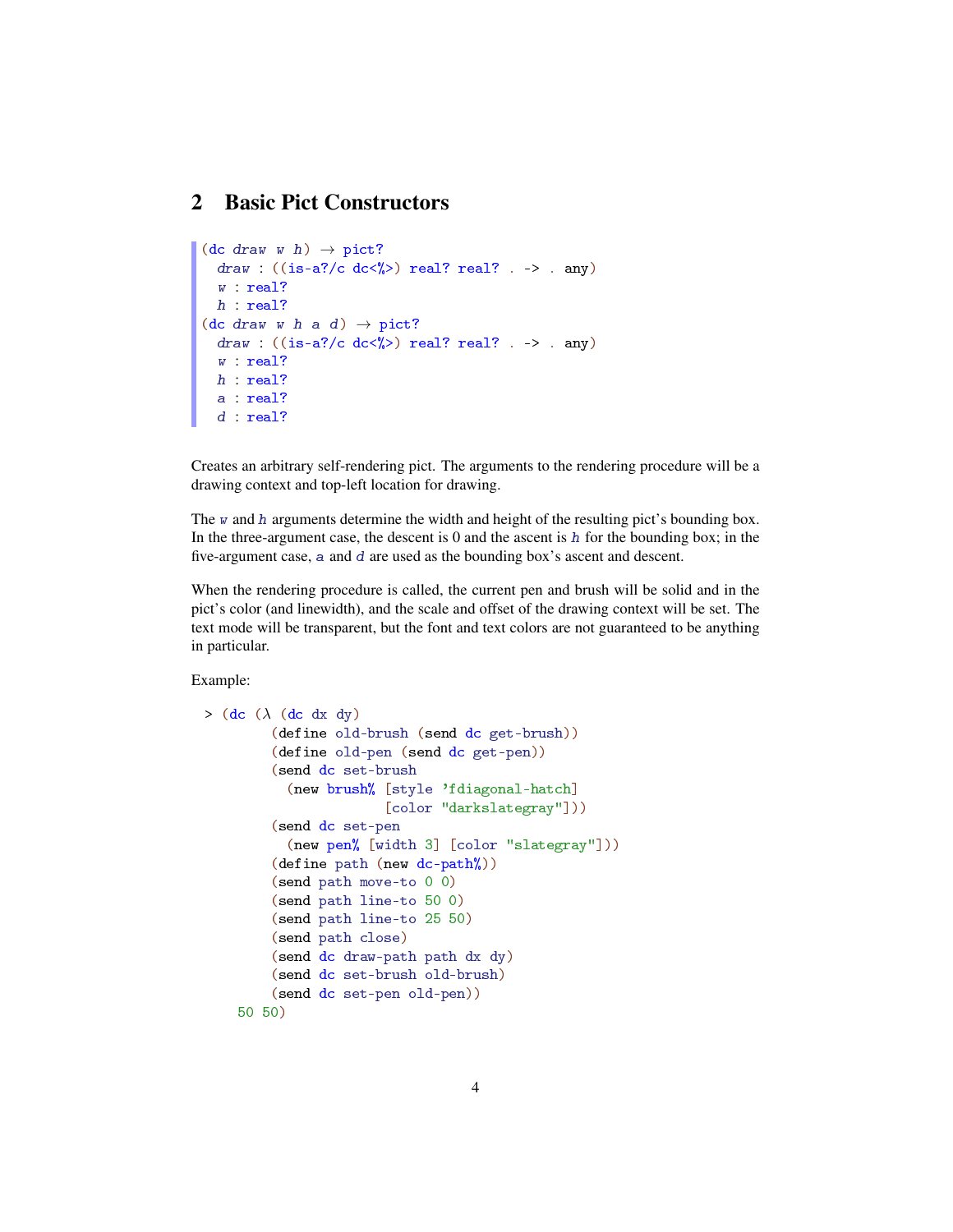

```
(blank [size]) \rightarrow pict?size : real? = 0(blank w h) \rightarrow pict?
  w : real?
 h : real?
(blank w a d) \rightarrow pict?
  w : real?
  a : real?
  d : real?
(blank w h a d) \rightarrow pict?
  w : real?
 h : real?
  a : real?
 d : real?
```
Creates a pict that draws nothing. The one-argument case supplies a value used for both the width and height of the resulting pict's bounding box. In the one- and two-argument case, the ascent and descent are 0 for the resulting pict's bounding box; in the three-argument case, the height is computed by adding the given ascent and descent.

Example:

```
> (blank 50)
```

```
(text content [style size angle]) \rightarrow pict?
 content : string?
style : text-style/c = null
 size : (integer-in 1 1024) = 12
 angle : real? = 0
```
Creates a pict that draws text. For creating text picts within a slide presentation, see t. The size of the resulting pict may depend on the value of dc-for-text-size.

The style argument must be one of the following:

- null the default, same as 'default
- a font% object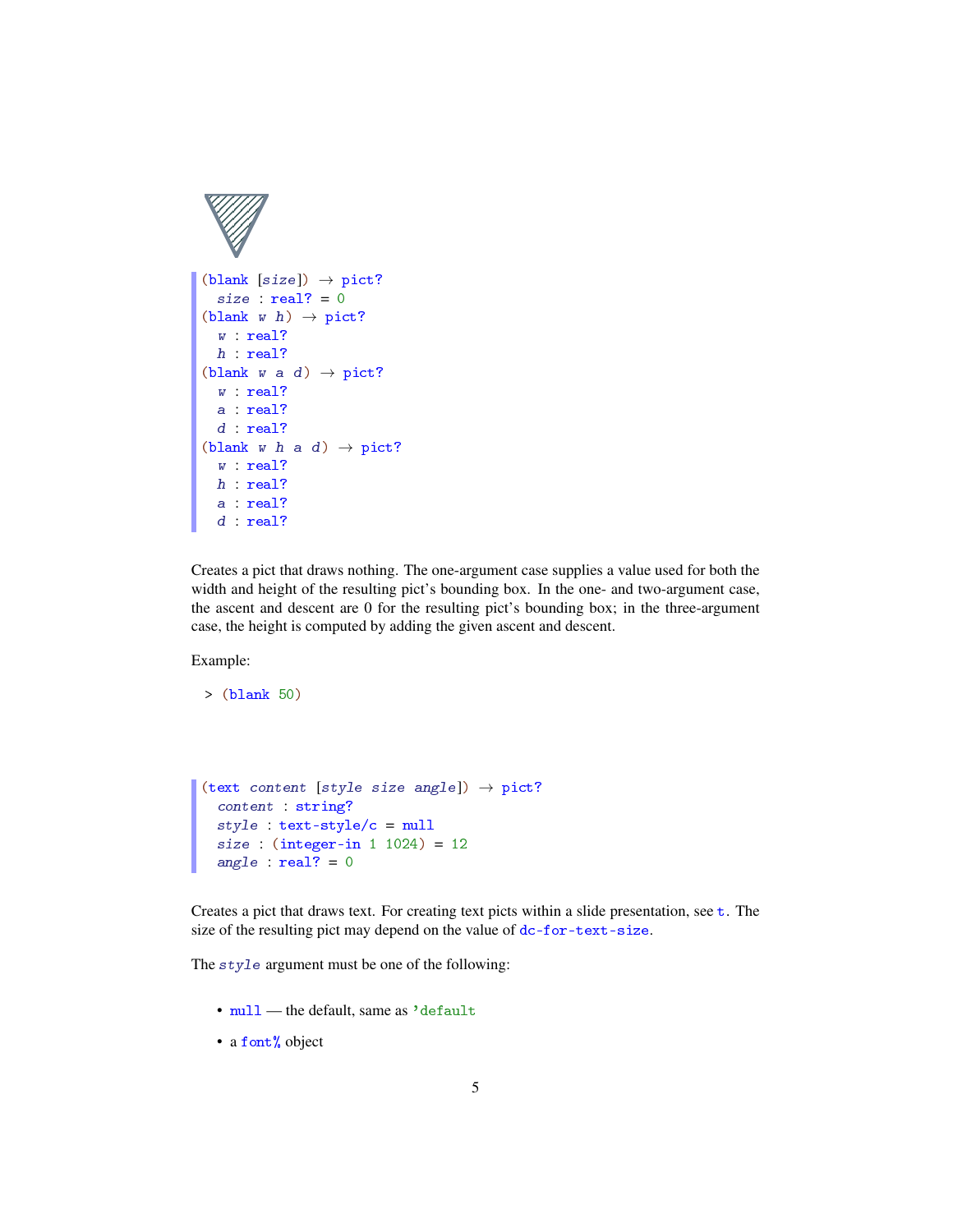- a font family symbol, such a 'roman (see font%)
- a font face string, such as "Helvetica" (see font")
- (cons str sym) combining a face string and a font family (in case the face is unavailable; see font%)
- (cons 'bold style) for a valid style
- (cons 'italic style)
- (cons 'subscript style)
- (cons 'superscript style)
- (cons 'caps style)
- (cons 'combine style) allows kerning and ligatures (the default, unless the 'modern family is specified)
- (cons 'no-combine style) renders characters individually
- (cons 'aligned style) enables hinting, which rounds metrics to integers
- (cons 'unaligned  $style$ ) disables hinting (which is the default), so that metrics are scalable
- (cons color style) where color is a color% object, colorizes the text

If both 'combine and 'no-combine are specified, the first one in style takes precedence. Similarly, if both 'aligned and 'unaligned are specified, the first one in style takes precedence. If 'caps is specified, the angle must be zero.

The given size is in pixels, but it is ignored if a font<sup>%</sup>, object is provided in the text-style.

The angle is in radians, and positive values rotate counter-clockwise. For a non-zero an $g1e$ , the resulting pict's bounding box covers the rotated text, and the descent is zero and the ascent is the height.

```
> (text "tom collins")
tom collins
> (text "g & t" (cons 'bold 'roman))
g & t
> (text "martini" null 13 (/ pi 2))
martini
```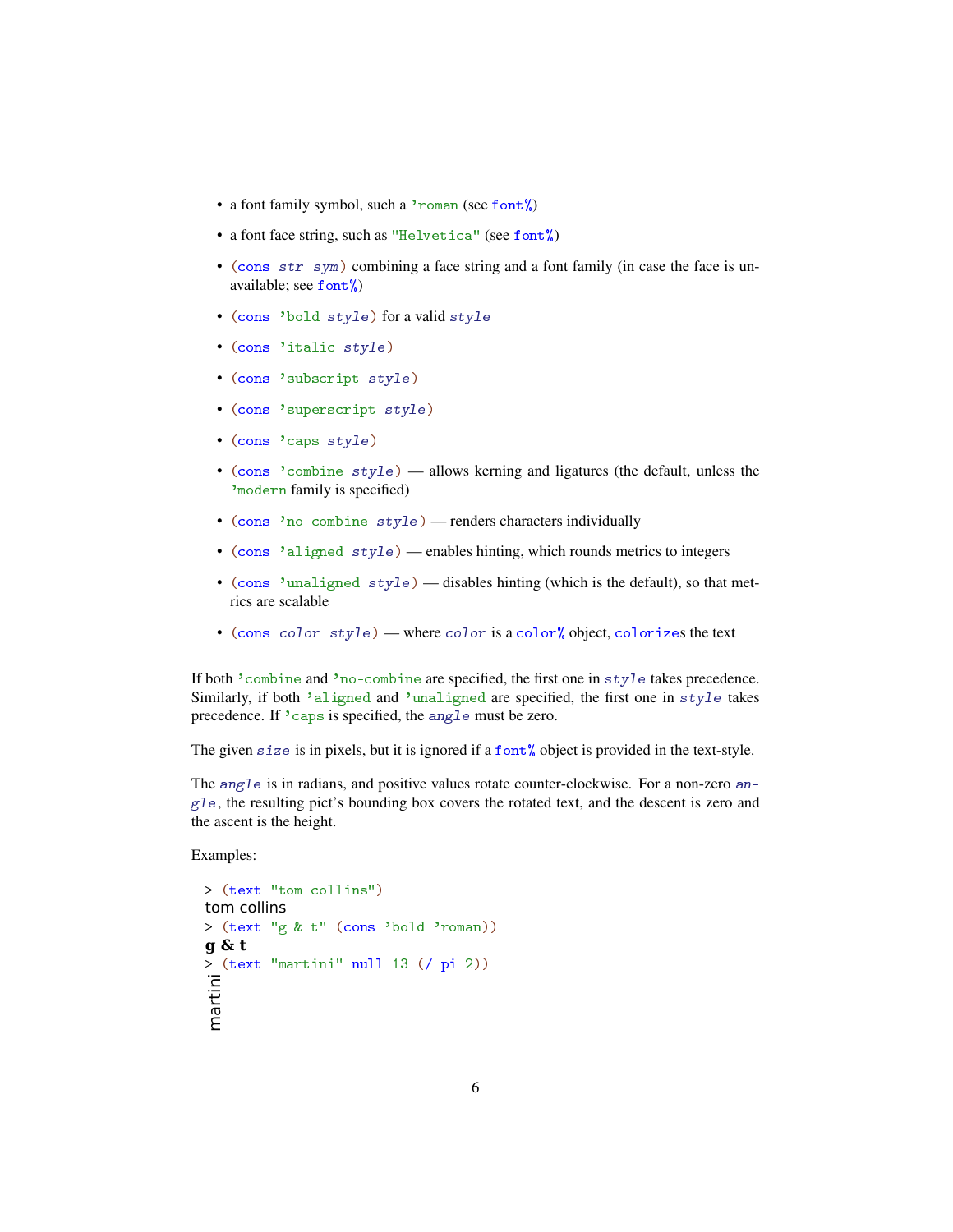```
(hline w h [#:segment seg-length]) \rightarrow pict?
  w : real?
  h : real?
 seg-length : (or/c #f real?) = #f(vline w h [#:segment seg-length]) \rightarrow pict?
  w : real?
  h : real?
  seg-length : (or/c #f real?) = #f
```
Straight lines, centered within their bounding boxes.

Examples:

```
> (hline 40 5)
> (vline 5 40 #:segment 5)
(frame pict
       [#:segment seg-length
        #:color color
        #:line-width width]) \rightarrow pict?
 pict : pict?
  seg-length : (or/c #f real?) = #fcolor : (or/c #f string? (is-a]/c \text{ color} \langle x \rangle) = #fwidth : (or/c #f real?) = #f
```
Frames a given pict. If the color or line width are provided, the override settings supplied by the context.

```
> (frame (circle 30))
  > (frame (circle 30) #:segment 5)
   > (frame (circle 30) #:color "chartreuse" #:line-width 3)
(ellipse w h) \rightarrow pict?
```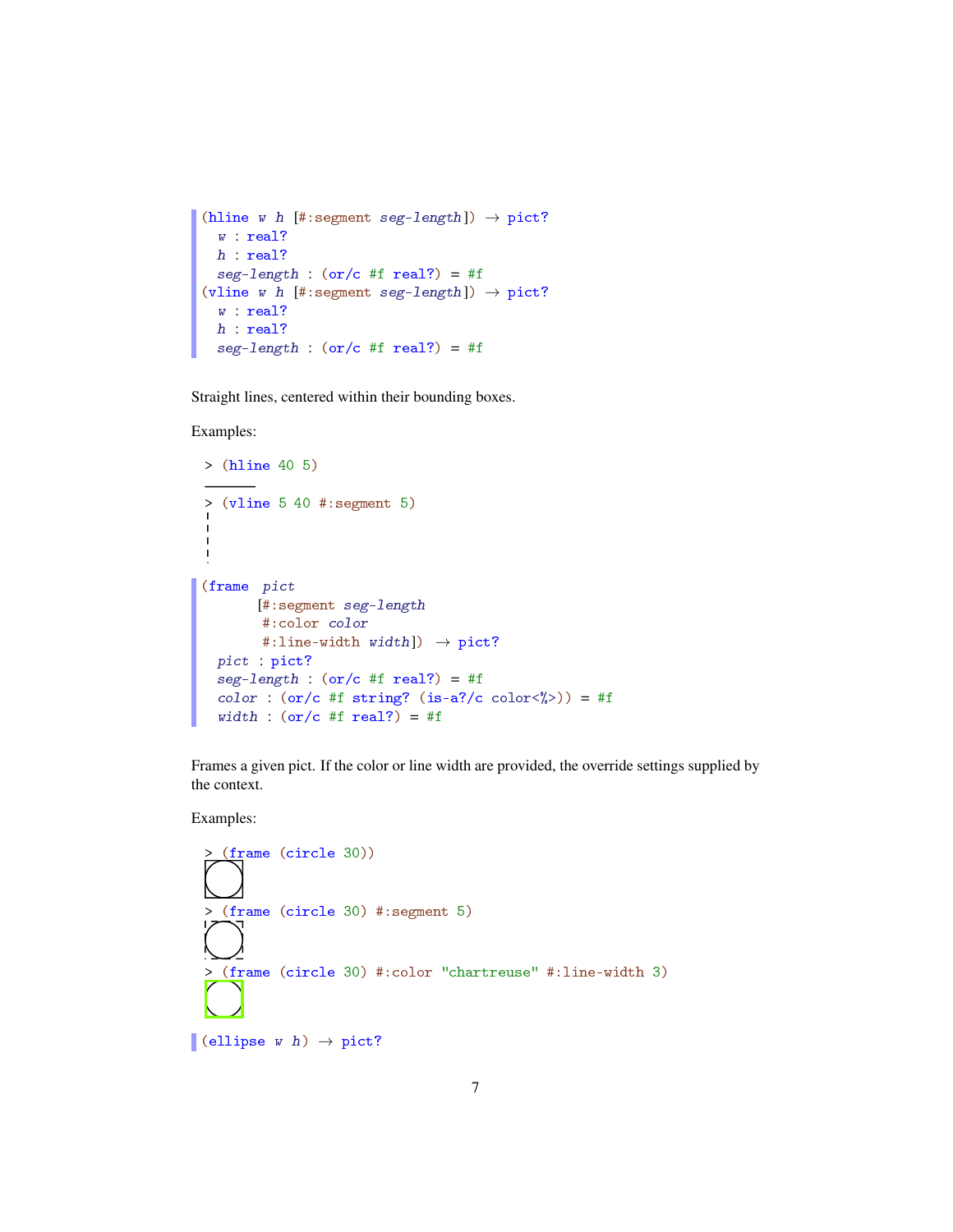```
w : real?
 h : real?
(circle diameter) \rightarrow pict?
 diameter : real?
(filled-ellipse w
                  h
                 [#:draw-border? draw-border?]) \rightarrow pict?
 w : real?
 h : real?
 draw-border? : any/c = #t(disk diameter [#:draw-border? draw-border?]) \rightarrow pict?
  diameter : real?
  draw-border? : any/c = #t
```
Unfilled and filled ellipses.

If draw-border? is #f, then the pen is set to be transparent before drawing the ellipse.

Examples:



Unfilled and filled rectangles.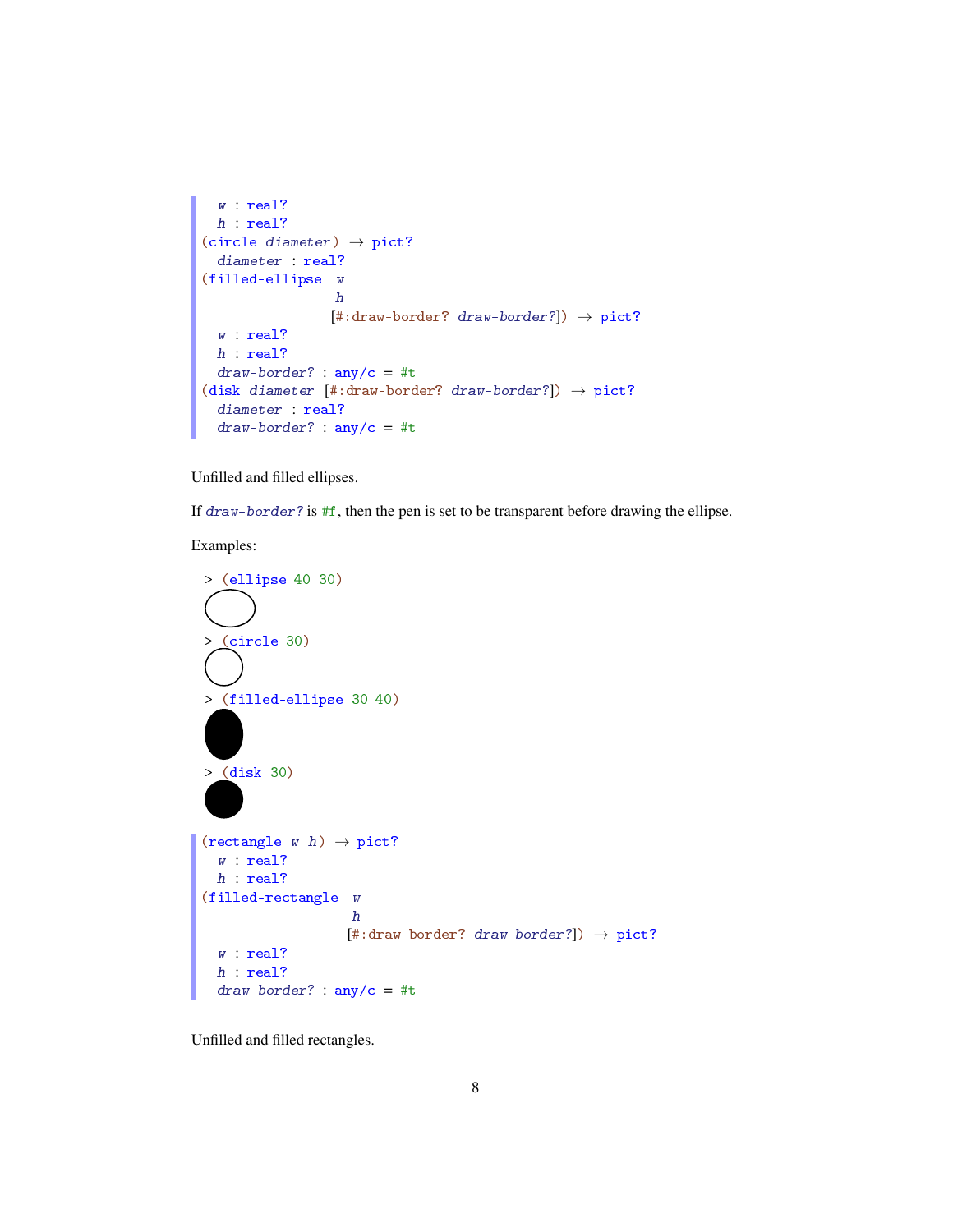If draw-border? is  $#f$ , then the pen is set to be transparent before drawing the rectangle.

Examples: > (rectangle 50 50) > (filled-rectangle 50 80) (rounded-rectangle w h [corner-radius #:angle angle])  $\rightarrow$  pict? w : real? h : real? corner-radius : real? = -0.25 angle :  $real? = 0$ (filled-rounded-rectangle w h [corner-radius #:angle angle #:draw-border? draw-border?])  $\rightarrow$  pict? w : real? h : real? corner-radius : real? = -0.25 angle :  $real? = 0$  $draw-border? : any/c = #t$ Unfilled and filled rectangles with rounded corners. The corner-radius is used to deter-

mine how much rounding occurs in the corners. If it is a positive number, then it determines the radius of a circle touching the edges in each corner, and the rounding of the rectangle follow the edge of those circles. If it is a negative number, then the radius of the circles in the corners is the absolute value of the corner-radius times the smaller of width and height.

The angle determines how much the rectangle is rotated, in radians.

If  $draw-border$ ? is  $#f$ , then the pen is set to be transparent before drawing the rectangle.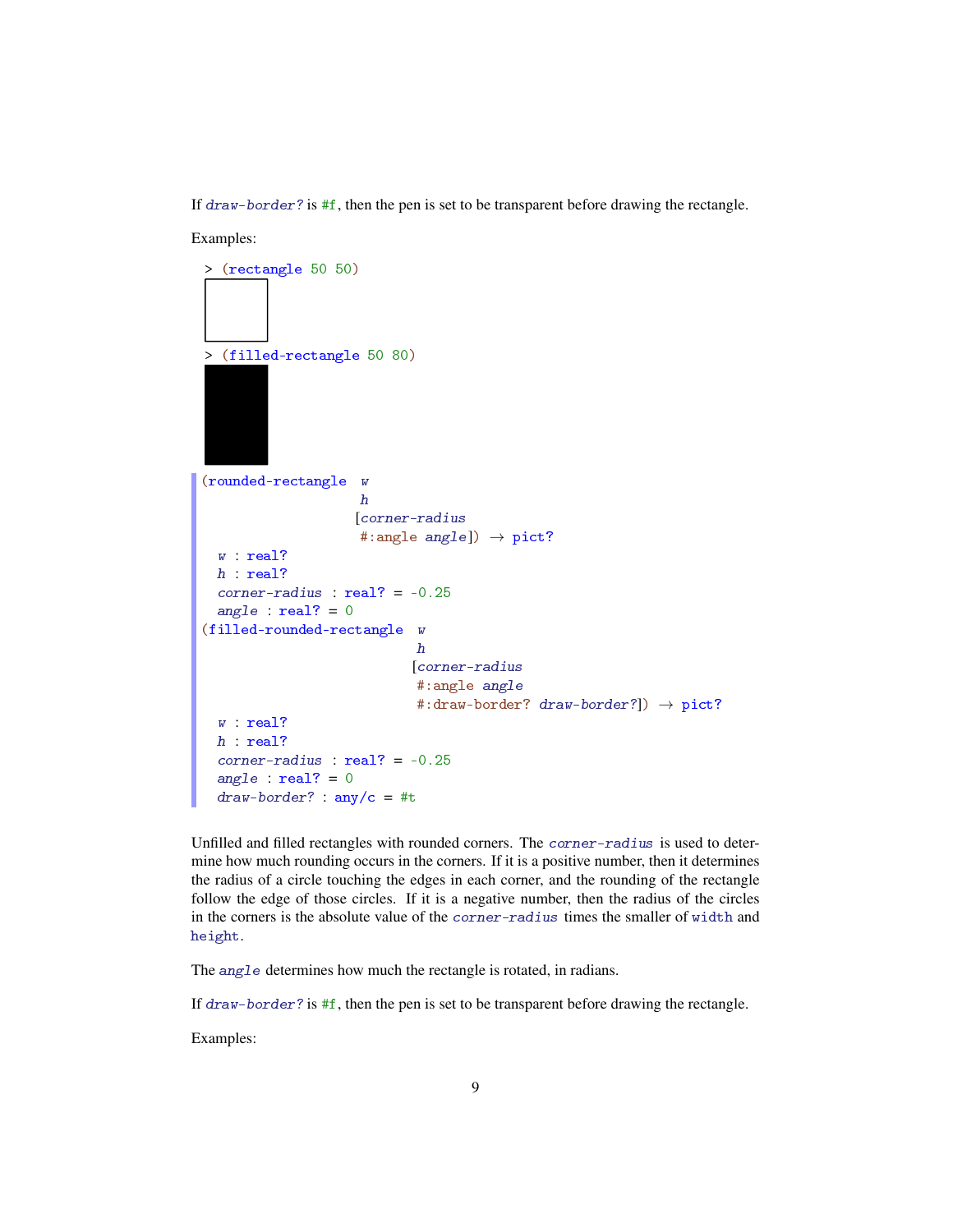```
> (rounded-rectangle 40 40 -0.3 #:angle (/ pi 4))
> (filled-rounded-rectangle 50 40)
(bitmap img) \rightarrow pictimg :
        (or/c path-string?
              (is-a?/c bitmap%)
              (is-a?/c image-snip%))
```
A pict that display a bitmap. When a path is provided, the image is loaded with the 'unknown/mask flag, which means that a mask bitmap is generated if the file contains a mask.

If the bitmap cannot be loaded, if the given  $\frac{\pi}{2}$  object is not valid, or if the bitmapdraft-mode parameter is set to  $\#t$ , the result pict draws the word "bitmap failed".

```
(arrow size radians) \rightarrow pict?
  size : real?
  radians : real?
(arrowhead size radians) \rightarrow pict?size : real?
  radians : real?
```
Creates an arrow or arrowhead in the specific direction within a size by size pict. Points on the arrow may extend slightly beyond the bounding box.

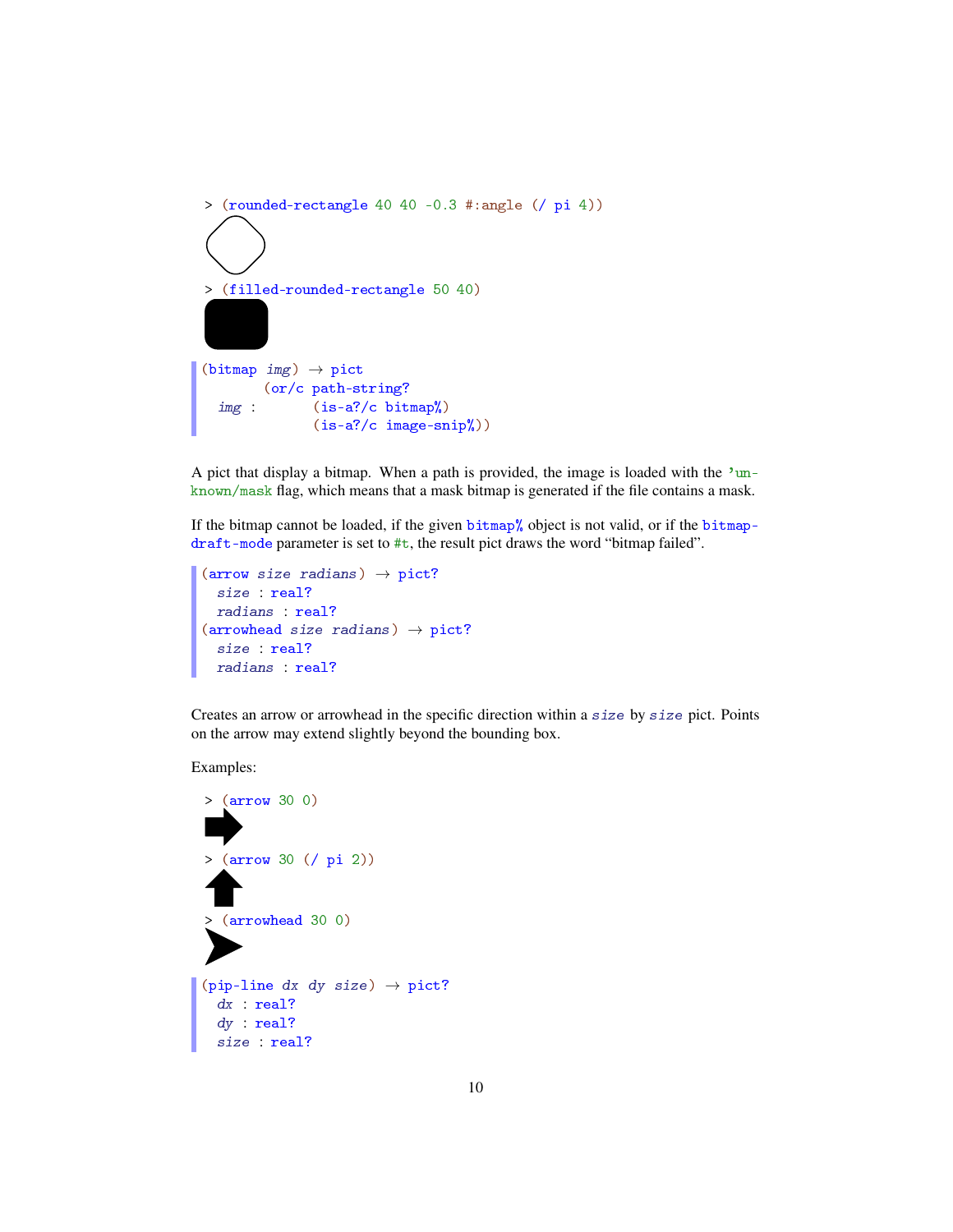```
(pip-arrow-line dx dy size) \rightarrow pict?
 dx : real?
 dy : real?
 size : real?
(pip-arrows-line dx dy size) \rightarrow pict?
 dx : real?
 dy : real?
  size : real?
```
Creates a line (with some number of arrowheads) as a zero-sized pict suitable for use with pin-over. The 0-sized picture contains the starting point.

The size is used for the arrowhead size. Even though pip-line creates no arrowheads, it accepts the size argument for consistency with the other functions.

```
(pin-line pict
          src
          find-src
          dest
          find-dest
         [#:start-angle start-angle
          #:end-angle end-angle
          #:start-pull start-pull
          #:end-pull end-pull
          #:line-width line-width
          #:color color
          #:alpha alpha
          #:style style
          #:under? under?]) \rightarrow pict?
 pict : pict?
 src : pict-path?
 find-src : (pict? pict-path? . -> . (values real? real?))
 dest : pict-path?
 find-dest : (pict? pict-path? . -> . (values real? real?))
 start-angle : (or/c real? #f) = #f
 end-angle : (or/c real? #f) = #f
 start-pull : real? = 1/4end-pull : real? = 1/4line-width : (or/c #f real?) = #fcolor (or/c #f string? (is-a?/c color%)) = #f
 alpha : (\text{real-in } 0.0 1.0) = #fstyle :
         (one-of/c 'transparent 'solid 'xor 'hilite
                    'dot 'long-dash 'short-dash 'dot-dash
                    'xor-dot 'xor-long-dash 'xor-short-dash
                    'xor-dot-dash)
        = 'solid
```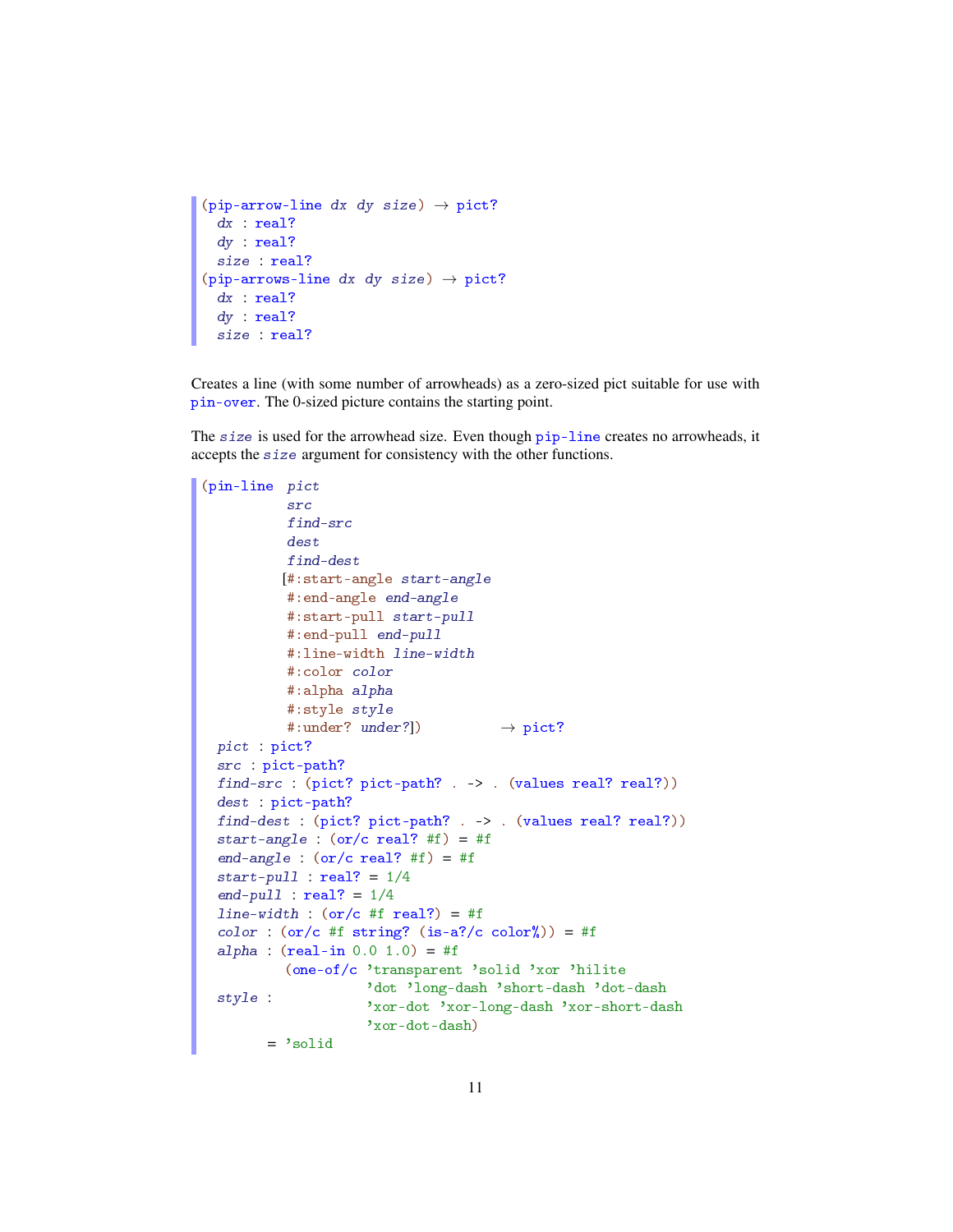```
under? : \text{any/c} = #f(pin-arrow-line arrow-size
                pict
                 src
                 find-src
                 dest
                find-dest
                [#:start-angle start-angle
                #:end-angle end-angle
                #:start-pull start-pull
                #:end-pull end-pull
                #:line-width line-width
                #:color color
                #:alpha alpha
                #:style style
                #:under? under?
                #:solid? solid?
                #:hide-arrowhead? hide-arrowhead?]) \rightarrow pict?
 arrow-size : real?
 pict : pict?
 src : pict-path?
 find-src : (pict? pict-path? . -> . (values real? real?))
 dest : pict-path?
 find-dest : (pict? pict-path? . -> . (values real? real?))
 start-angle : (or/c \text{ real? } #f) = #fend-angle : (or/c real? #f) = #f
 start-pull : real? = 1/4end-pull : real? = 1/4line-width : (or/c #f real?) = #fcolor('circ) = #f string? (is-a?/c color'') = #falpha : (\text{real-in } 0.0 1.0) = #fstyle :
          (one-of/c 'transparent 'solid 'xor 'hilite
                    'dot 'long-dash 'short-dash 'dot-dash
                    'xor-dot 'xor-long-dash 'xor-short-dash
                    'xor-dot-dash)
       = 'solid
 under? : any/c = #fsolid? : any/c = #thide-arrowhead? : any/c = #f
```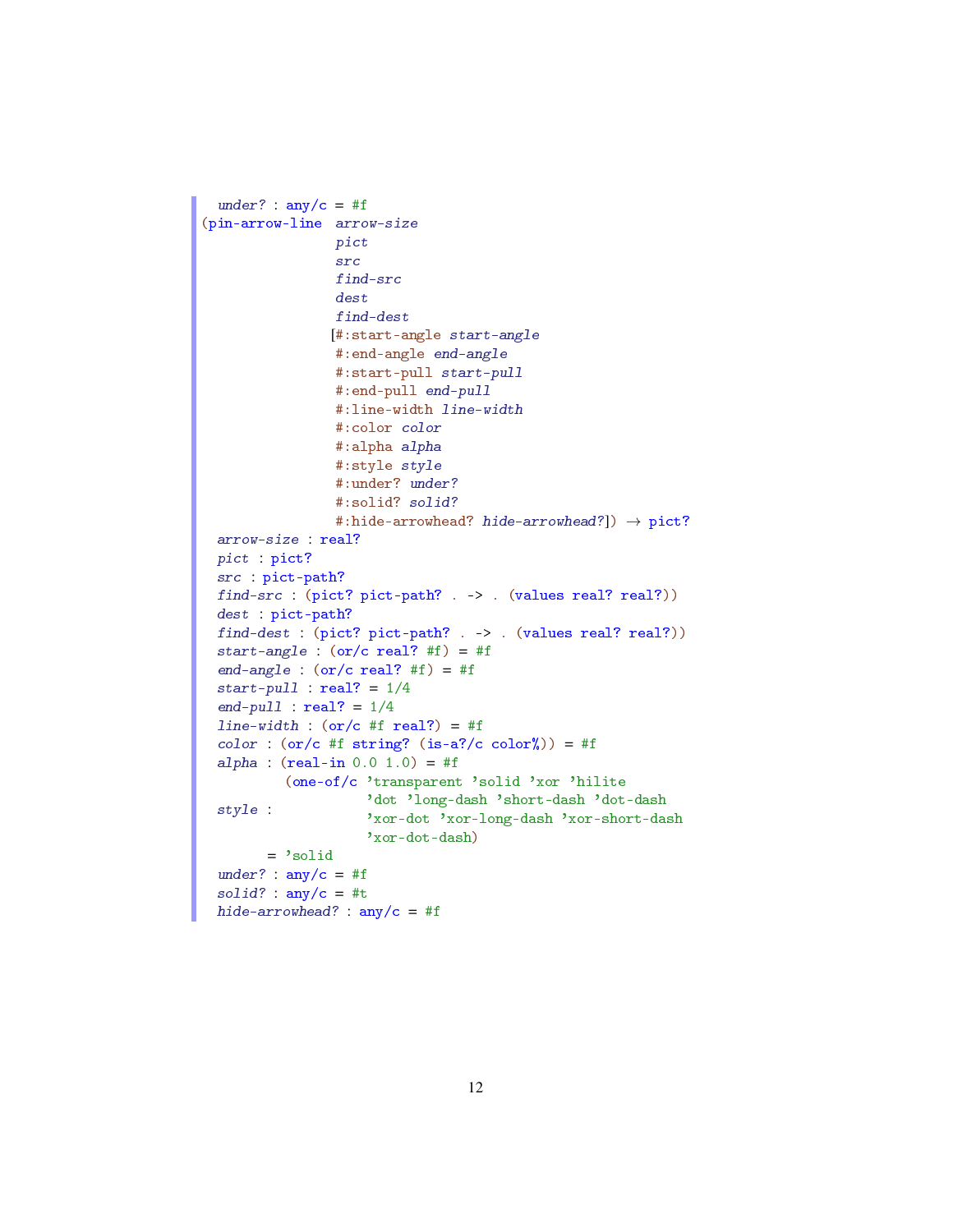```
(pin-arrows-line arrow-size
                  pict
                  src
                  find-src
                  dest
                  find-dest
                 [#:start-angle start-angle
                  #:end-angle end-angle
                  #:start-pull start-pull
                  #:end-pull end-pull
                  #:line-width line-width
                  #:color color
                  #:alpha alpha]
                  #:style style
                 [#:under? under?
                  #:solid? solid?
                  #:hide-arrowhead? hide-arrowhead?]) \rightarrow pict?
 arrow-size : real?
 pict : pict?
 src : pict-path?
 find-src : (pict? pict-path? . -> . (values real? real?))
 dest : pict-path?
 find-dest : (pict? pict-path? . \rightarrow . (values real? real?))
 start-angle : (or/c real? #f) = #f
 end-angle : (or/c real? #f) = #f
 start-pull : real? = 1/4end-pull : real? = 1/4line-width : (or/c #f real?) = #fcolor('s-2000r)(or/c #f string? (is-a?/c color%) = #falpha : (\text{real-in } 0.0 1.0) = #fstyle :
          (one-of/c 'transparent 'solid 'xor 'hilite
                    'dot 'long-dash 'short-dash 'dot-dash
                    'xor-dot 'xor-long-dash 'xor-short-dash
                    'xor-dot-dash)
 under? : \text{any/c} = #fsolid? : any/c = #thide-arrowhead? : any/c = #f
```
Adds a line or line-with-arrows onto  $pict$ , using one of the pict-finding functions (e.g., lt-find) to extract the source and destination of the line.

If under? is true, then the line and arrows are added under the existing  $picture$ . instead of on top. If  $solid$ ? is false, then the arrowheads are hollow instead of filled.

The start-angle, end-angle, start-pull, and end-pull arguments control the curve of the line (and the defaults produce a straight line):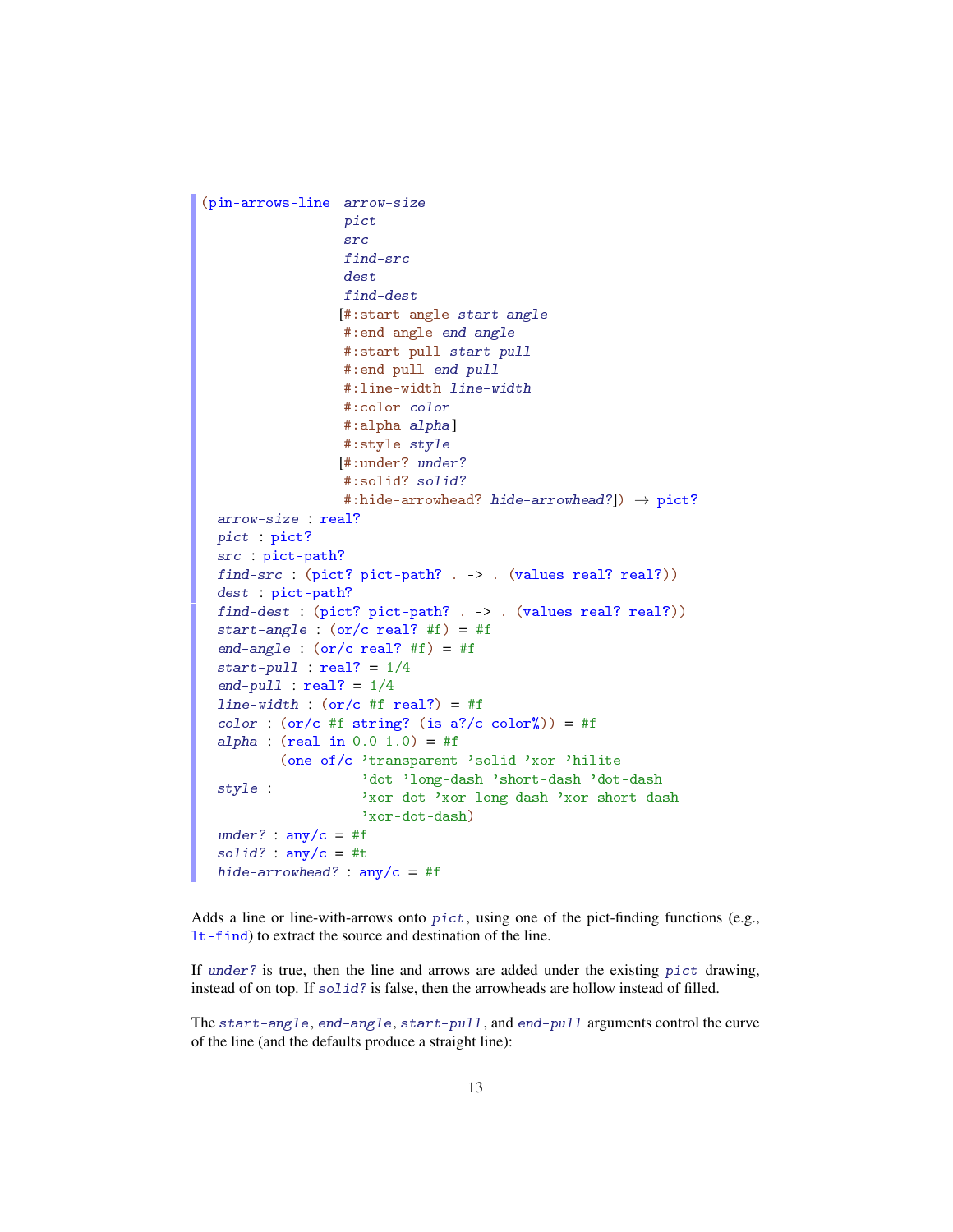- The start-angle and end-angle arguments specify the direction of curve at its start and end positions; if either is #f, it defaults to the angle of a straight line from the start position to end position.
- The start-pull and end-pull arguments specify a kind of momentum for the starting and ending angles; larger values preserve the angle longer.

The line-width, color, alpha, and style arguments apply to the added line.

When the hide-arrowhead? argument is a true value, then space for an arrowhead is kept around the line, but the arrowhead itself is not drawn.



A contract that matches the second argument of text.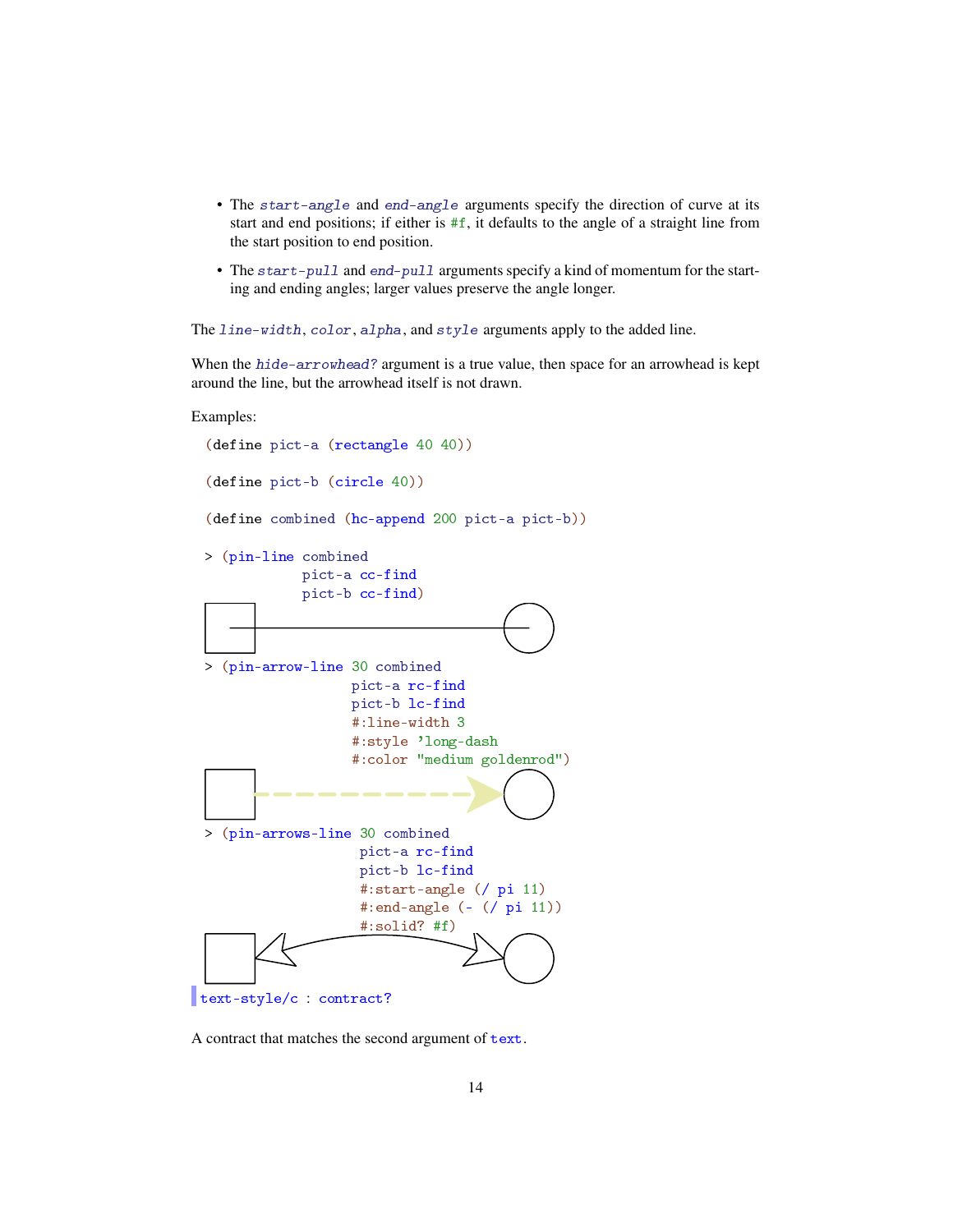```
П
 (bitmap-draff-mode) \rightarrow boolean?(bitmap-draff-mode on?) \rightarrow void?on? : any/c
```
A parameter that determines whether bitmap loads/uses a bitmap.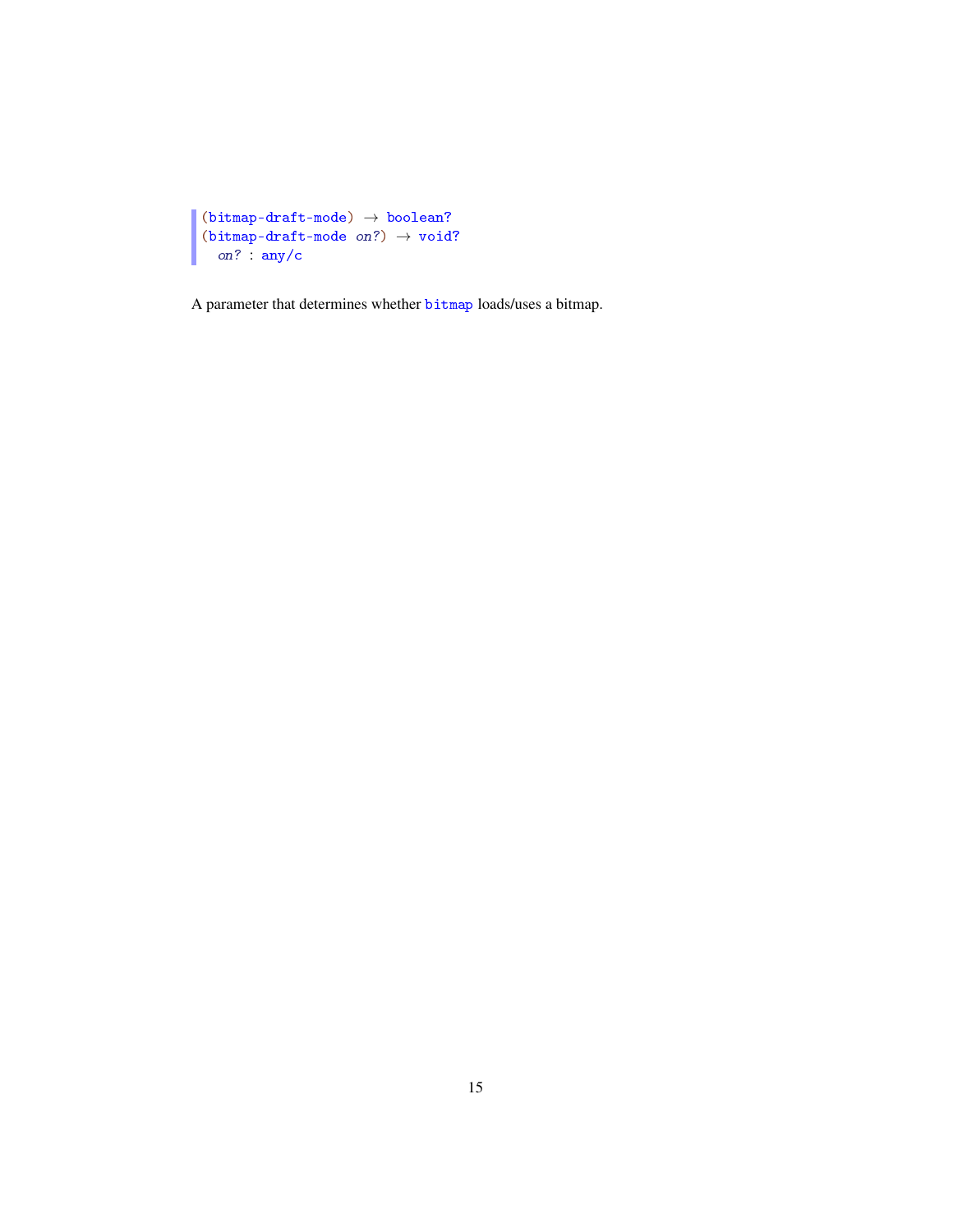# 3 Pict Combiners

```
(vl-append [d] pict ...) \rightarrow pict?
  d : real? = 0.0pict : pict?
(vc-append [d] pict ...) \rightarrow pict?
  d : real? = 0.0pict : pict?
(vr-append [d] pict ...) \rightarrow pict?
  d : real? = 0.0pict : pict?
(ht-append [d] pict ...) \rightarrow pict?
  d : real? = 0.0pict : pict?
(htl-append [d] pict ...) \rightarrow pict?
 d : real? = 0.0pict : pict?
(hc-append [d] pict ...) \rightarrow pict?
  d : real? = 0.0pict : pict?
(hbl-append [d] pict ...) \rightarrow pict?
  d : real? = 0.0pict : pict?
(hb-append [d] pict ...) \rightarrow pict?
  d : real? = 0.0pict : pict?
```
Creates a new pict as a column (for  $v \dots$  -append) or row (for h...-append) of other picts. The optional d argument specifies amount of space to insert between each pair of pictures in making the column or row.

Different procedures align pictures in the orthogonal direction in different ways. For example, vl-append left-aligns all of the pictures.

The descent of the result corresponds to baseline that is lowest in the result among all of the picts' descent-specified baselines; similarly, the ascent of the result corresponds to the highest ascent-specified baseline. If at least one pict is supplied, then the last element (as reported by pict-last) for the result is (or (pict-last pict) pict) for the using last supplied pict.

```
(define combiners (list vl-append vc-append vr-append
                       ht-append htl-append hc-append
                       hbl-append hb-append))
```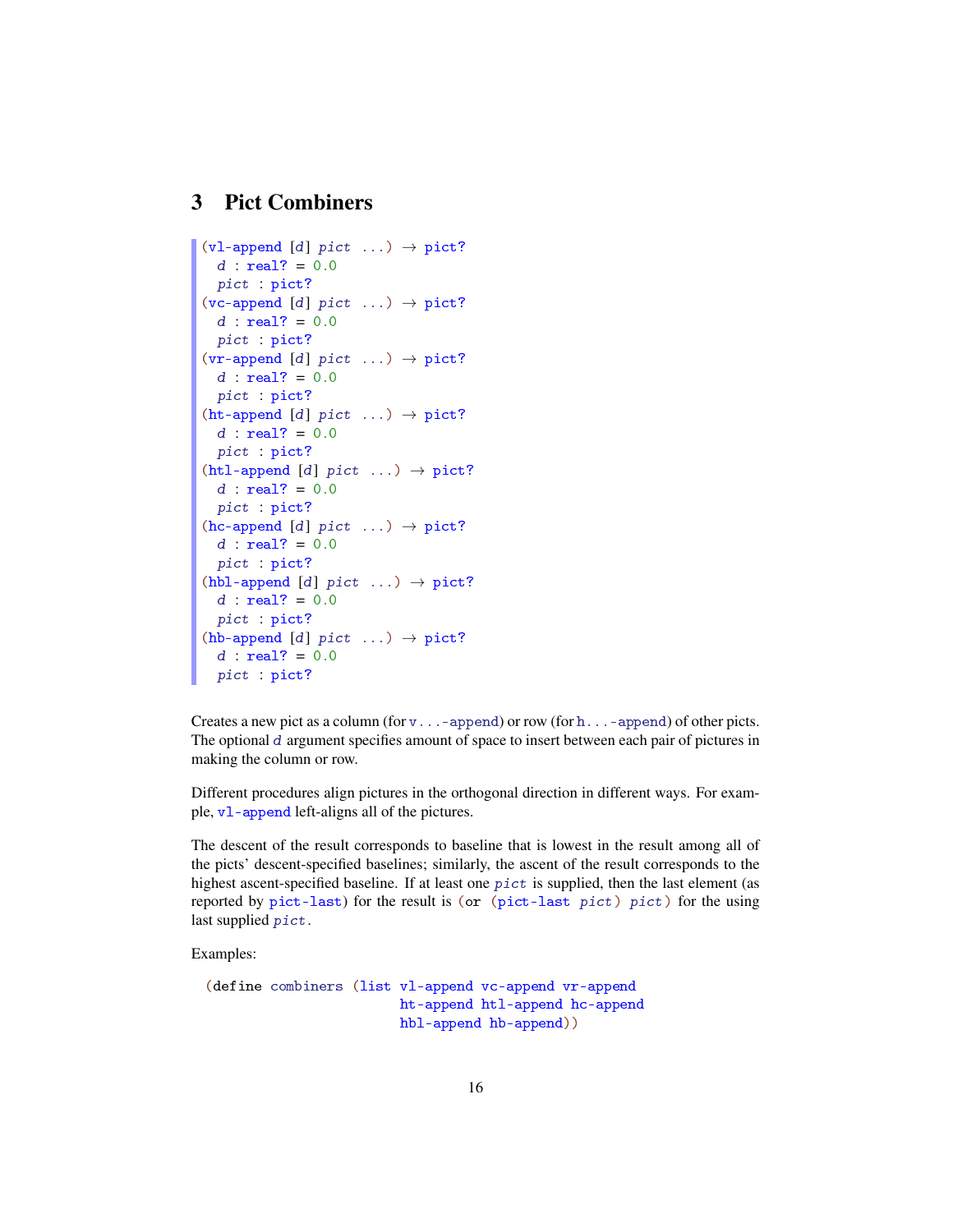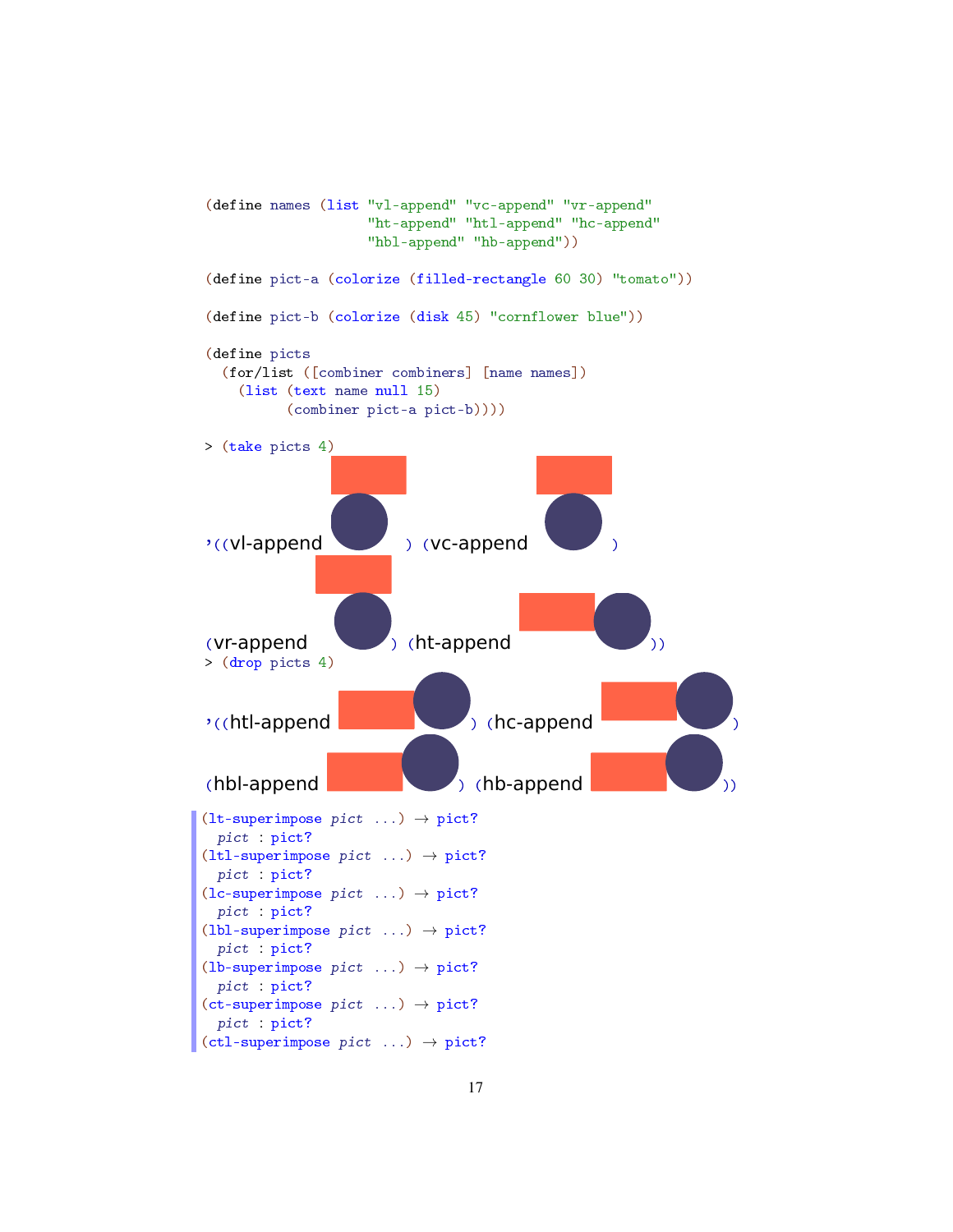```
pict : pict?
(cc-superimpose~picture \dots) \rightarrow pict?pict : pict?
(cl-superimpose~ pict~...) \rightarrow pict?pict : pict?
(cb-superimpose pict ...) \rightarrow pict?pict : pict?
(rt-superimpose pict ...) \rightarrow pict?
 pict : pict?
(rtl-superimpose~picture \dots) \rightarrow pict?pict : pict?
(rc\text{-superimpose } pict ... ) \rightarrow pict?pict : pict?
(rbl-superimpose~pict ...) \rightarrow pict?pict : pict?
(rb-superimpose~pict ...) \rightarrow pict?pict : pict?
```
Creates a new picture by superimposing a set of pictures. The name prefixes are alignment indicators: horizontal alignment then vertical alignment.

The descent of the result corresponds to baseline that is lowest in the result among all of the picts' descent-specified baselines; similarly, the ascent of the result corresponds to the highest ascent-specified baseline. The last element (as reported by pict-last) for the result is the lowest, right-most among the last-element picts of the pict arguments, as determined by comparing the last-element bottom-right corners.

| superimpose   |  | (define combiners (list lt-superimpose ltl-superimpose lc-  |        |
|---------------|--|-------------------------------------------------------------|--------|
|               |  | 1bl-superimpose 1b-superimpose                              | $ct -$ |
| superimpose   |  | ctl-superimpose cc-superimpose                              | $cb1-$ |
| superimpose   |  |                                                             |        |
|               |  | cb-superimpose rt-superimpose                               | rtl-   |
| superimpose   |  | rc-superimpose rbl-superimpose rb-                          |        |
| superimpose)) |  |                                                             |        |
| superimpose"  |  | (define names (list "lt-superimpose" "ltl-superimpose" "lc- |        |
|               |  | "1b1-superimpose" "1b-superimpose"                          | "ct-   |
| superimpose"  |  |                                                             | "cbl-  |
| superimpose"  |  | "ctl-superimpose" "cc-superimpose"                          |        |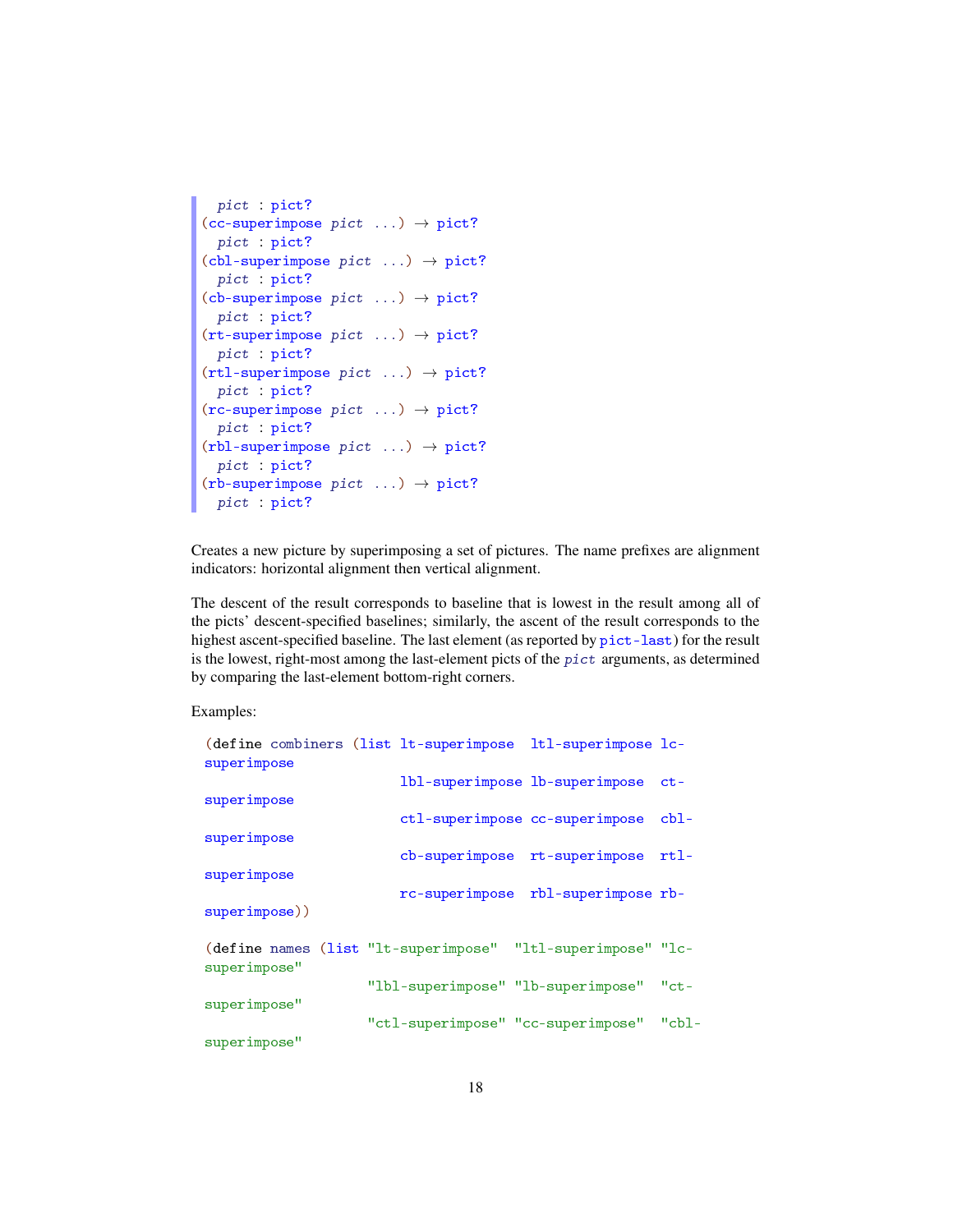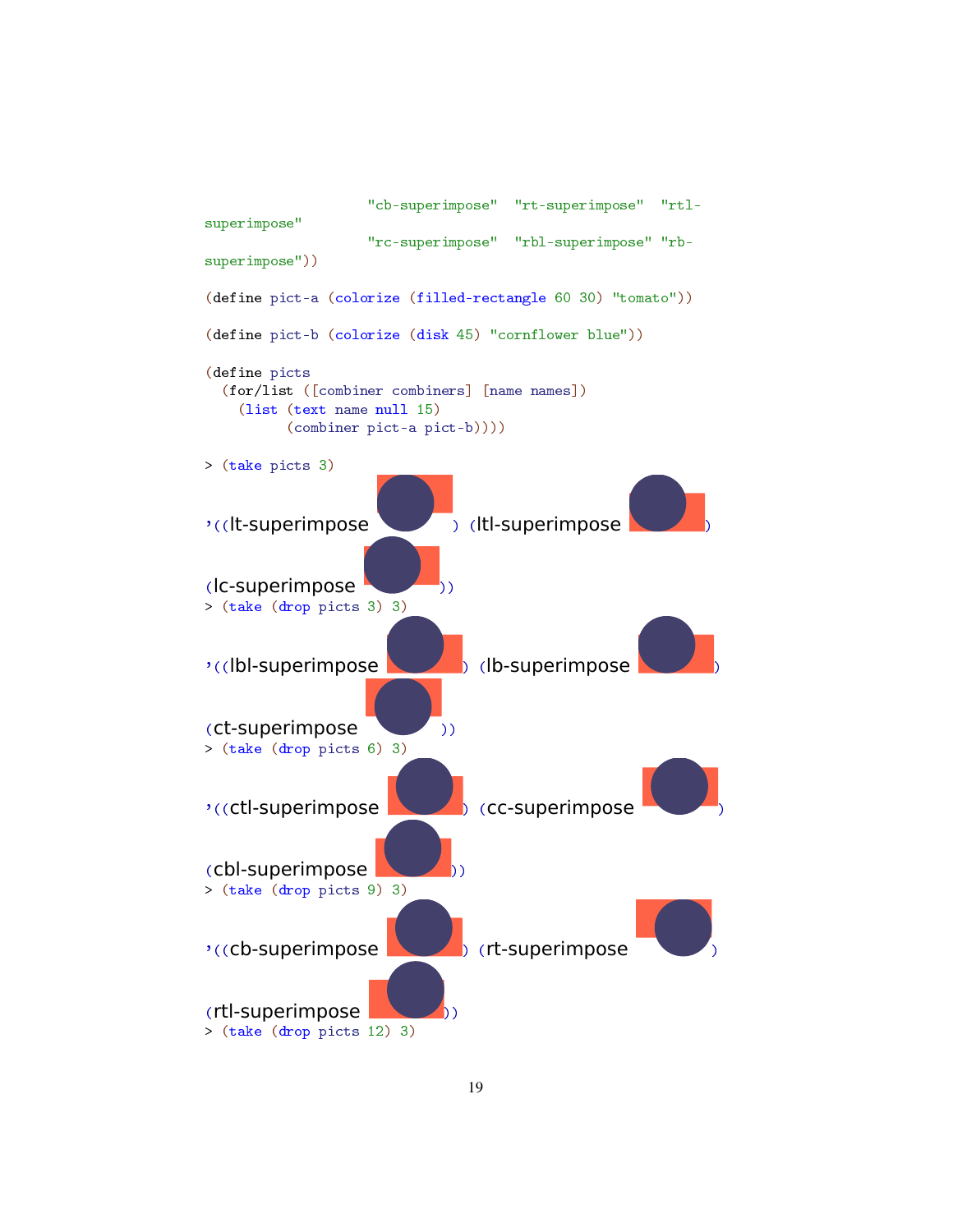

Creates a pict with the same bounding box, ascent, and descent as base, but with pict placed on top. The  $dx$  and  $dy$  arguments specify how far right and down the second pict's corner is from the first pict's corner. Alternately, the find-pict and find arguments find a point in base for find-pict; the find procedure should be something like lt-find.

```
(pin-under base dx dy pict) \rightarrow pict?
  base : pict?
  dx : real?
  dy : real?
 pict : pict?
(pin-under base find-pict find pict) \rightarrow pict?
  base : pict?
  find-pict : pict?
 find : (pict? pict? . -> . (values real? real?))
  pict : pict?
```
Like pin-over, but pict is drawn before base in the resulting combination.

```
(table ncols
       picts
       col-aligns
       row-aligns
       col-seps
       row\text{-}seps) \rightarrow pict?
 ncols : exact-positive-integer?
 picts : (non-empty-listof pict?)
  col-aligns : (list*of (pict? pict? -> pict?))
```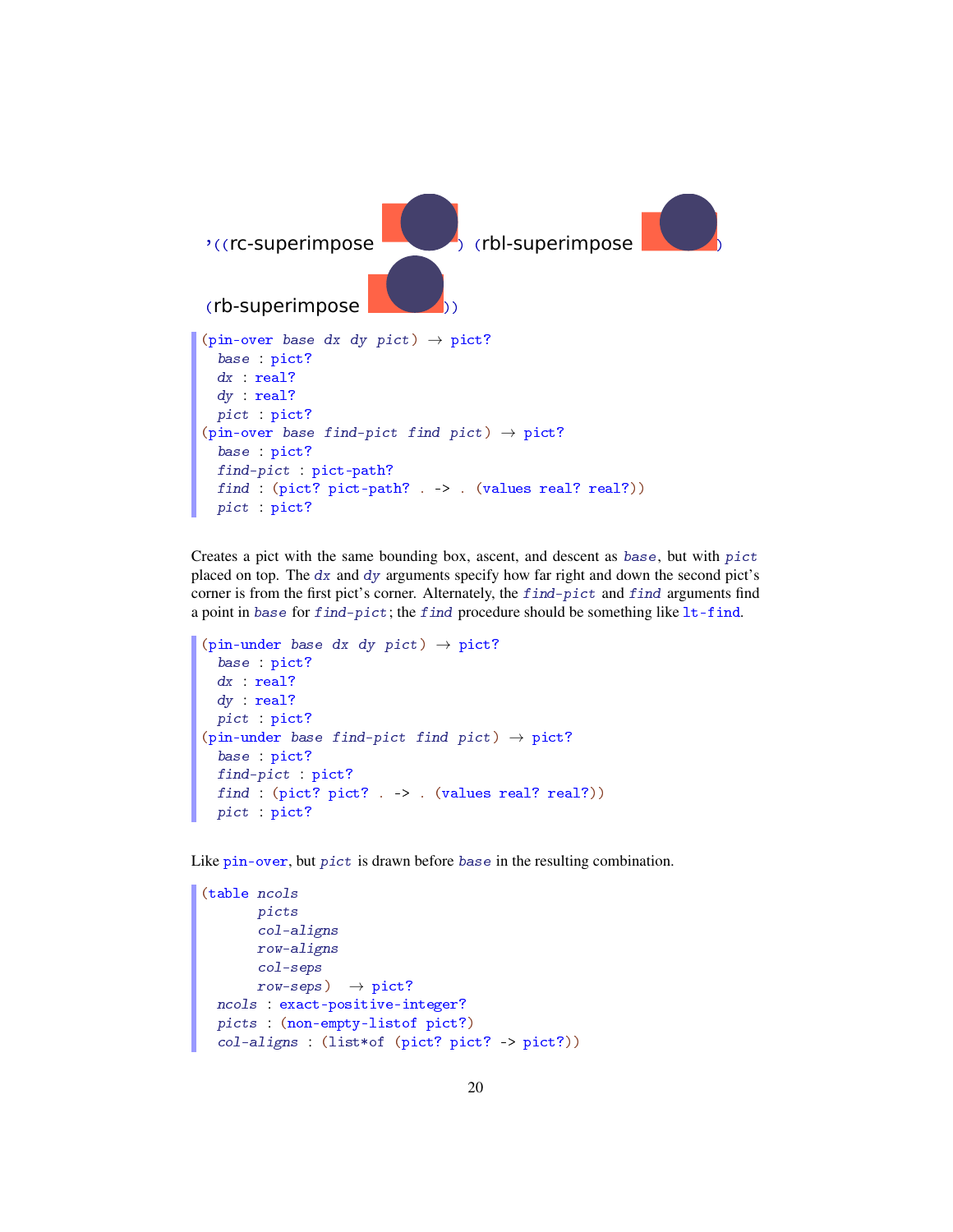```
row-aligns : (list*of (pict? pict? -> pict?))
col-seps : (list*of real?)
row-seps : (list*of real?)
```
Creates a table given a list of picts. The picts list is a concatenation of the table's rows (which means that a Racket list call can be formatted to reflect the shape of the output table).

The col-aligns, row-aligns, col-seps, and row-seps arguments are "lists" specifying the row and columns alignments separation between rows and columns. For *c* columns and *r* rows, the first two should have *c* and *r* superimpose procedures, and the last two should have *c*-1 and *r*-1 numbers, respectively. The lists can be "improper" (i.e., ending in a number instead of an empty list), in which case the non-pair cdr is used as the value for all remaining list items that were expected. The col-aligns and row-aligns procedures are used to superimpose all of the cells in a column or row; this superimposition determines the total width or height of the column or row, and also determines the horizontal or vertical placement of each cell in the column or row.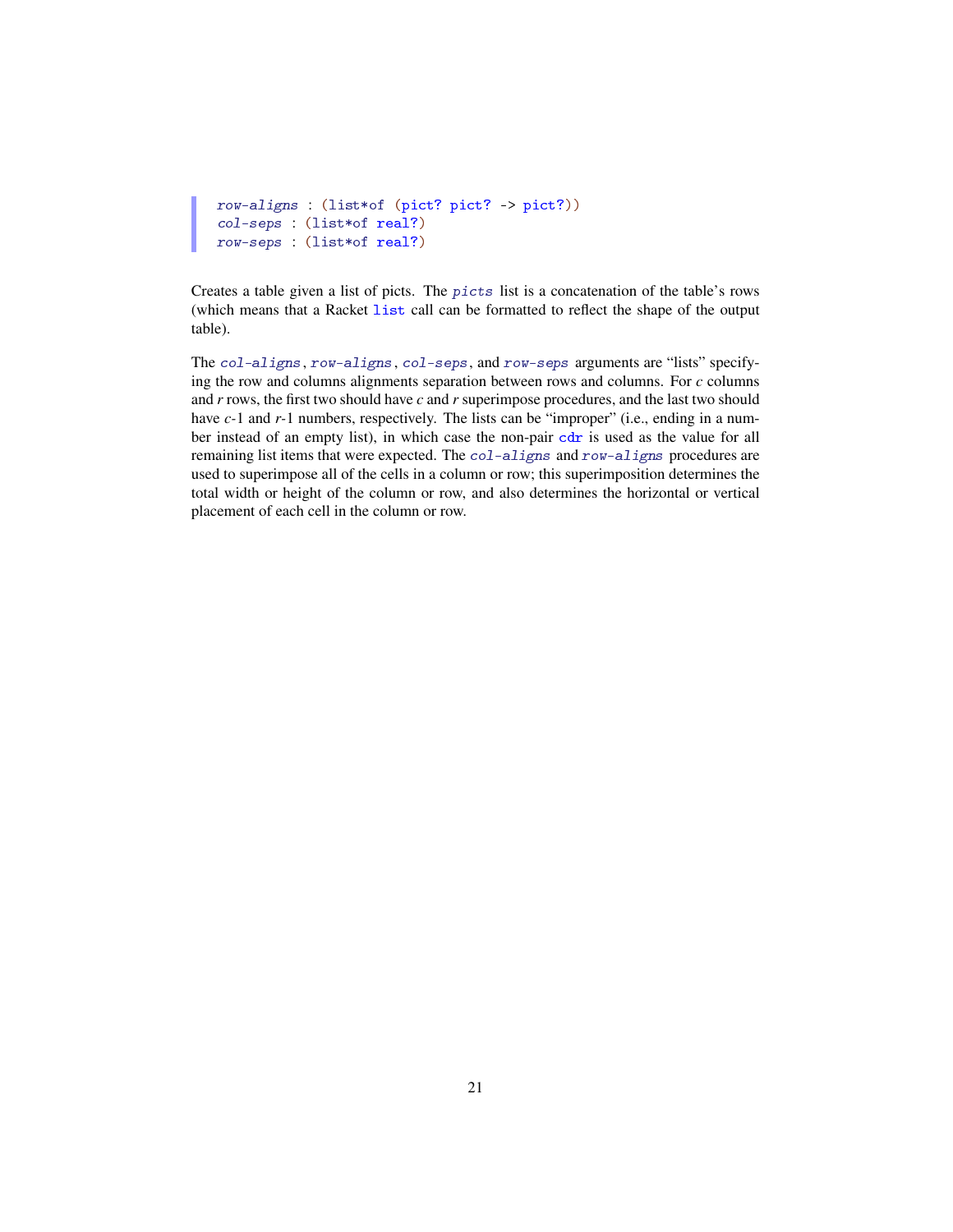# 4 Pict Drawing Adjusters

```
(scale pict factor) \rightarrow pict?
  pict : pict?
  factor : real?
(scale pict w-factor h-factor) \rightarrow pict?
  pict : pict?
  w-factor : real?
  h-factor : real?
```
Scales a pict drawing, as well as its bounding box. The drawing is scaled by adjusting the destination  $dc \langle \cdot \rangle$ 's scale while drawing the original pict.

```
(scale-to-fit pict size-pict) \rightarrow pict?
 pict : pict?
  size-pict : pict?
(scale-to-fit pict width height) \rightarrow pict?
  pict : pict?
  width : real?
 height : real?
```
Scales pict so that it fits within the bounding box of  $size-pict$  (if two arguments are supplied) or into a box of size width by height (if three arguments are supplied).

The aspect ratio of the pict is preserved, so the resulting pict will have either the width or the height of the size-pict (or width by height box), but not necessarily both.

```
(rotate pict theta) \rightarrow pict?
  pict : pict?
  theta : real?
```
Rotates a pict's drawing by theta radians counter-clockwise.

The bounding box of the resulting pict is the box encloses the rotated corners of  $pict$  (which inflates the area of the bounding box, unless the ta is a multiple of half of  $pi$ ). The ascent and descent lines of the result's bounding box are the horizontal lines that bisect the rotated original lines; if the ascent line drops below the descent line, the two lines are flipped.

 $(ghost~ pict) \rightarrow pict?$ pict : pict?

Creats a container picture that doesn't draw the child picture, but uses the child's size.

```
(linewidth w pict) \rightarrow pict?w : (or/c real? #f)
  pict : pict?
```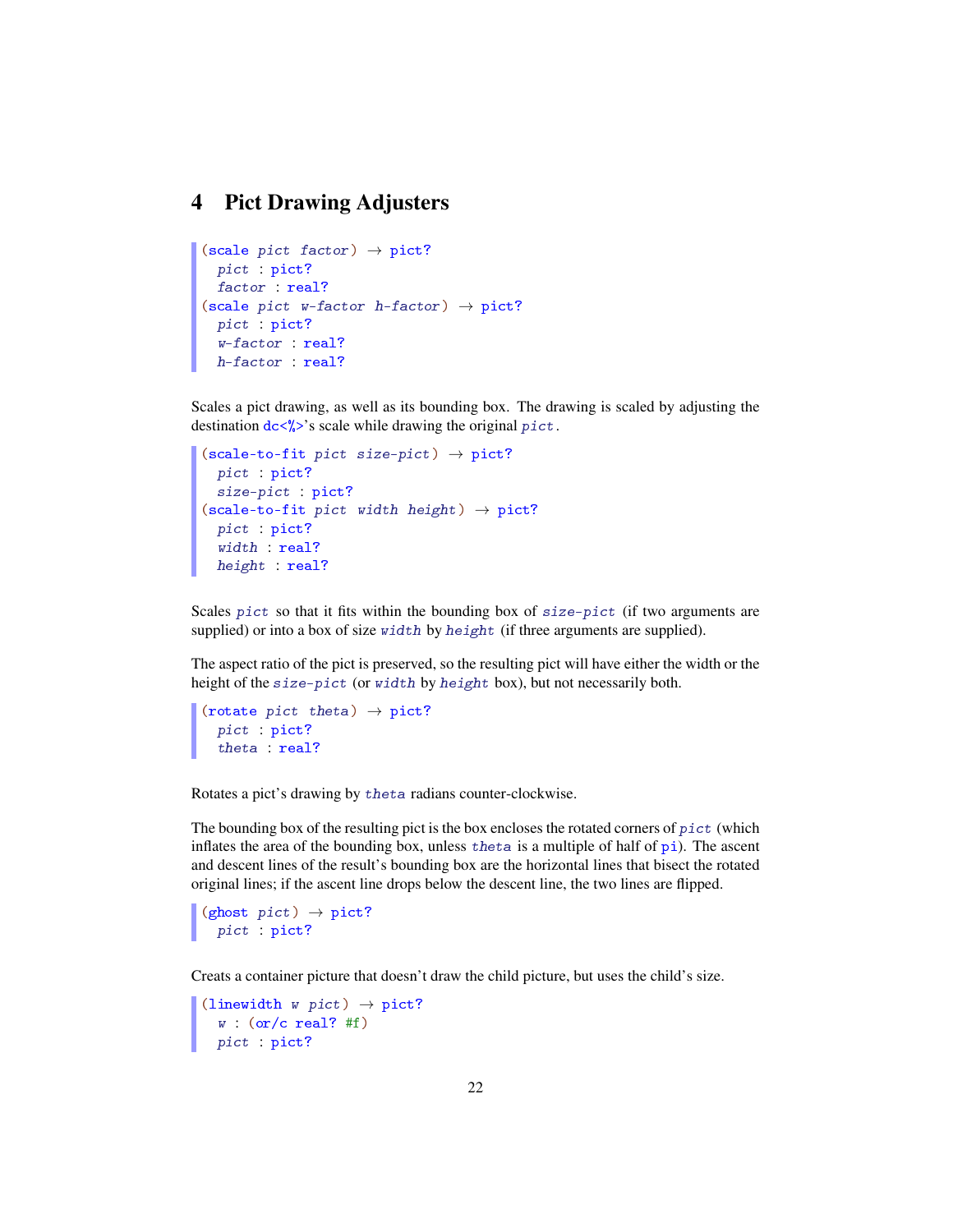Selects a specific pen width for drawing, which applies to pen drawing for  $picture$  that does not already use a specific pen width. A  $#f$  value for w makes the pen transparent (in contrast to a zero value, which means "as thin as possible for the target device").

```
(linestyle style pict) \rightarrow pict?
  style :
'dot 'long-dash 'short-dash 'dot-dash
        (one-of/c 'transparent 'solid 'xor 'hilite
                    'xor-dot 'xor-long-dash 'xor-short-dash
                   'xor-dot-dash)
  pict : pict?
```
Selects a specific pen style for drawing, which applies to pen drawing for pict that does not already use a specific pen style.

```
(colorize pict color) \rightarrow pict?
  pict : pict?
  color :
(or/c string? (is-a?/c color%)
              (list byte? byte? byte?))
```
Selects a specific color drawing, which applies to drawing in pict that does not already use a specific color. The black-and-white parameter causes all non-white colors to be converted to black.

```
(cellophane pict opacity) \rightarrow pict?
  pict : pict?
  opacity : (real-in 0 1)
```
Makes the given  $picture$  to semi-transparent, where an opacity of  $\circ$  is fully transparent, and an opacity of 1 is fully opaque. See set-alpha for information about the contexts and cases when semi-transparent drawing works.

```
\vert (clip pict) \rightarrow pict
   pict : pict?
```
Clips a pict's drawing to its bounding box.

```
(inset/clip~pitch~ant) \rightarrow pict?pict : pict?
  amt : real?
(inset/clip pict h-amt v-amt) \rightarrow pict?
 pict : pict?
 h-amt : real?
 v-amt : real?
(inset/clip pict 1-amt t-amt r-amt b-amt) \rightarrow pict?
 pict : pict?
```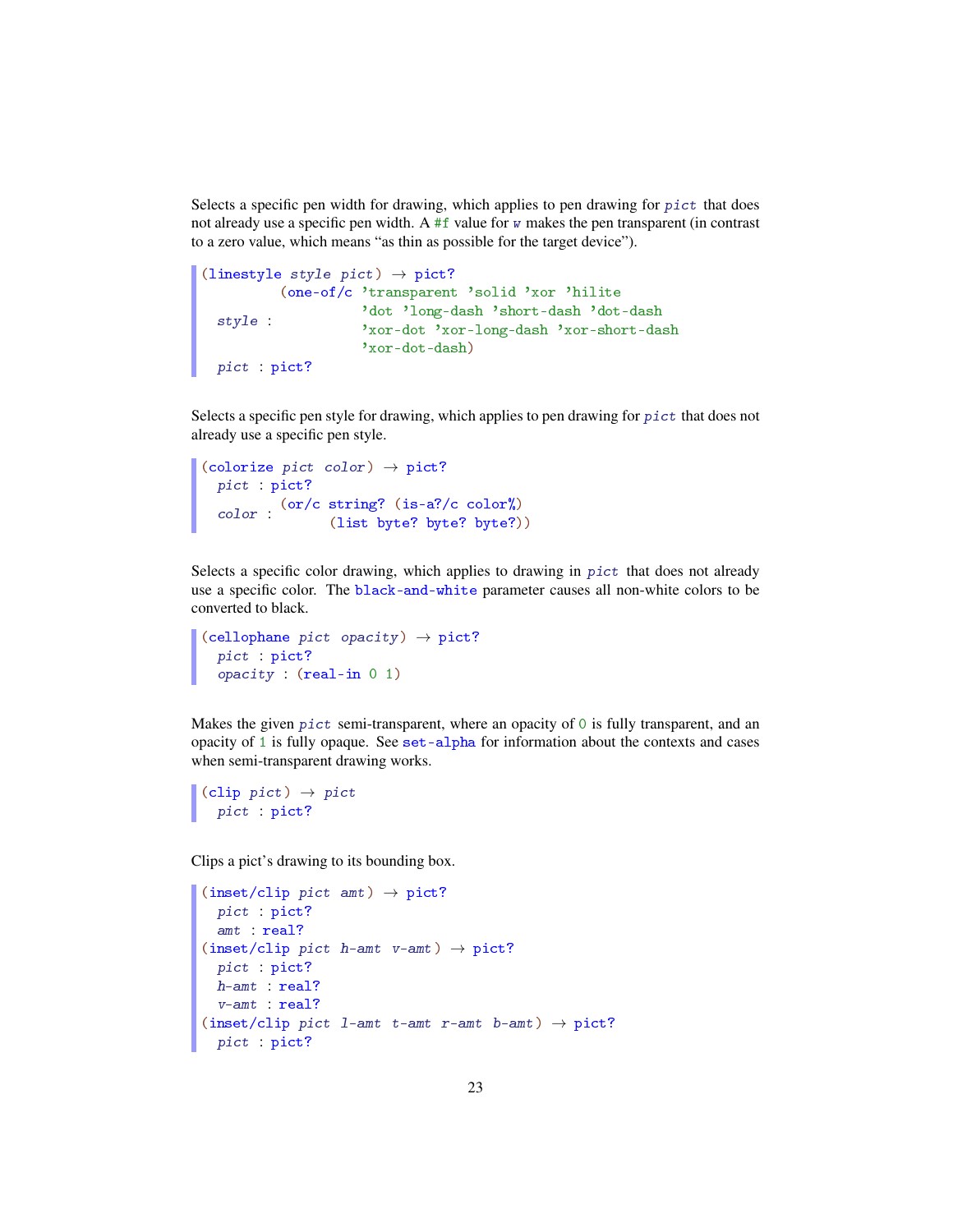```
l-amt : real?
t-amt : real?
r-amt : real?
b-amt : real?
```
Insets and clips the pict's drawing to its bounding box. Usually, the inset amounts are negative.

```
(scale/improve-new-text pict-expr scale-expr)
(scale/improve-new-text pict-expr x-scale-expr y-scale-expr)
```
Like the scale procedure, but also sets current-expected-text-scale while evaluating pict-expr.

```
(black-and-white) \rightarrow boolean?
(black-and-white on?) \rightarrow void?
 on? : any/c
```
A parameter that determines whether colorize uses color or black-and-white colors.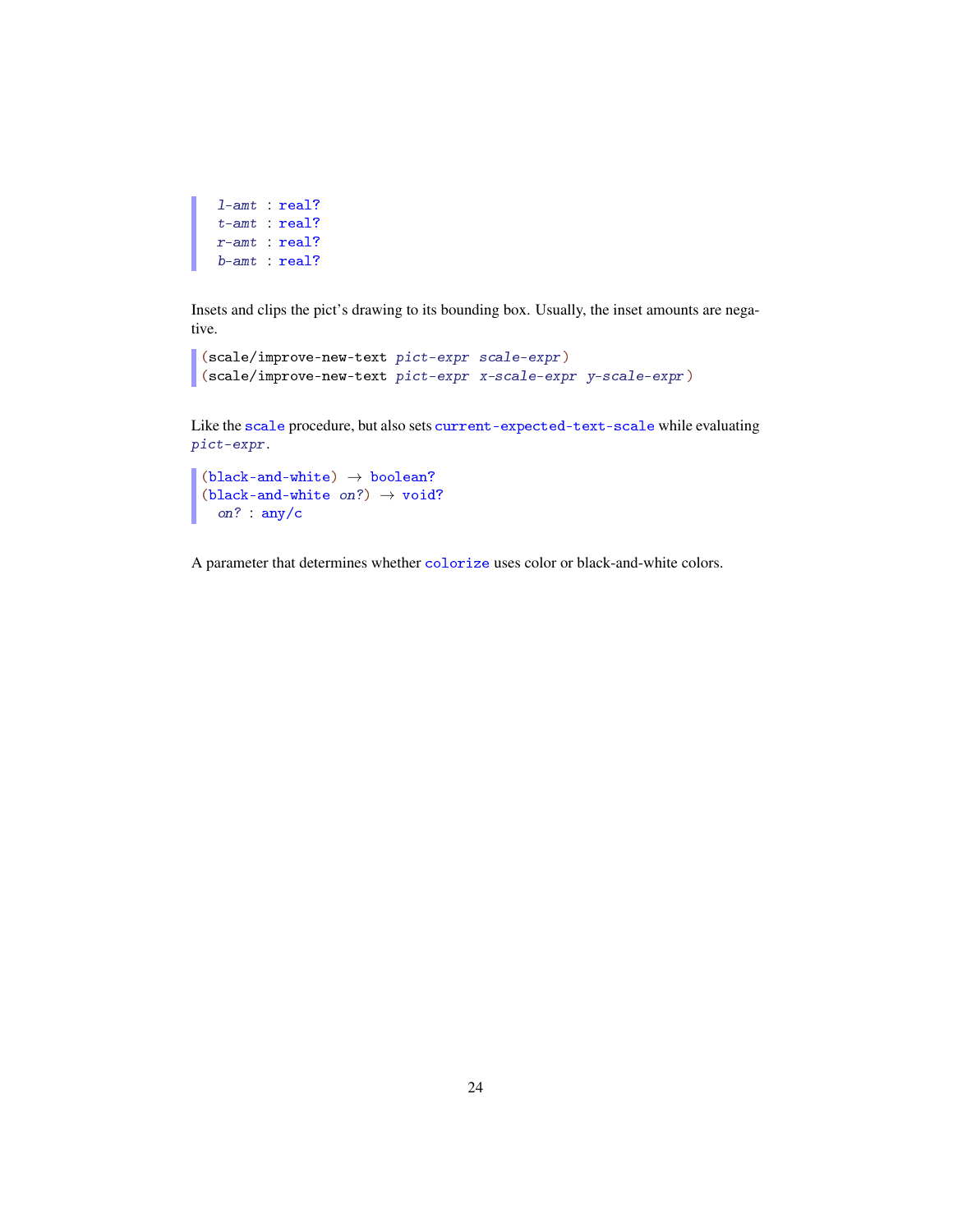# 5 Bounding Box Adjusters

```
(inset pict amt) \rightarrow pict?
 pict : pict?
  amt : real?
(inset pict h-amt v-amt) \rightarrow pict?
  pict : pict?
  h-amt : real?
 v-amt : real?
(inset pict 1-amt t-amt r-amt b-amt) \rightarrow pict?
  pict : pict?
  l-amt : real?
  t-amt : real?
  r-amt : real?
  b-amt : real?
```
Extends  $picture's$  bounding box by adding the given amounts to the corresponding sides; ascent and descent are extended, too.

```
(clip-descent pict) \rightarrow pict?pict : pict?
```
Truncates pict's bounding box by removing the descent part.

```
(lift-above-baseline pict amt) \rightarrow pict?
  pict : pict?
  amt : real?
```
Lifts pict relative to its baseline, extending the bounding box height if necessary.

```
(drop{-}below{-}ascent~pict~amt) \rightarrow pict?pict : pict?
  amt : real?
```
Drops pict relative to its ascent line, extending the bounding box height if necessary.

```
(baseless pict) \rightarrow pict?pict : pict?
```
Makes the descent 0 and the ascent the same as the height.

```
(refocus pict sub-pict) \rightarrow pict?
  pict : pict?
  sub-pict : pict?
```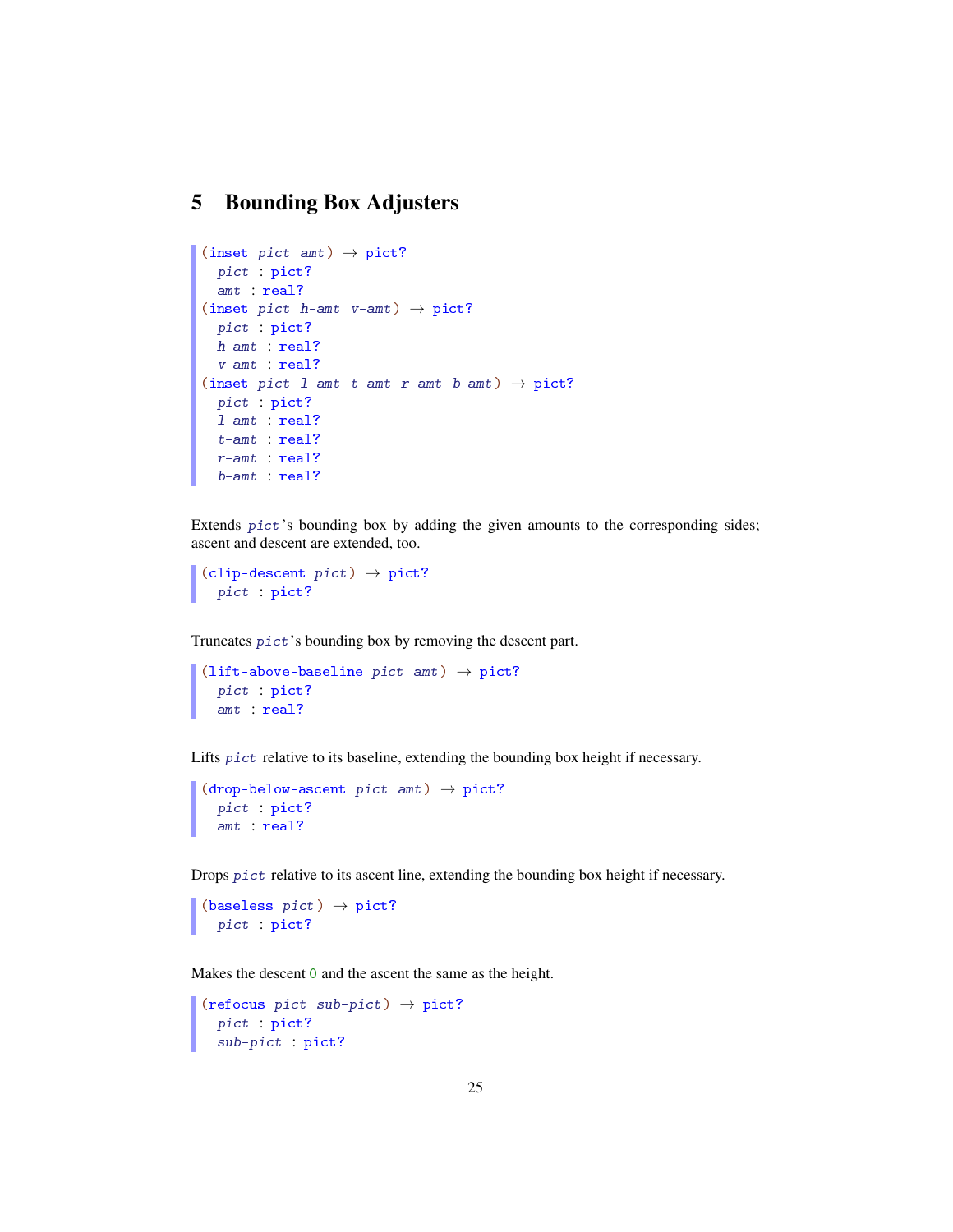Assuming that sub-pict can be found within pict, shifts the overall bounding box to that of sub-pict (but preserving all the drawing of pict). The last element, as reported by pict-last is also set to (or (pict-last sub-pict) sub-pict).

```
(panorama pict) \rightarrow pict?pict : pict?
```
Shifts the given pict's bounding box to enclose the bounding boxes of all sub-picts (even laundered picts).

```
(use-last pict sub-pict) \rightarrow pict?
  pict : pict?
  sub-pict : pict-path?
```
Returns a pict like pict, but with the last element (as reported by pict-last) set to subpict. The sub-pict must exist as a sub-pict (or path of sub-picts) within pict.

```
(use-last* pict sub-pict) \rightarrow pict?
  pict : pict?
  sub-pict : pict-path?
```
Propagates the last element of sub-pict to pict.

That is, use-last\* is like use-last, but the last element of  $sub-pict$  is used as the new last element for pict, instead of sub-pict itself—unless (pict-last sub-pict) is #f, in which case sub-pict is used as the last element of pict.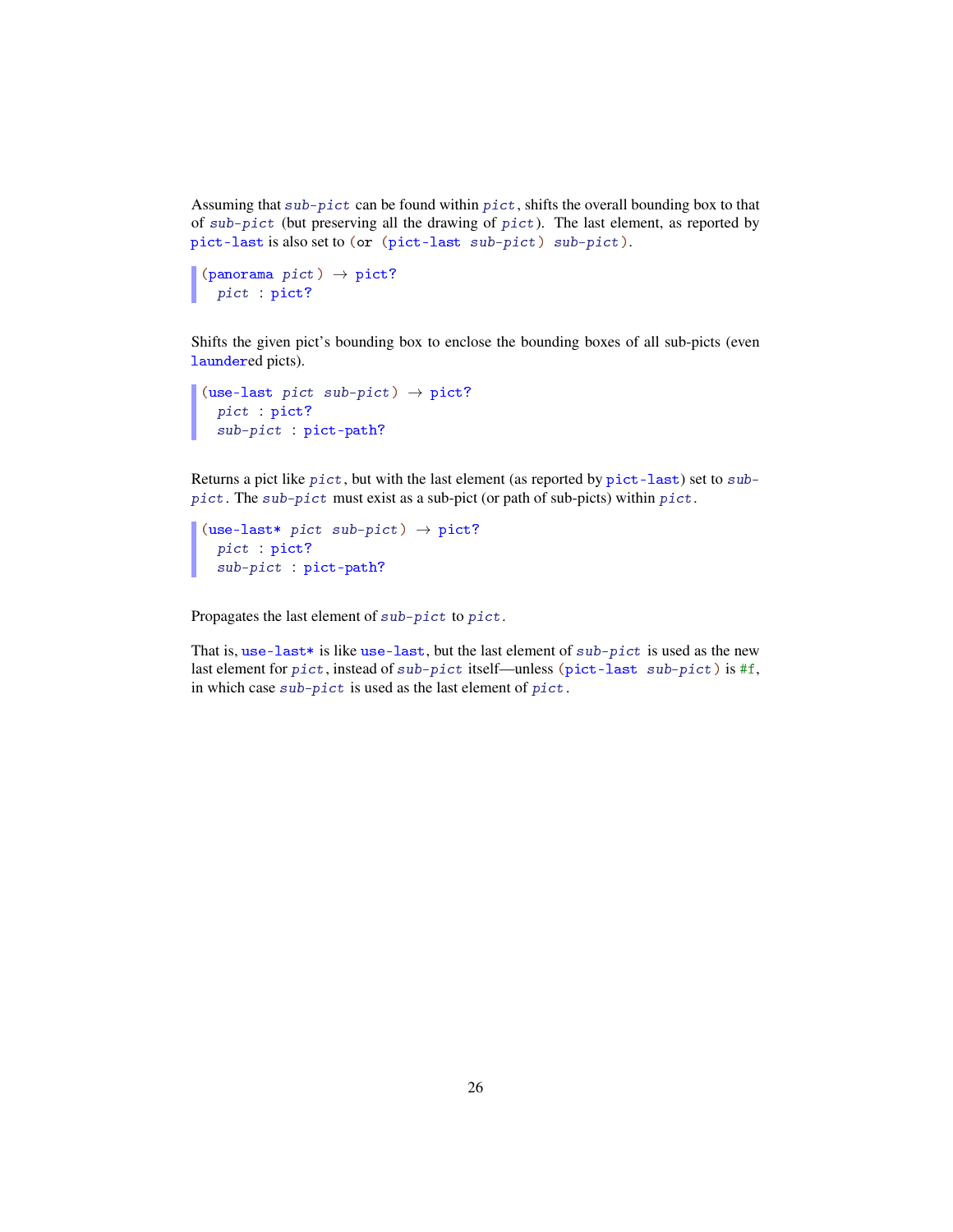# 6 Pict Finders

```
(1t-find pict find) \rightarrow real? real?
  pict : pict?
  find : pict-path?
(1tl-find pict find) \rightarrow real? real?
 pict : pict?
  find : pict-path?
(lc-find~pict~find) \rightarrow real? real?pict : pict?
 find : pict-path?
(lbl-find pict find) \rightarrow real? real?
 pict : pict?
 find : pict-path?
(lb-find~pict~find) \rightarrow real? real?pict : pict?
  find : pict-path?
(ct-find pict find) \rightarrow real? real?
  pict : pict?
  find : pict-path?
(ctl-find~picture~find) \rightarrow real? real?pict : pict?
  find : pict-path?
(cc-find~picture~find) \rightarrow real? real?
 pict : pict?
 find : pict-path?
(cbl-find~picture~find) \rightarrow real? real?pict : pict?
 find : pict-path?
(cb-find~pit~find) \rightarrow real? real?
 pict : pict?
 find : pict-path?
(rt-find pict find) \rightarrow real? real?
 pict : pict?
 find : pict-path?
(rtl-find~picture~find) \rightarrow real? real?pict : pict?
  find : pict-path?
(rc\text{-find~picture~}1) \rightarrow \text{real? real?}pict : pict?
 find : pict-path?
(rbl-find~pict~find) \rightarrow real? real?
 pict : pict?
 find : pict-path?
(rb-find~pict~find) \rightarrow real? real?
```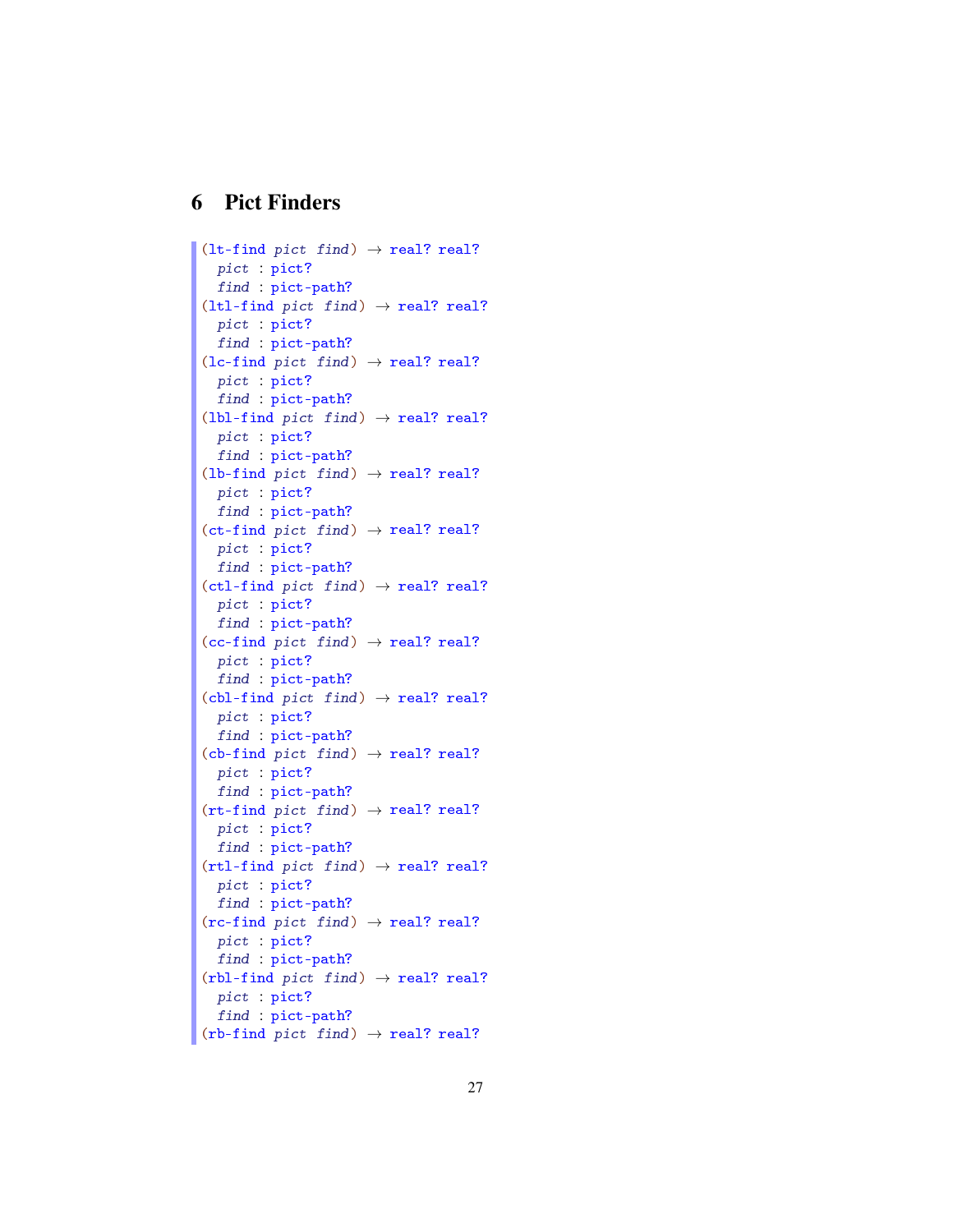```
pict : pict?
find : pict-path?
```
Locates a pict designated by find is within pict. If find is a pict, then the pict must have been created as some combination involving find.

If find is a list, then the first element of find must be within pict, the second element of find must be within the second element, and so on.

```
(pict-path? v) \rightarrow boolean?v : any/c
```
Returns #t if v is a pict or a non-empty list of picts.

```
(launder pict) \rightarrow pict?pict : pict?
```
Creates a pict that has the same drawing and bounding box of pict, but which hides all of its sub-picts so that they cannot be found with functions like  $lt$ -find. If pict has a last-line pict, then the laundered pict has a fresh last-line pict with the same shape and location.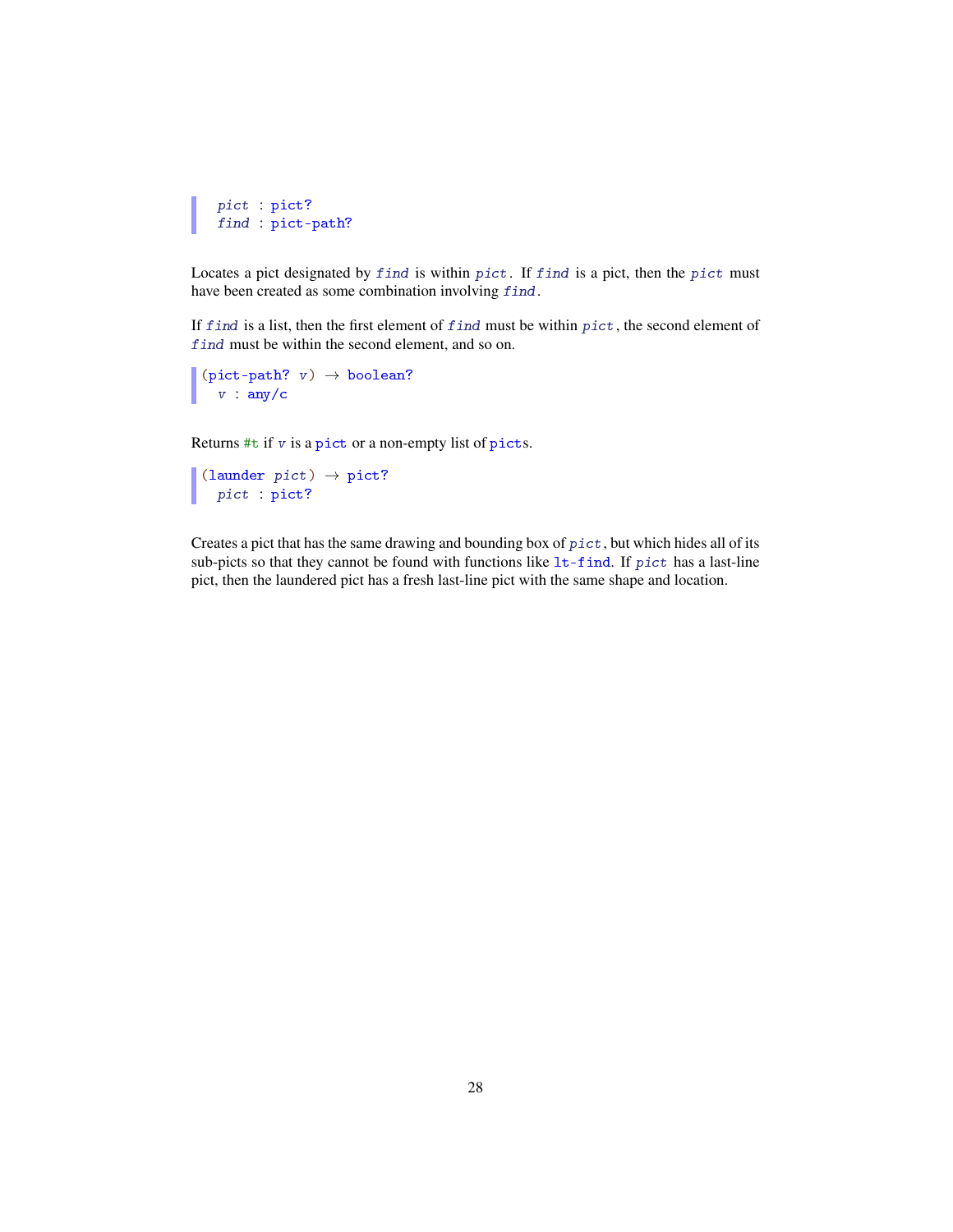# 7 More Pict Constructors

## 7.1 Dingbats

```
\vert (cloud w h [color]) \rightarrow pict?
   w : real?
  h : real?
  color : (or/c string? (is-a?/c color%)) = "gray"
```
Creates a fluffy cloud.

#### Examples:

```
> (cloud 100 75)
> (cloud 100 75 "lavenderblush")
(file-icon w h color [shaded?]) \rightarrow pict?
  w : real?
  h : real?
  color : (or/c string? (is-a?/c color%) any/c)
  shaded? : any/c = #f
```
Creates a Mac-like file icon, optionally shaded. If color is not a string or color% object, it is treated as a boolean, in which case true means "gray" and false means "white".

Examples:

> (file-icon 50 60 "bisque") ⊵ > (file-icon 50 60 "honeydew" #t)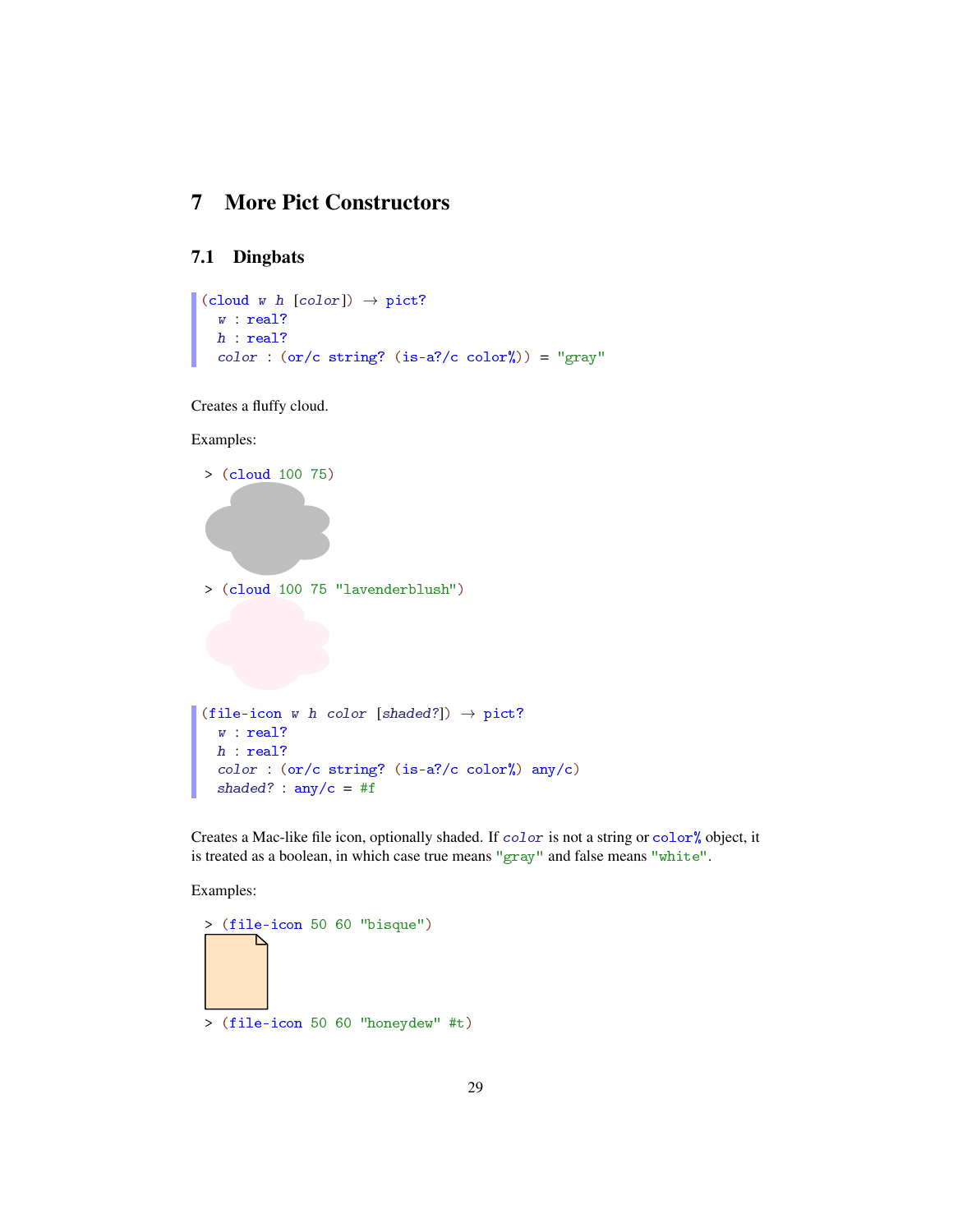```
(standard-fish w
                h
               [#:direction direction
                #:color color
                #:eye-color eye-color
                #:open-mouth open-mouth]) \rightarrow pict?
 w : real?
 h : real?
 direction : (or/c 'left 'right) = 'left
 color : (or/c string? (is-a?/c color%)) = "blue"
 eye-color : (or/c \text{ string?} (is-a?/c \text{ color%) #f}) = "black"open-mouth : (or/c boolean? real?) = #f
```
Creates a fish swimming either 'left or 'right. If eye-color is #f, no eye is drawn.

The open-mouth argument can be either  $#f$  (mouth closed),  $#t$  (mouth fully open), or a number:  $0.0$  is closed,  $1.0$  is fully open, and numbers in between are partially open.

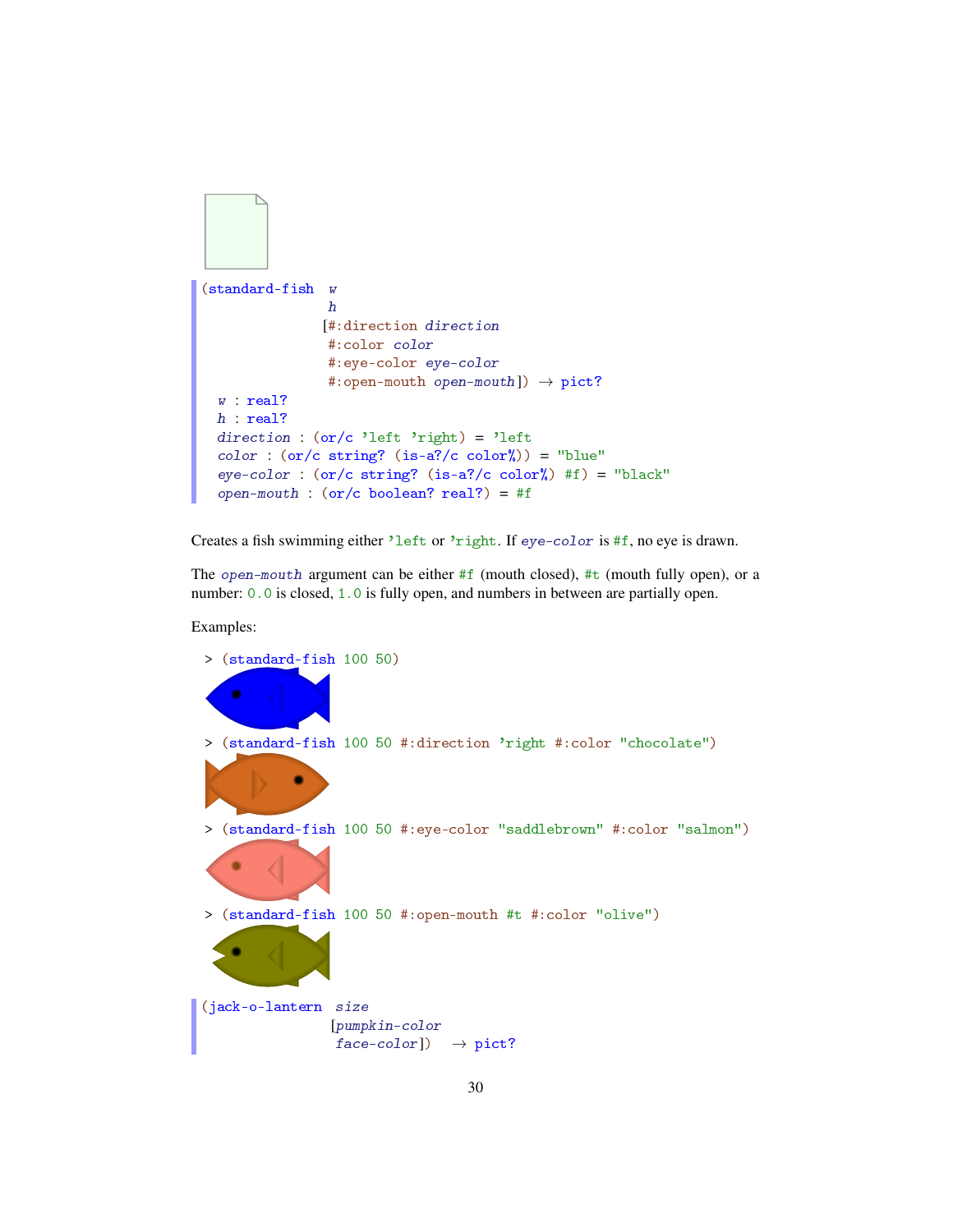```
size : real?
pumpkin-color : (or/c string? (is-a?/c color%)) = "orange"
face-color: (or/c string? (is-a?/c color*)) = "black"
```
Creates a jack-o-lantern; use the same pumpkin and face color to get a plain pumpkin. The size determines the width.

Examples:



Creates an angel wing, left or right, or any size. The color and pen width for drawing the wing outline is the current one.

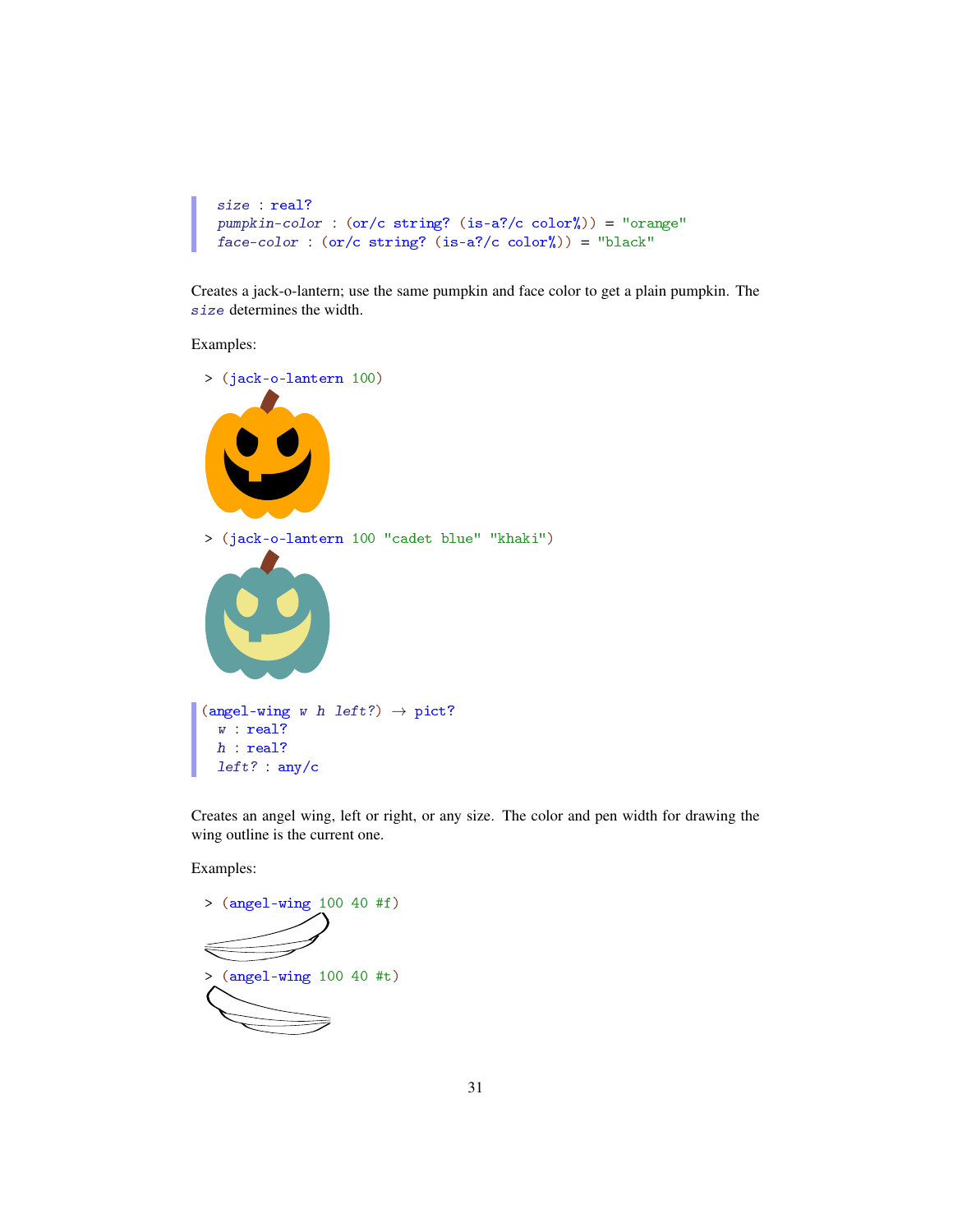```
(desktop-machine scale [style]) \rightarrow pict?scale : real?
  style : (listof symbol?) = null
```
Produces a picture of ancient desktop computer. The scale argument scales the size relative to the base size of 120 by 115.

The style can include any of the following:

- 'plt include a Racket logo on the machine's screen
- 'binary put 1s and 0s on the machine's screen
- 'devil like 'binary, and also give the machine horns and a tail

#### Examples:

> (desktop-machine 1)



> (desktop-machine 1 '(devil plt))



> (desktop-machine 1 '(plt binary))

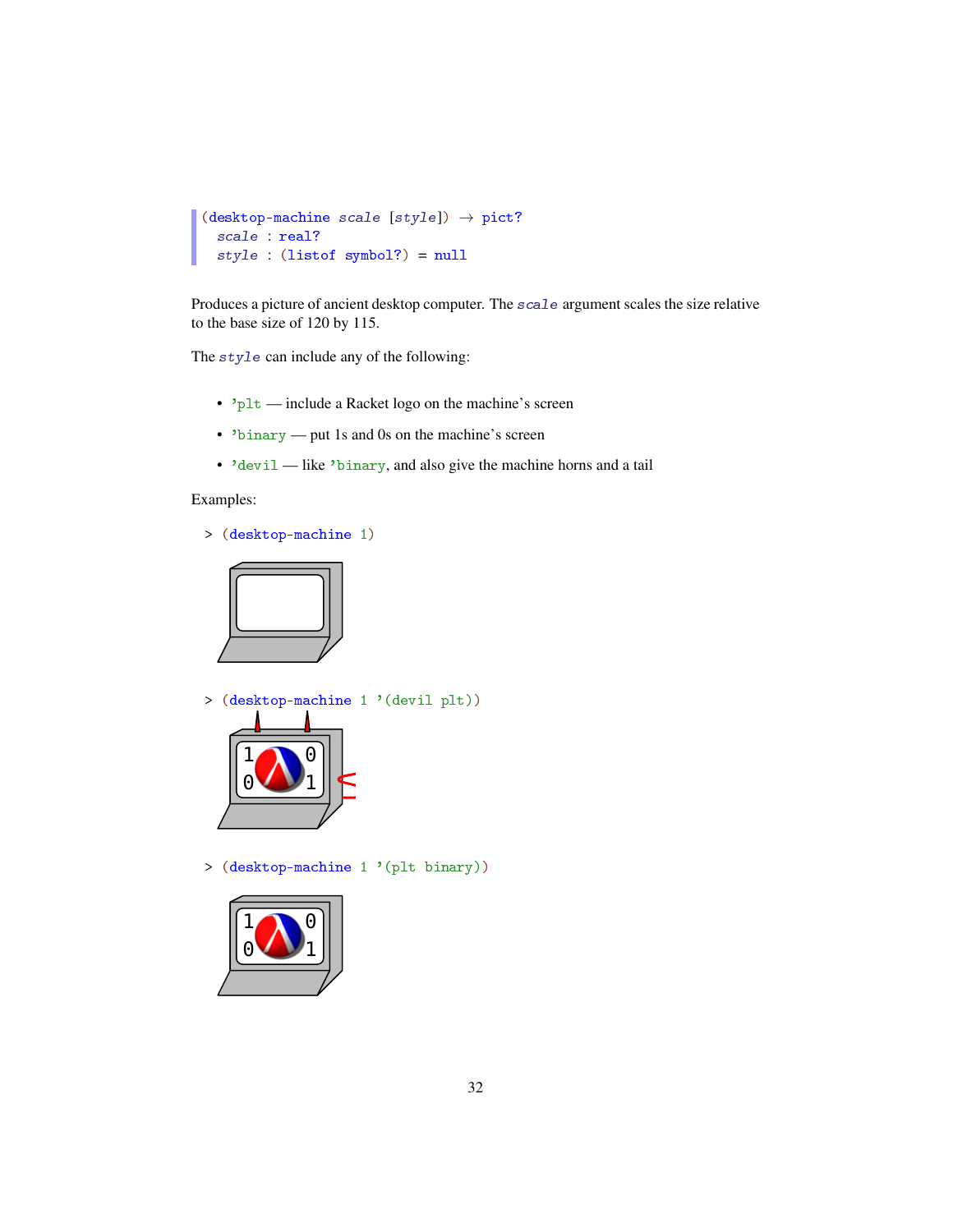```
(thermometer [#:height-% height-%
             #:color-% color-%
             #:ticks ticks
             #:start-color start-color
              #:end-color end-color
             #:top-circle-diameter top-circle-diameter
             #:bottom-circle-diameter bottom-circle-diameter
             #:stem-height stem-height
              #:mercury-inset mercury-inset])
\rightarrow pict?
 height-\frac{9}{6} : (between/c 0 1) = 1
 color-\% : (between/c 0 1) = height-%
 ticks : non-exact-negative-integer? = 4start-color : (or/c string? (is-a?/c color%)) = "lightblue"
 end-color : (or/c \text{ string?} (is-a?/c \text{ color}')) = "lightcoral"top-circle-diameter : positive-real? = 40bottom-circle-diameter : positive-real? = 80
 stem-height : positive-real? = 180
 mercury-inset : positive-real? = 8
```
Produces a thermometer that consists of a semi-circle on top of a rectangle on top of a circle. The sizes of the three components are controlled via the top-circle-diameter, stemheight, and bottom-circle-diameter arguments.

The mercury is drawn the same way, but by creating the three components inset from the versions that draw the boundary of the thermometer. This inset is conrolled by the mercuryinset argument.

The height of the mercury in the thermometer is controlled by the height-% argument. Its color is interpolated between the start-color and end-color, as determined by the color-% argument.

Finally, some number of ticks are drawn, basd on the ticks argument.

```
> (thermometer #:stem-height 90
               #:bottom-circle-diameter 40
               #:top-circle-diameter 20
               #:mercury-inset 4)
```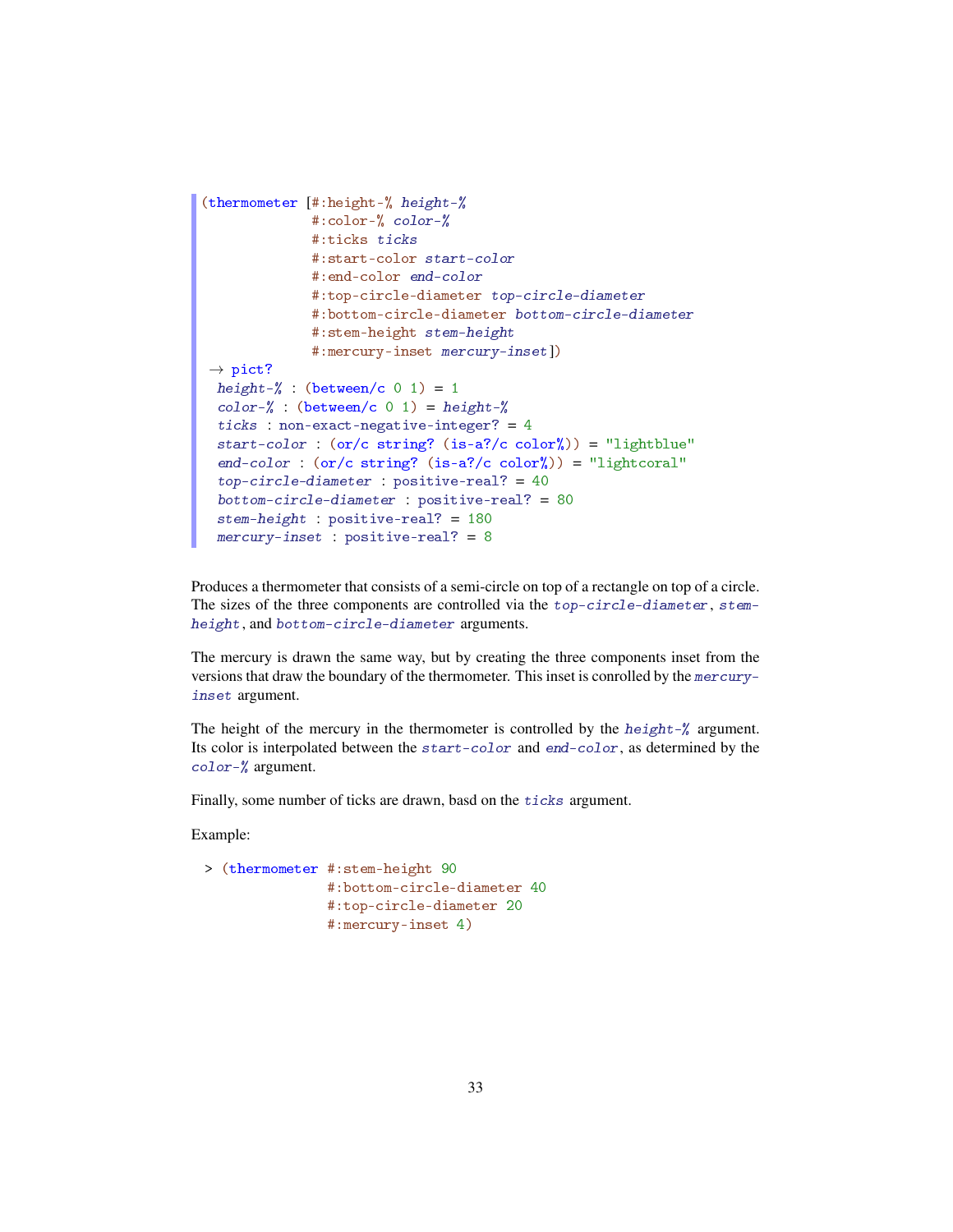

## 7.2 Balloon Annotations

(require pict/balloon) package: pict-lib

The pict/balloon library provides functions for creating and placing cartoon-speech balloons.

```
(wrap-balloon pict
               spike
               dx
               dy
              [color
               corner-radius]) \rightarrow balloon?
 pict : pict?
 spike : (or/c 'n 's 'e 'w 'ne 'se 'sw 'nw)
 dx : real?
 dy : real?
 color : (or/c string? (is-a?/c color%)) = balloon-color
 corner-radius : (and/c real? (not/c negative?)) = 32
```
Superimposes pict on top of a balloon that wraps it.

The spike argument indicates the corner from which a spike protrudes from the balloon (i.e., the spike that points to whatever the balloon is about). For example,  $\lambda$ n means "north,", which is a spike in the top middle of the balloon.

The dx and dy arguments specify how far the spike should protrude. For a 'w spike, dx should be negative, etc.

The color argument is the background color for the balloon.

The corner-radius argument determines the radius of the cicle used to roun the balloon's corners. As usual, if it is less than 1, then it acts as a ratio of the balloon's width or height.

The result is a balloon, not a pict. The balloon-pict function extracts a pict whose bounding box does not include the spike, but includes the rest of the image, and the balloon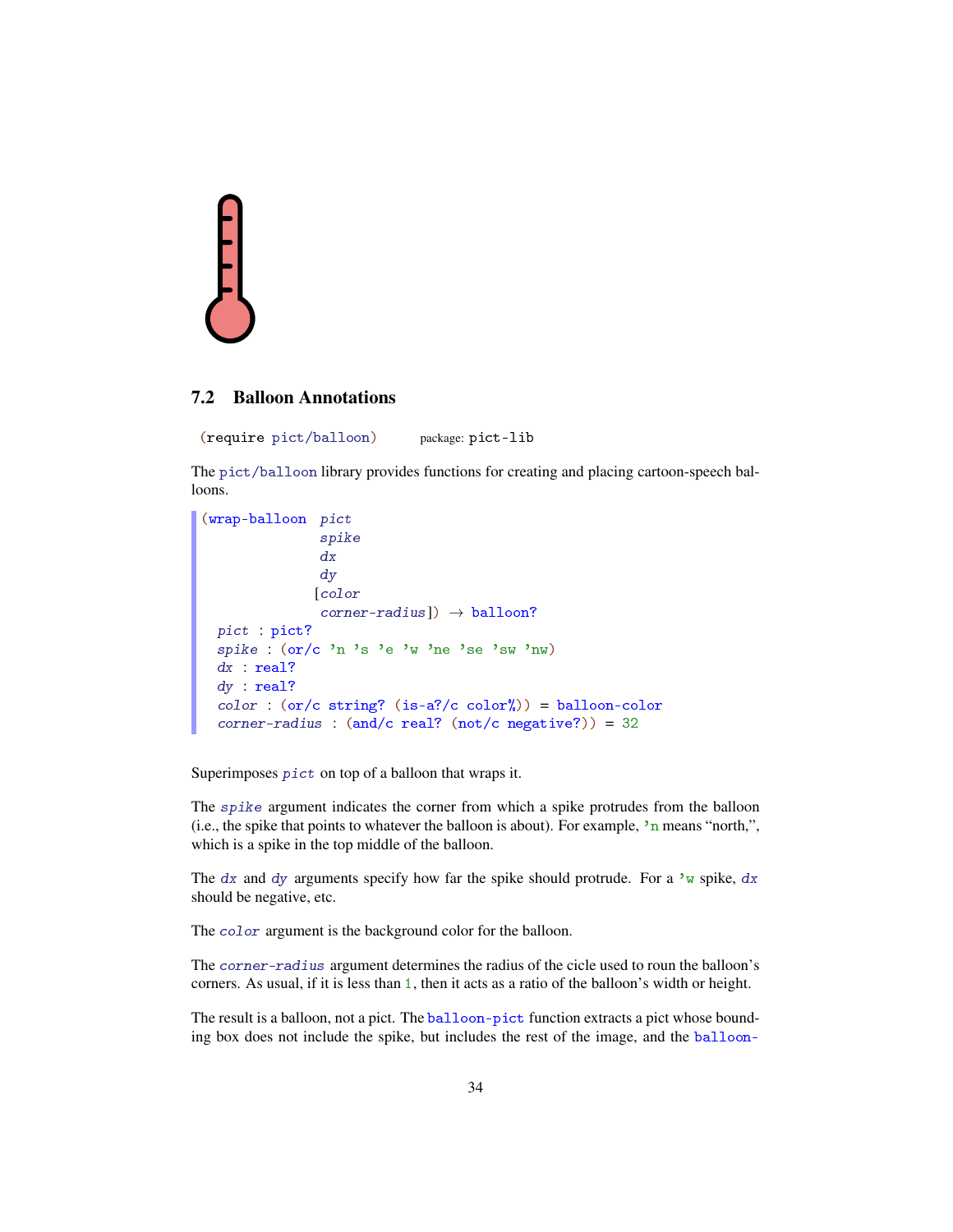point-x and balloon-point-y functions extract the location of the spike point. More typically, the pin-balloon function is used to add a balloon to a pict.

```
(pip-wrap-balloon pict
                   spike
                   dx
                   dy
                  [color
                   corner-radius]) \rightarrow pict?
 pict : pict?
 spike : (or/c 'n 's 'e 'w 'ne 'se 'sw 'nw)
 dx : real?
 dy : real?
 color: (or/c string? (is-a?/c color)) = balloon-colorcorner-radius : (and/c real? (not/c negative?)) = 32
```
Like wrap-balloon, but produces a zero-sized pict suitable for use with pin-over.

```
(pin-balloon balloon base x y) \rightarrow pict?
  balloon : balloon?
  base : pict?
 x : real?
 y : real?
(pin-balloon balloon base at-pict find) \rightarrow pict?
 balloon : balloon?
  base : pict?
  at-pict : pict-path?
 find : (pict? pict-path? . -> . (values real? real?))
```
Superimposes the pict in balloon onto base to produce a new pict. The balloon is positioned so that its spike points to the location specified by either  $x$  and  $y$  (numbers) or at the position determined by combining base and  $at-pict$  with find. The find function uses its arguments like lt-find.

The resulting pict has the same bounding box, descent, and ascent as base, even if the balloon extends beyond the bounding box.

```
> (define a-pict (standard-fish 70 40))
> (pin-balloon (balloon 40 30 5 'se 5 5)
               (cc-superimpose (blank 300 150) a-pict)
               a-pict
               lc-find)
```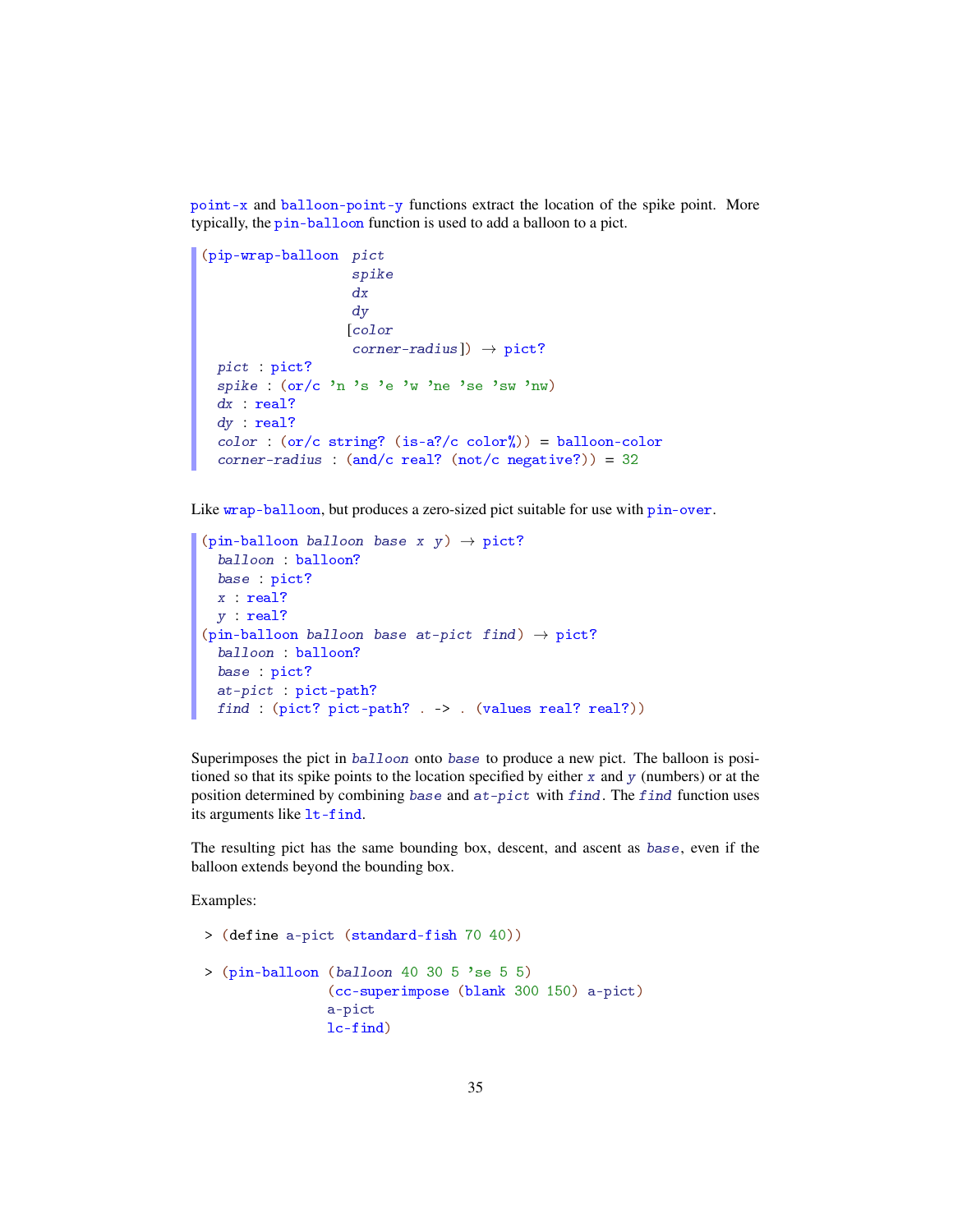

```
(balloon w h corner-radius spike dx dy [color] \rightarrow balloon?
 w : real?
 h : real?
 corner-radius : (and/c real? (not/c negative?))
 spike : (or/c 'n 's 'e 'w 'ne 'se 'sw 'nw)
 dx : real?
 dy : real?
 color: (or/c string? (is-a?/c color%) = balloon-color
```
Creates a balloon, much like wrap-balloon except that the balloon's width is  $w$  and its height is h.

```
(ballow? v) \rightarrow boolean?v : any/c(make-ballow~picture~x~y) \rightarrow balloon?pict : pict?
  x : real?
  y : real?
(ballow{-}picture) \rightarrow pict?
  balloon : balloon?
(ballow-point-x \ balloon) \rightarrow real?
```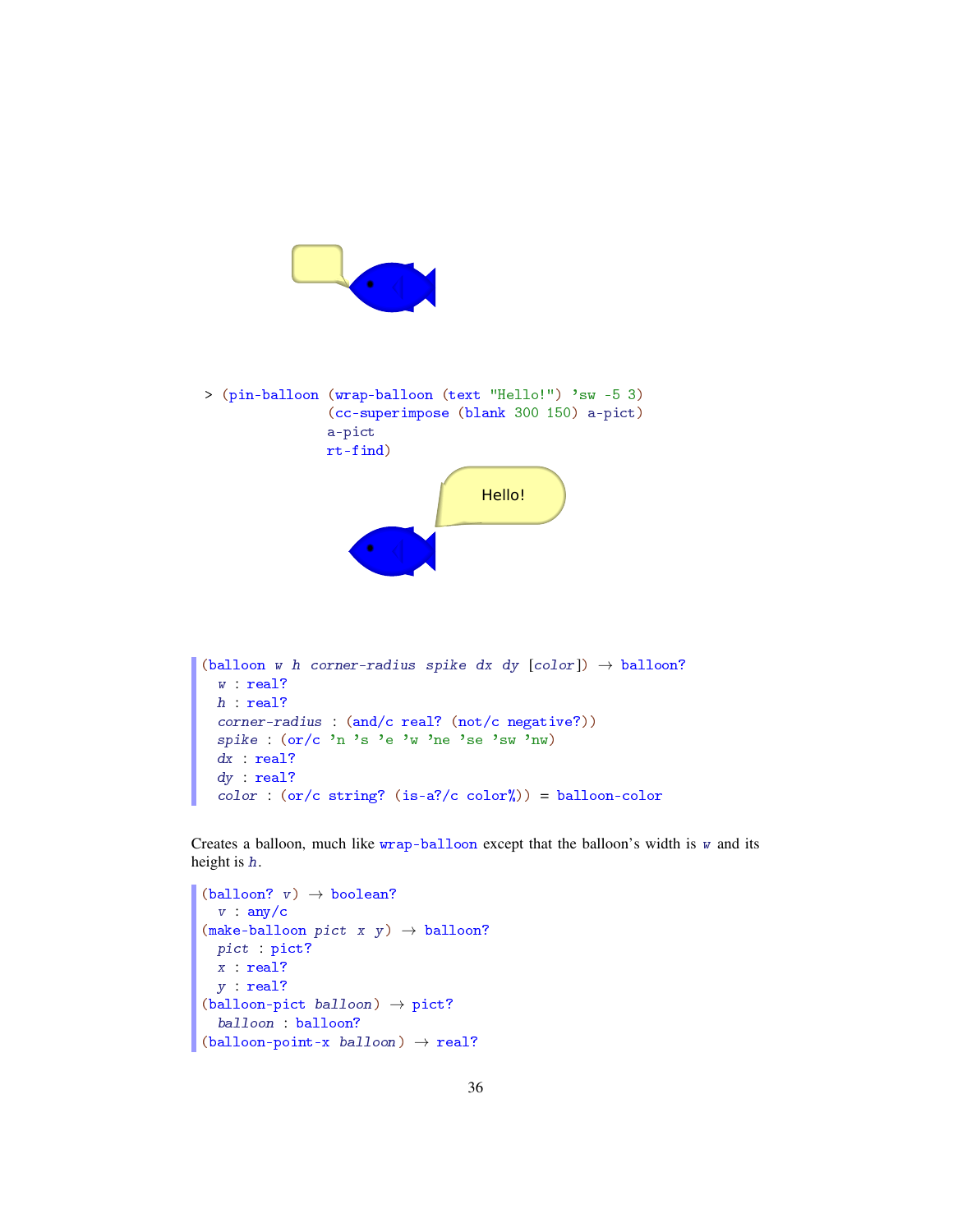```
balloon : balloon?
(ballow-point-y balloon) \rightarrow real?balloon : balloon?
```
A balloon encapsulates a pict and the position of the balloon's spike relative to the balloon's top-left corner.

```
balloon-color : (or/c string? (is-a?/c color%))
```
The default background color for a balloon.

```
(ballow-enable-3d) \rightarrow boolean?(ballow-enable-3d on?) \rightarrow void?on? : any/c
```
A parameter that determines whether balloons are drawn with 3-D shading.

## 7.3 Face

(require pict/face) package: pict-lib

The pict/face library provides functions for a kind of Mr. Potatohead-style face library.

```
default-face-color : (or/c string (is-a?/c color%))
```
Orange.

```
(face mood [color]) \rightarrow pict?
  mood : symbol?
  color : (or/c string (is-a?/c color%)) = default-face-color
```
Returns a pict for a pre-configured face with the given base color. The built-in configurations, selected by mood-symbol, are as follows:



'unhappy - (face\* 'none 'plain #t default-face-color 6)

'sortof-unhappy — (face\* 'worried 'grimace #t default-face-color 6)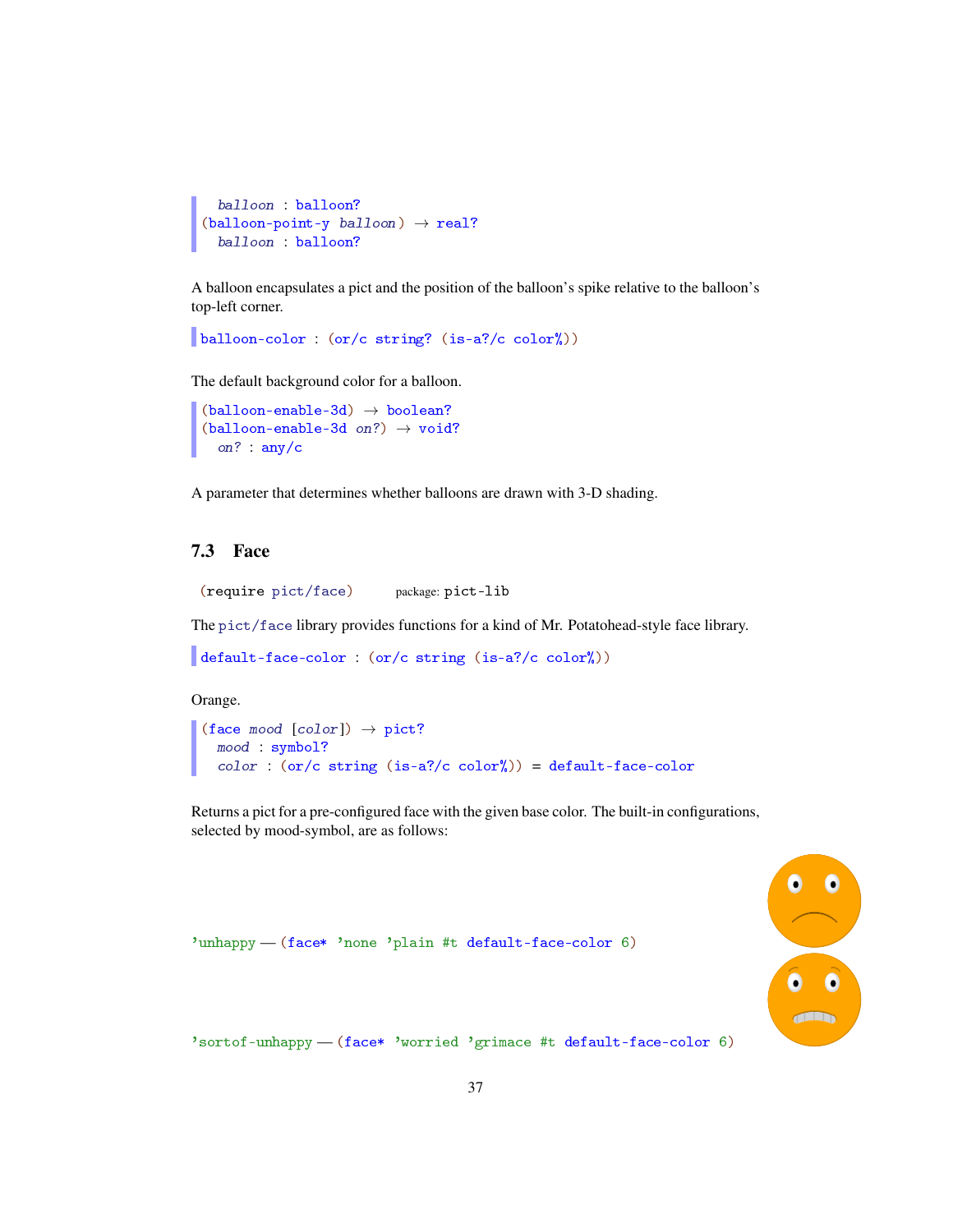## 'sortof-happy — (face\* 'worried 'medium #f default-face-color 6)

'happy — (face\* 'none 'plain #f default-face-color 6)

'happier — (face\* 'none 'large #f default-face-color 3)

'embarrassed — (face\* 'worried 'medium #f default-face-color 3)

'badly-embarrassed — (face\* 'worried 'medium #t default-face-color 3)

'unhappier — (face\* 'normal 'large #t default-face-color 3)

'happiest — (face\* 'normal 'huge #f default-face-color 0 -3)

'unhappiest — (face\* 'normal 'huge #t default-face-color 0 -3)

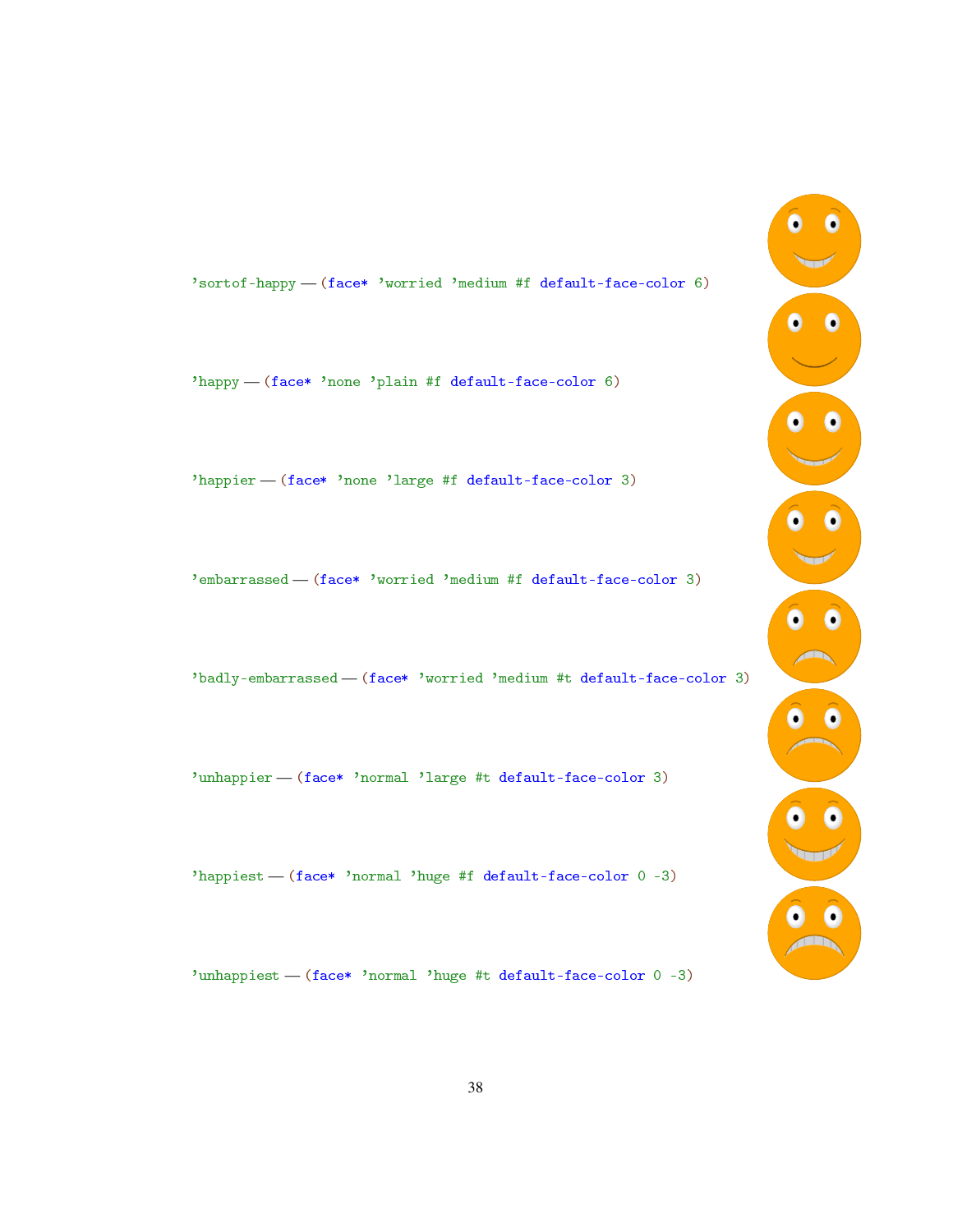

'mad - (face\* 'angry 'grimace #t default-face-color 0)

'mean — (face\* 'angry 'narrow #f default-face-color 0)

'surprised — (face\* 'worried 'oh #t default-face-color -4 -3 2)

```
(face* eyebrow-kind
       mouth-kind
       frown?
       color
        eye-inset
        eyebrow-dy
       pupil-dx
       pupil-dy
       [#:eyebrow-shading? eyebrow-on?
       #:mouth-shading? mouth-on?
       #:eye-shading? eye-on?
       #:tongue-shading? tongue-on?
       #:face-background-shading? face-bg-on?
       #:teeth? teeth-on?]) \rightarrow pict?
  eyebrow-kind : (or/c 'none 'normal 'worried 'angry)
  mouth-kind :
(or/c 'plain 'smaller 'narrow 'medium 'large
                      'huge 'grimace 'oh 'tongue)
  frown? : any/c
  color : (or/c string (is-a?/c color%))
  eye-inset : real?
  eyebrow-dy : real?
 pupil-dx : real?
 pupil-dy : real?
 eyebrow-on? : \text{any/c} = #tmouth-on? : \text{any}/\text{c} = #teye-on? : \text{any/c} = #ttongue-on? : any/c = #tface-bg-on? : any/c = #tteeth-on? : \text{any}/\text{c} = \text{\#t}
```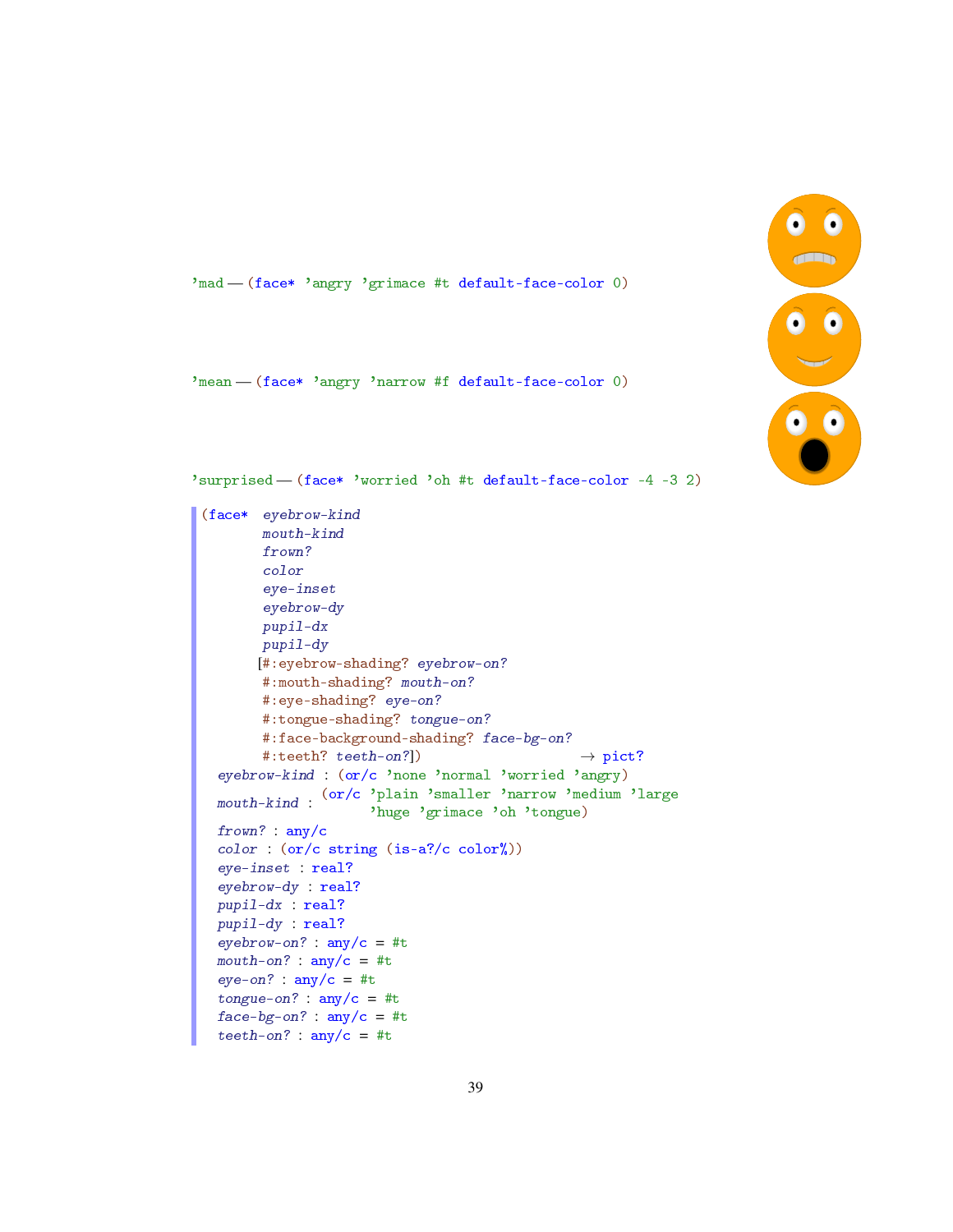Returns a pict for a face:

- eyebrow-kind determines the eyebrow shape.
- mouth-kind determines the mouth shape, combined with frown?.
- frown? determines whether the mouth is up or down.
- color determines the face color.
- eye-inset adjusts the eye size; recommend values are between 0 and 10.
- eyebrow-dy adjusts the eyebrows; recommend values: between -5 and 5.
- pupil-dx adjusts the pupil; recommend values are between -10 and 10.
- pupil-dy adjusts the pupil; recommend values are between -15 and 15.

The #:eyebrow-shading? through #:face-background-shading? arguments control whether a shading is used for on a particular feature in the face (shading tends to look worse than just anti-aliasing when the face is small). The #:teeth? argument controls the visibility of the teeth for some mouth shapes.

## 7.4 Flash

```
(require pict/flash) package: pict-lib
(filled-flash width
              height
              [n-points
              spike-fraction
               rotation]) \rightarrow pict?
 width : real?
 height : real?
 n-points : exact-positive-integer? = 10
  spike-fraction : (\text{real-in } 0 \ 1) = 0.25rotation : real? = 0
```
Returns a pict for a "flash": a spiky oval, like the yellow background that goes behind a "new!" logo on web pages or a box of cereal.

The height and width arguments determine the size of the oval in which the flash is drawn, prior to rotation. The actual height and width may be smaller if points is not a multiple of 4, and the actual height and width will be different if the flash is rotated.

The *n*-points argument determines the number of points on the flash.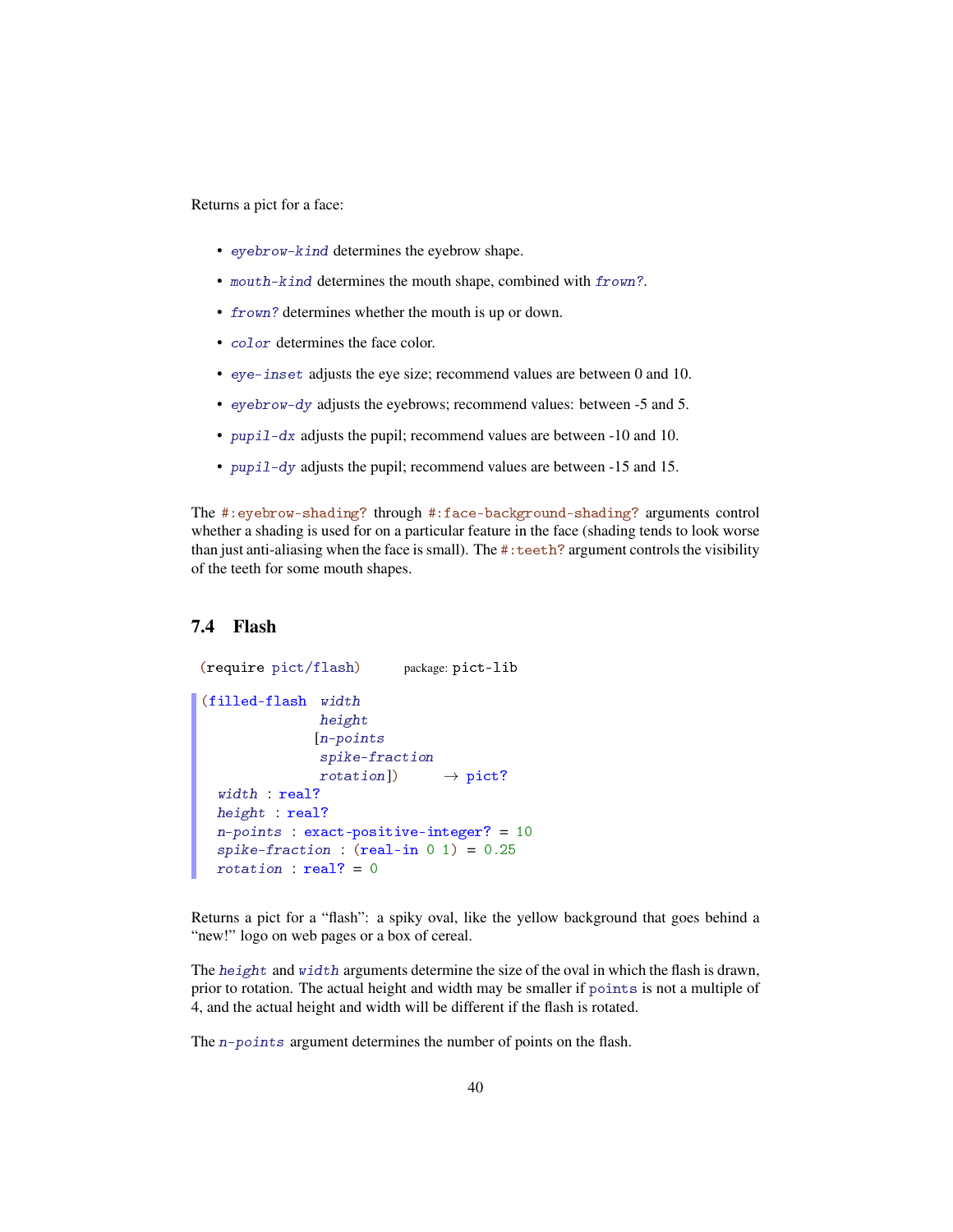The spike-fraction argument determines how big the flash spikes are compared to the bounding oval.

The rotation argument specifies an angle in radians for counter-clockwise rotation.

The flash is drawn in the default color.

Examples:



Like filled-flash, but drawing only the outline.

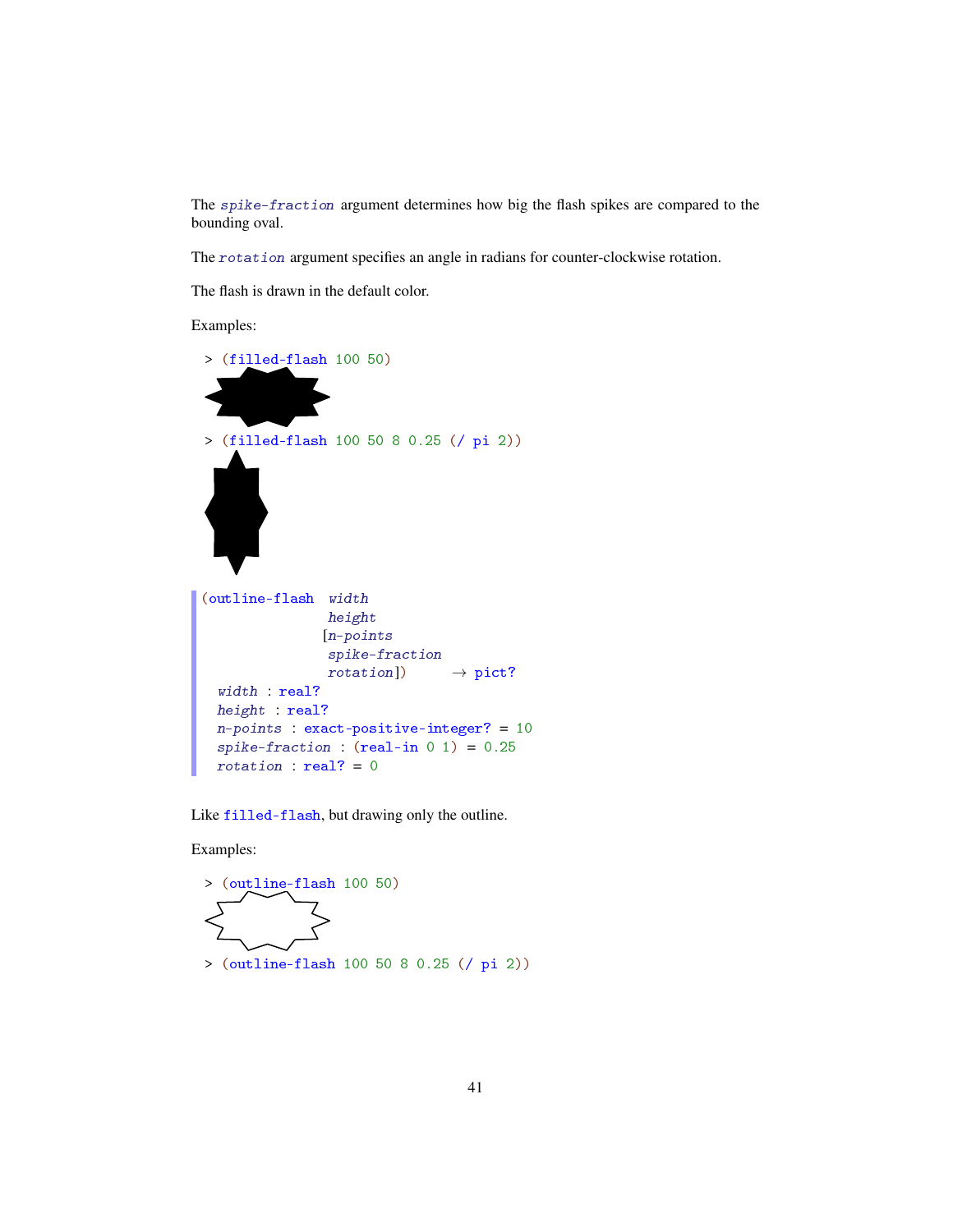

### 7.5 Typesetting Racket Code

(require pict/code) package: pict-lib

This library is re-provided by slideshow/code, but initializes get-current-code-fontsize.

```
(typeset-code stx) \rightarrow pict?stx : syntax?
```
Produces a pict for code in the given syntax object. The source-location information of the syntax object determines the line breaks, line indenting, and space within a row. Empty rows are ignored.

Beware that if you use read-syntax on a file port, you may have to turn on line counting via port-count-lines! for the code to typeset properly. Also beware that when a source file containing a syntax or quote-syntax form is compiled, source location information is omitted from the compiled syntax object.

Normally, typeset-code is used through the code syntactic form, which works properly with compilation, and that escapes to pict-producing code via unsyntax. See also definecode.

Embedded picts within stx are used directly. Row elements are combined using and operator like htl-append, so use code-align (see below) as necessary to add an ascent to ascentless picts. More precisely, creation of a line of code uses pict-last to determine the end point of the element most recently added to a line; the main effect is that closing parentheses are attached in the right place when a multi-line pict is embedded in stx.

An identifier that starts with \_ is italicized in the pict, and the \_ is dropped, unless the codeitalic-underscore-enabled parameter is set to #f. Also, unless code-scriptsenabled is set to  $#f$ , and  $\hat{ }$  in the middle of a word create superscripts and subscripts, respectively (like TeX); for example  $f \circ \circ \circ 4$  ok is displayed as the identifier foo with a 4 superscript and an ok subscript.

Further, uses of certain identifiers in stx typeset specially:

• code:blank — produces a space.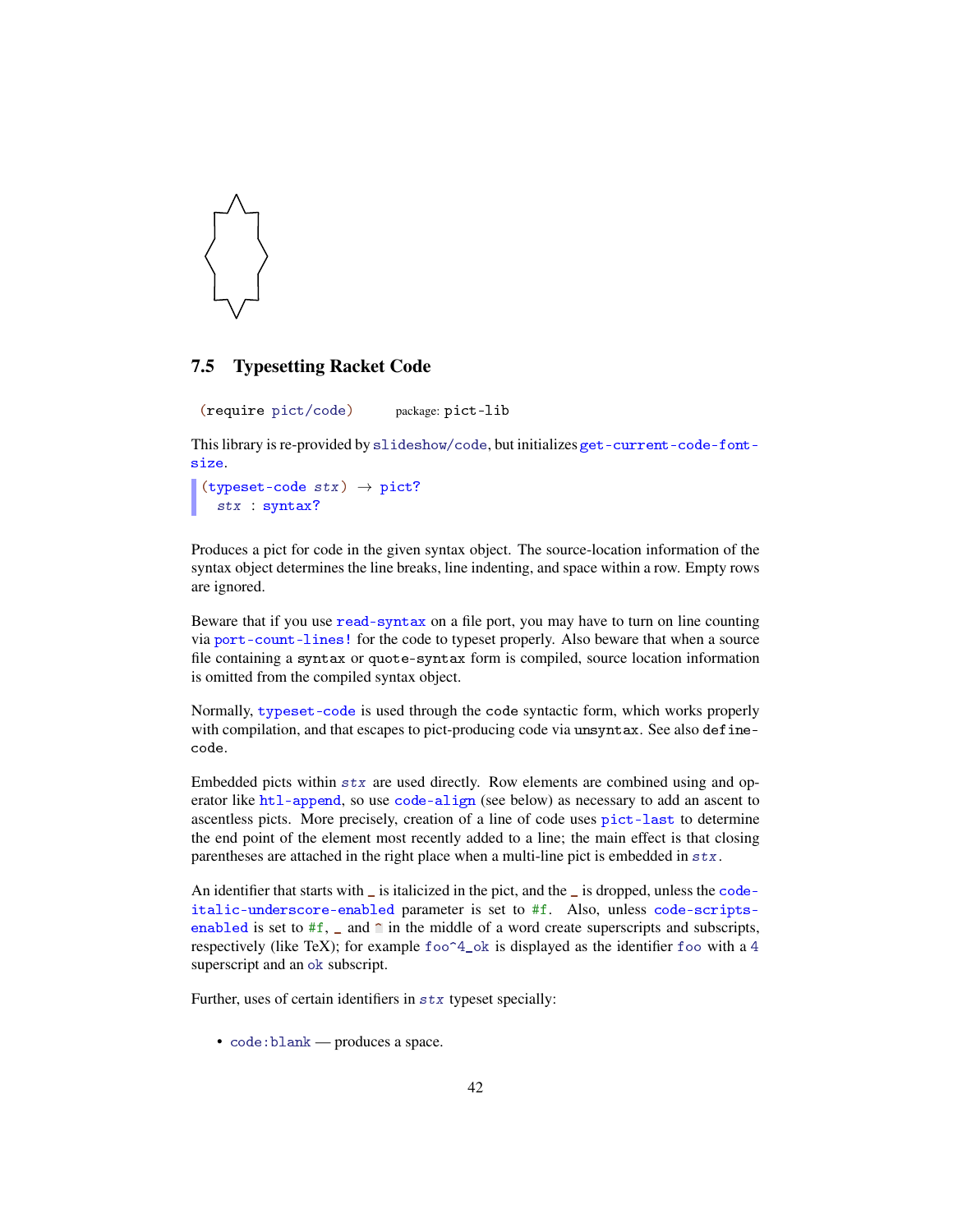- (code: comment  $s \dots$ ) produces a comment block, with each  $s$  on its own line, where each s must be a string or a pict.
- (code:line datum  $\ldots$ ) typesets the datum sequence, which is mostly useful for the top-level sequence, since typeset-code accepts only one argument.
- (code:contract datum ...) like code:line, but every datum is colored as a comment, and a ; is prefixed to every line.
- (code: template datum  $\ldots$ ) like code: line, but a; is prefixed to every line.
- \$ typesets as a vertical bar (for no particularly good reason).

 $\vert$  (code datum ...)

The macro form of typeset-code. Within a datum, unsyntax can be used to escape to an expression, and identifiers bound as syntax to code transformers trigger transformations.

For more information, see typeset-code and define-code, since code is defined as

```
(define-code code typeset-code)
```
Examples:

```
> (code (+ 1 2))
(+ 1 2)> (code (+ 1  #, (+ 1 1)))(+ 1 2)> (code (+ 1 #, (frame (code 2))))(+ 1 2)> (define-syntax two (make-code-transformer #'(code 2)))
> (code (+ 1 two))
(+ 1 2)(current-code-font) \rightarrow text-style/c(current-code-font style) \rightarrow void?style : text-style/c
```
Parameter for a base font used to typeset text. The default is '(bold . modern). For even more control, see current-code-tt.

```
(current-code-tt) \rightarrow (string? . -> . pict?)(current-code-tt proc) \rightarrow void?proc : (string? . -> . pict?)
```
Parameter for a one-argument procedure to turn a string into a pict, used to typeset text. The default is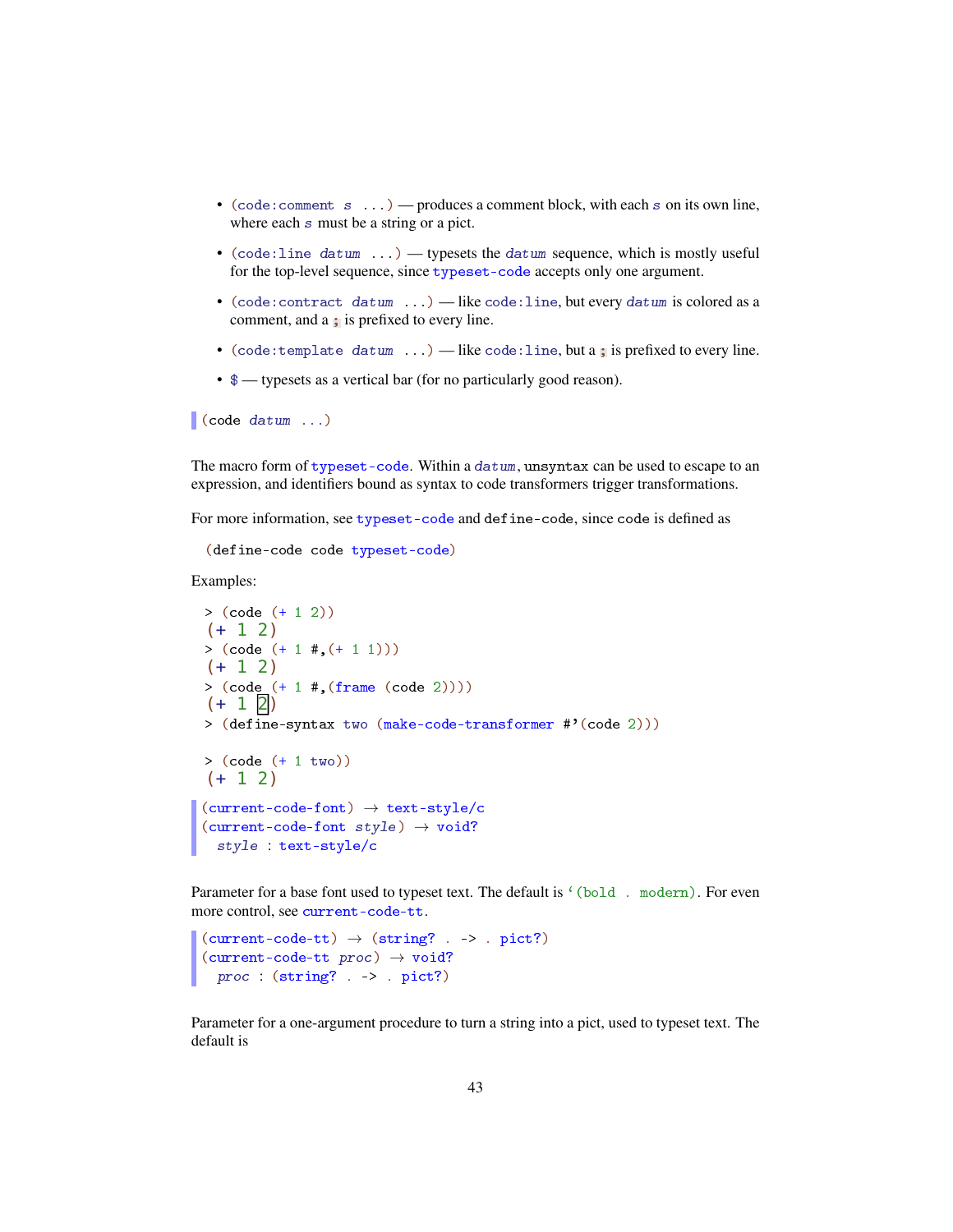```
(lambda (s) (text s (current-code-font) ((get-current-code-font-
size))))
```
This procedure is not used to typeset subscripts or other items that require font changes, where current-code-font is used directly.

```
(get-current-code-font-size) \rightarrow (-& exact-nonnegative-integer?)(get-current-code-font-size proc) \rightarrow void?proc : (-> exact-nonnegative-integer?)
```
A parameter used to access the default font size. The slideshow/code library initializes this parameter to current-font-size.

```
(current-code-line-sep) \rightarrow real?(current-code-line-sep amt) \rightarrow void?amt : real?
```
A parameter that determines the spacing between lines of typeset code. The default is 2.

```
(current-comment-color) \rightarrow (or/c string? (is-a?/c color'))(current-comment-color color) \rightarrow void?
  color : (or/c string? (is-a?/c color%))
```
A parameter for the color of comments.

```
(current-keyword-color) \rightarrow (or/c string? (is-a?/c color'))(current-keyword-color color) \rightarrow void?color('() : (or/c string? (is-a?/c color''_0))
```
A parameter for the color of syntactic-form names. See current-keyword-list.

```
(current-id-color) \rightarrow (or/c string? (is-a?/c color'))(current-id-color color) \rightarrow void?color : (or/c string? (is-a?/c color%))
```
A parameter for the color of identifiers that are not syntactic form names or constants.

```
(current-literal-color) \rightarrow (or/c string? (is-a?/c color'))(current-literal-color color) \rightarrow void?color : (or/c string? (is-a?/c color%))
```
A parameter for the color of literal values, such as strings and numbers. See also currentliteral-list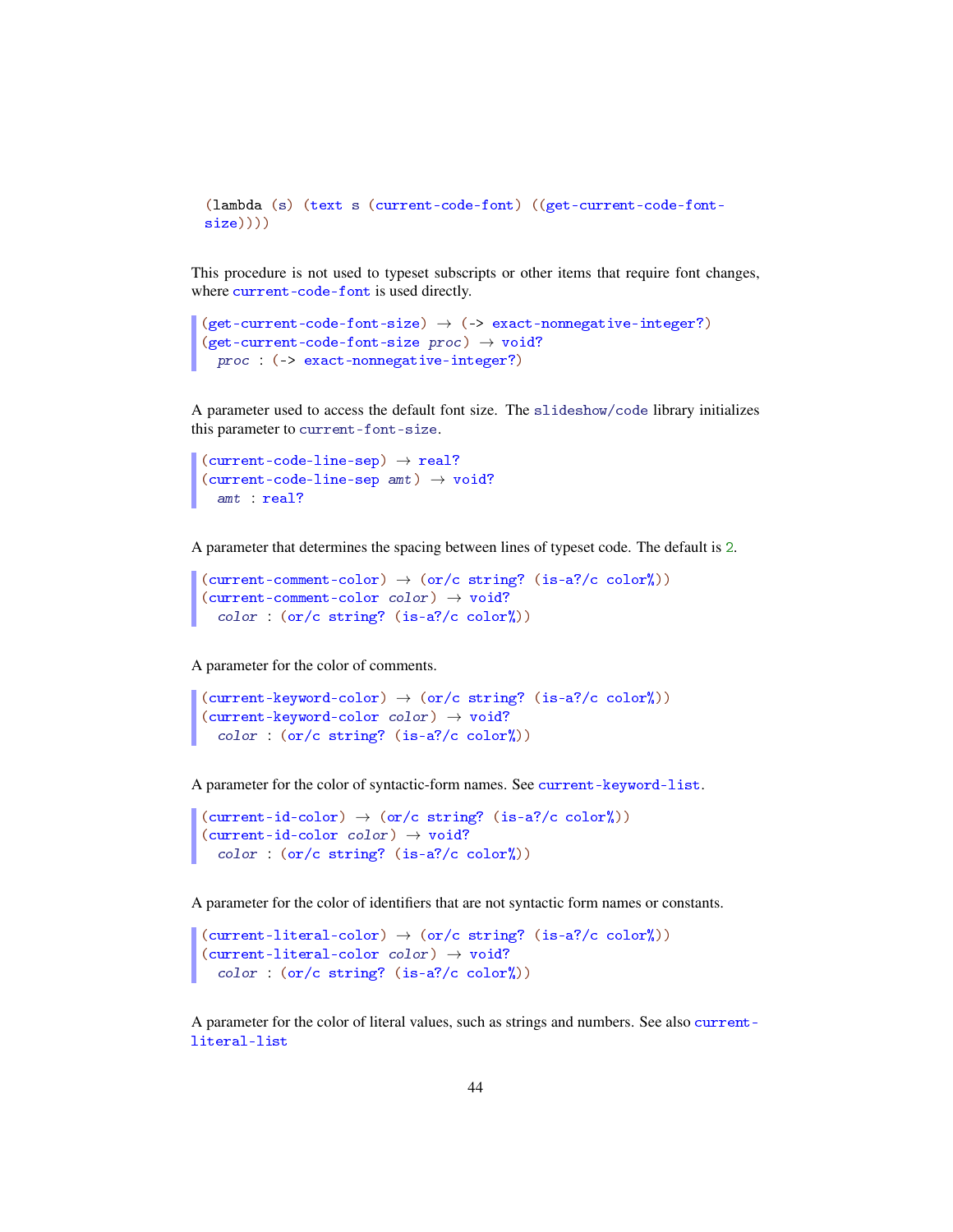```
(current-const-color) \rightarrow (or/c string? (is-a?/c color'))(current-const-color color) \rightarrow void?color : (or/c string? (is-a?/c color%))
```
A parameter for the color of constant names. See current-const-list.

```
(current-base-color) \rightarrow (or/c string? (is-a?/c color)))(current-base-color color) \rightarrow void?color : (or/c string? (is-a?/c color%))
```
A parameter for the color of everything else.

```
(current-reader-forms) \rightarrow (listof symbol?)(current-reader-forms syms) \rightarrow void?syms : (listof symbol?)
```
Parameter for a list of symbols indicating which built-in reader forms should be used. The default is ''quasiquote. Remove a symbol to suppress the corresponding reader output.

```
\vert (code-align pict) \rightarrow pict?
   pict : pict?
```
Adjusts the ascent of pict so that its bottom aligns with the baseline for text; use this function when pict has no ascent.

```
(current-keyword-list) \rightarrow (listof string?)
(current-keyword-list names) \rightarrow void?names : (listof string?)
```
A list of strings to color as syntactic-form names. The default includes all of the forms provided by racket/base and all of the forms provided by mzscheme.

```
(current-const-list) \rightarrow (listof string?)
(current-const-list names) \rightarrow void?names : (listof string?)
```
A list of strings to color as constant names. The default is null.

```
(current-literal-list) \rightarrow (listof string?)
(current-literal-list names) \rightarrow void?names : (listof string?)
```
A list of strings to color as literals, in addition to literals such as strings. The default is null.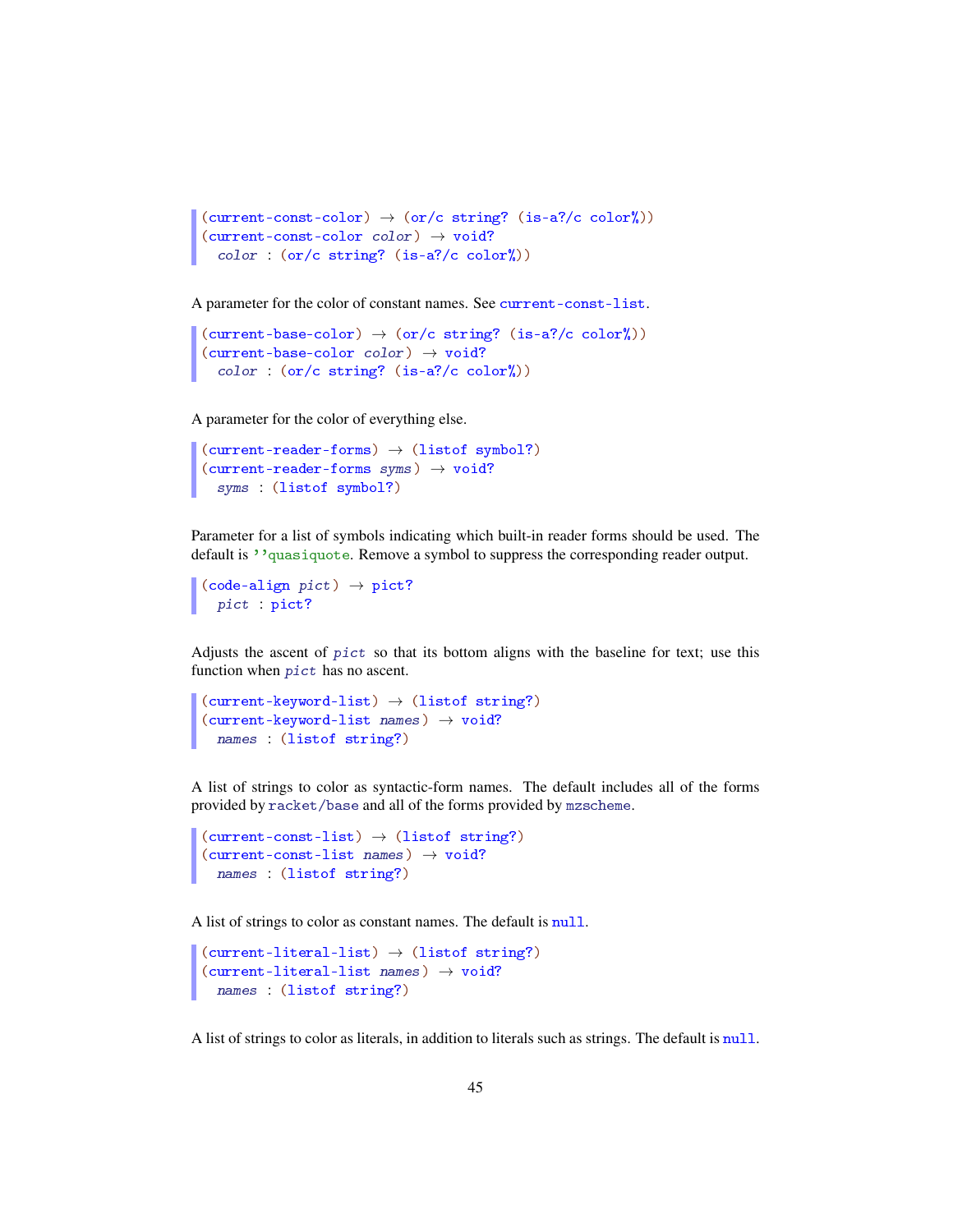```
racket/base-const-list : (listof string?)
```
A list of strings that could be used to initialize the current-const-list parameter.

```
mzscheme-const-list : (listof string?)
```
A list of strings that could be used to initialize the current-const-list parameter.

```
(code-colorize-enabled) \rightarrow boolean?(code-colorize-enabled on?) \rightarrow void?on? : any/c
```
A parameter to enable or disable all code coloring. The default is #t.

```
(code-colorize-quote-enabled) \rightarrow boolean?(code-colorize-quotient) \rightarrow void?on? : any/c
```
A parameter to control whether under a quote is colorized as a literal (as in this documentation). The default is #t.

```
(code-italic-underscore-enabled) \rightarrow boolean?(code-italic-underscore-enabled on?) \rightarrow void?on? : any/c
```
A parameter to control whether \_-prefixed identifiers are italicized (dropping the \_). The default is #t.

```
(code-scripts-enabled) \rightarrow boolean?(code-scripts-enabled on?) \rightarrow void?on? : any/c
```
A parameter to control whether TeX-style subscripts and subscripts are recognized in an identifier.

```
(define-code code-id typeset-code-id)
(define-code code-id typeset-code-id escape-id)
```
Defines  $\text{code-id}$  as a macro that uses typeset-code-id, which is a function with the same input as typeset-code. The escape-id form defaults to unsyntax.

The resulting code-id syntactic form takes a sequence of datums:

(code-id datum ...)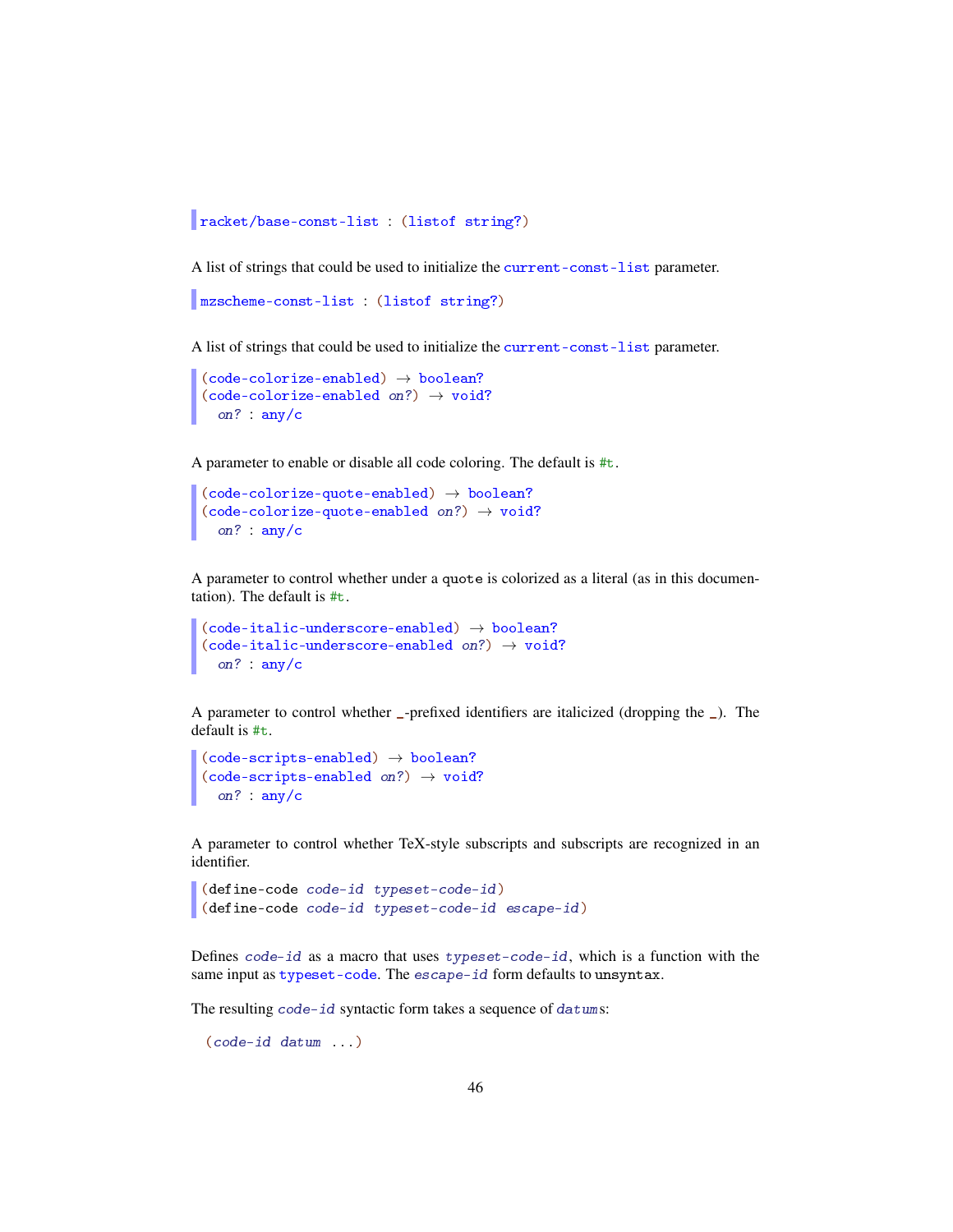It produces a pict that typesets the sequence. Source-location information for the datum determines the layout of code in the resulting pict. The code-id is expanded in such a way that source location is preserved during compilation (so typeset-code-id receives a syntax object with source locations intact).

If a datum contains (escape-id expr)—perhaps as  $\#$ , expr when escape-id is unsyntax—then the expr is evaluated and the result datum is spliced in place of the escapeid form in datum. If the result is not a syntax object, it is given the source location of the escape-id form. A pict value intected this way as a datum is rendered as itself.

If a datum contains (transform-id datum ...) or transform-id for a transformid that is bound as syntax to a code transformer, then the (transform-id datum ...) or transform-id may be replaced with an escaped expression, depending on the code transformer's result.

```
(make-code-transformer proc-or-stx) \rightarrow code-transformer?\text{proc-or-stx} : \frac{\text{(or/c (syntax? . -> .. (or/c syntax? #f))}}{\text{comtxa}^2}syntax?)
prop:code-transformer : struct-type-property?
(code-transformer? v) \rightarrow boolean?v : any/c
```
Exported for-syntax for creating *code transformers*.

For code transformer created with (make-code-transformer proc), proc takes a syntax object representing the use of an identifier bound to the transformer, and it produces an expression whose value replaces the identifier use within a code form or a form defined via define-code. Like a macro transformer, a code transformer is triggered either by a use of the bound identifier in an "application" position, in which case the transformer receives the entire "application" form, or the identifier by itself can also trigger the transformer. The code transformer's proc can return  $#f$ , in which case the use of the identifier is left untransformed; if the identifier was used in an "application" position, the transformer proc will be called again for the identifier use by itself.

A code transformer produced by (make-code-transformer stx) is equivalent to

```
(make-code-transformer (lambda (use-stx)
                         (if (identifier? use-stx)
                             stx
                             #f))
```
A structure type with the prop:code-transformer property implements a code transformer. The property value must be a procedure of one argument, which receives the structure and returns a procedure that is like a proc passed to make-code-transformer, except that the property value takes the structure instance as an argument before the syntax object to transform.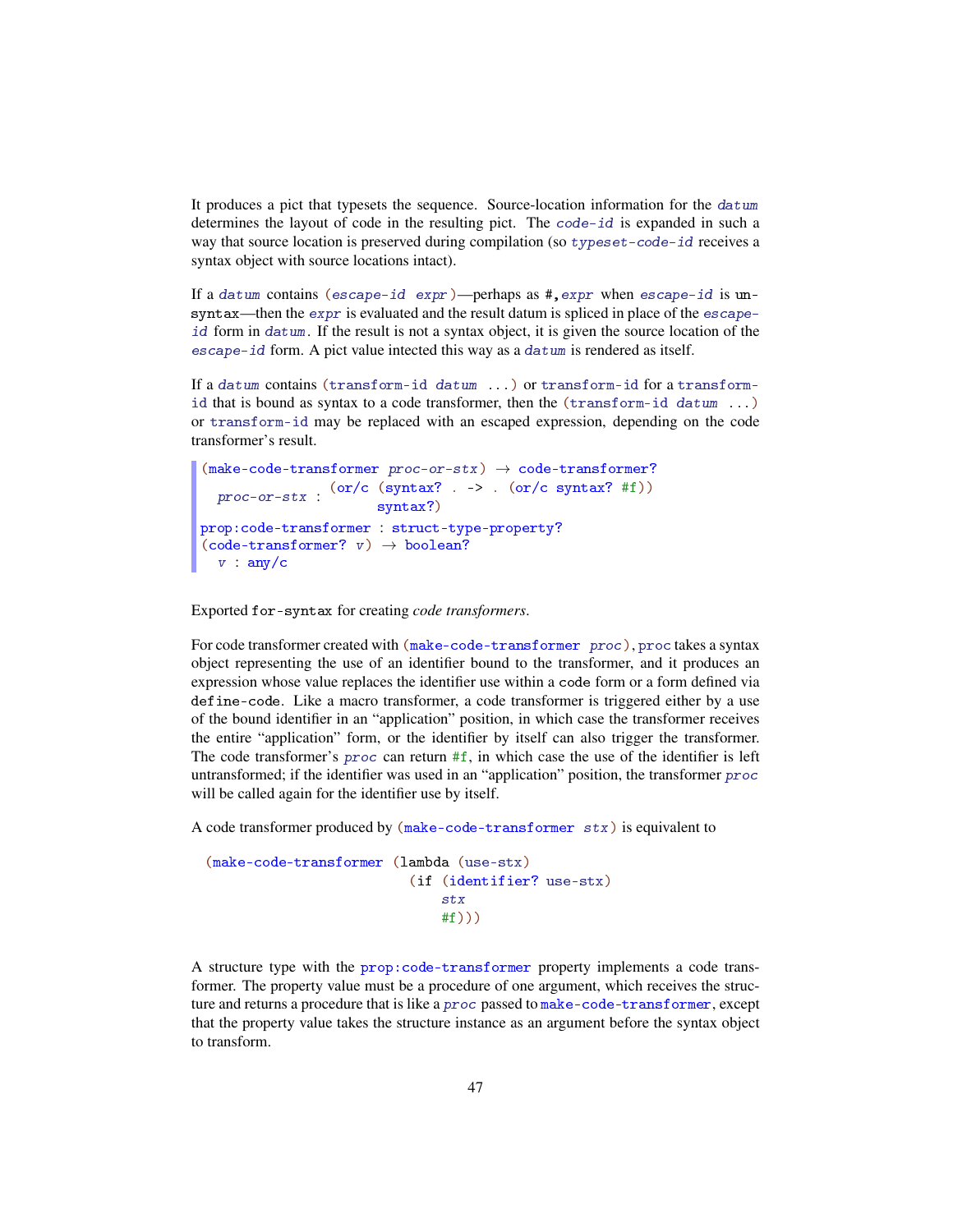The code-transformer? predicate returns #t for a value produced by make-codetransformer or for an instance of a structure type with the prop:code-transformer property, #f otherwise.

Example:

```
> (let-syntax ([bag (make-code-transformer #'(code hat))]
               [copy (make-code-transformer (syntax-rules ()
                                             [(-c) (code (* 2 c))])])]
    (inset (frame (code ((copy cat) in the bag))) 2))
((*) 2 cat) in the hat)
(define-exec-code (pict-id runnable-id string-id)
  datum \ldots)
```
Binds  $pict-id$  to the result of (code datum ...), except that if an identifier  $\Box$  appears anywhere in a datum, then the identifier and the following expression are not included for code.

Meanwhile, runnable-id is bound to a syntax object that wraps the datums in a begin. In this case, s are removed from the datums, but not the following expression. Thus, an \_ identifier is used to comment out an expression from the pict, but have it present in the syntax object for evaluation.

The string-id is bound to a string representation of the code that is in the pict. This string is useful for copying to the clipboard with (send the-clipboard set-clipboardstring string-id 0).

```
(define-exec-code/scale scale-expr (pict-id runnable-id string-id)
  datum ...)
```
Like define-exec-code, but with a scale to use via scale/improve-new-text when generating the pict.

```
comment-color : (or/c string? (is-a?/c color%))
keyword-color : (or/c string? (is-a?/c color%))
id-color : (or/c string? (is-a?/c color%))
literal-color : (or/c string? (is-a?/c color%))
```
For backward compatibility, the default values for current-comment-color, etc.

```
(code-pict-bottom-line-pict pict) \rightarrow (or/c pict?#f)
  pict : pict?
```
The same as pict-last, provided for backward compatibility.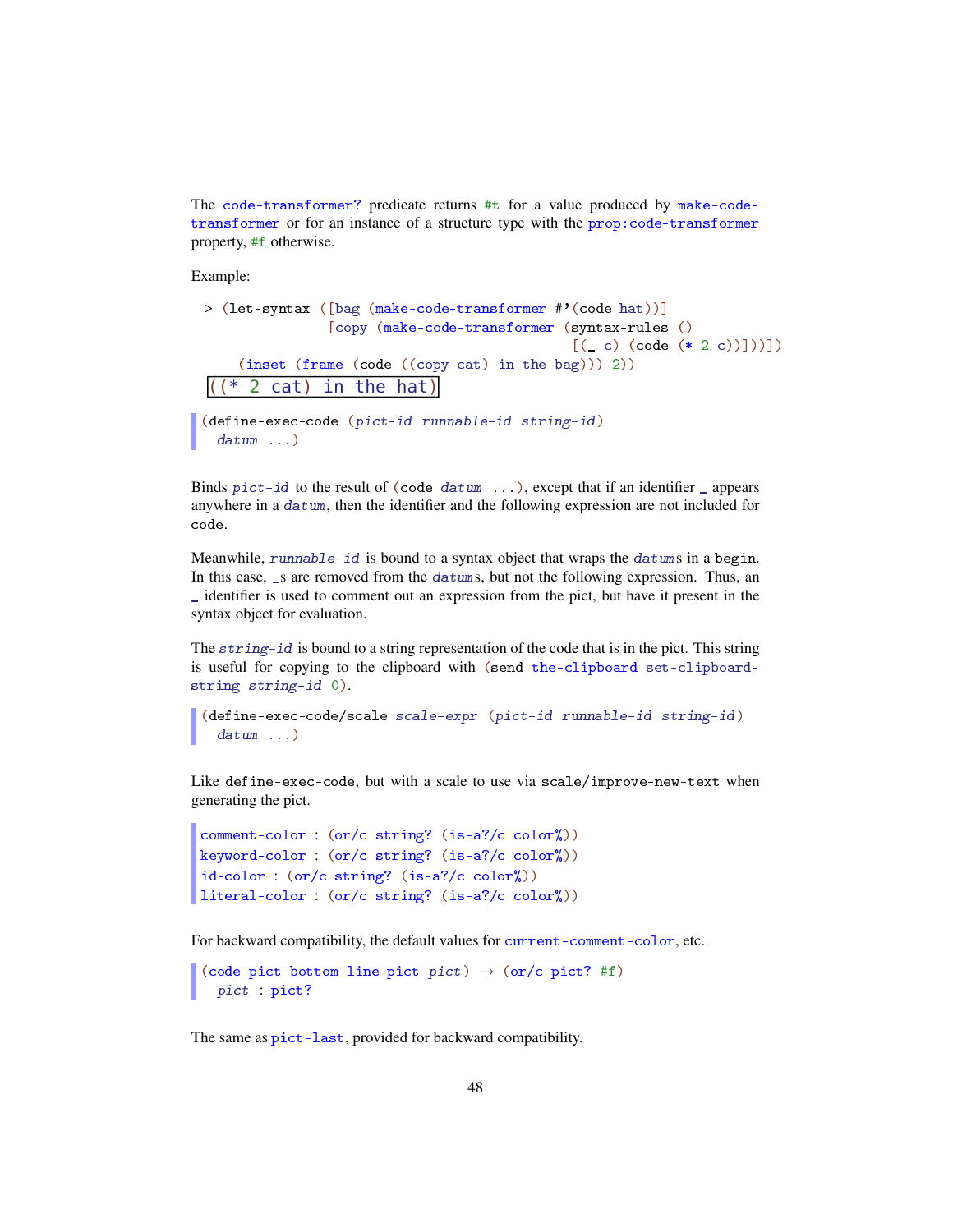```
(pict->code-pict pict bl-pict) \rightarrow pict?
  pict : pict?
  bl-pict : (or/c pict? #f)
```
Mainly for backward compatibility: returns (if bl-pict (use-last pict (or (pict-last bl-pict) bl-pict))).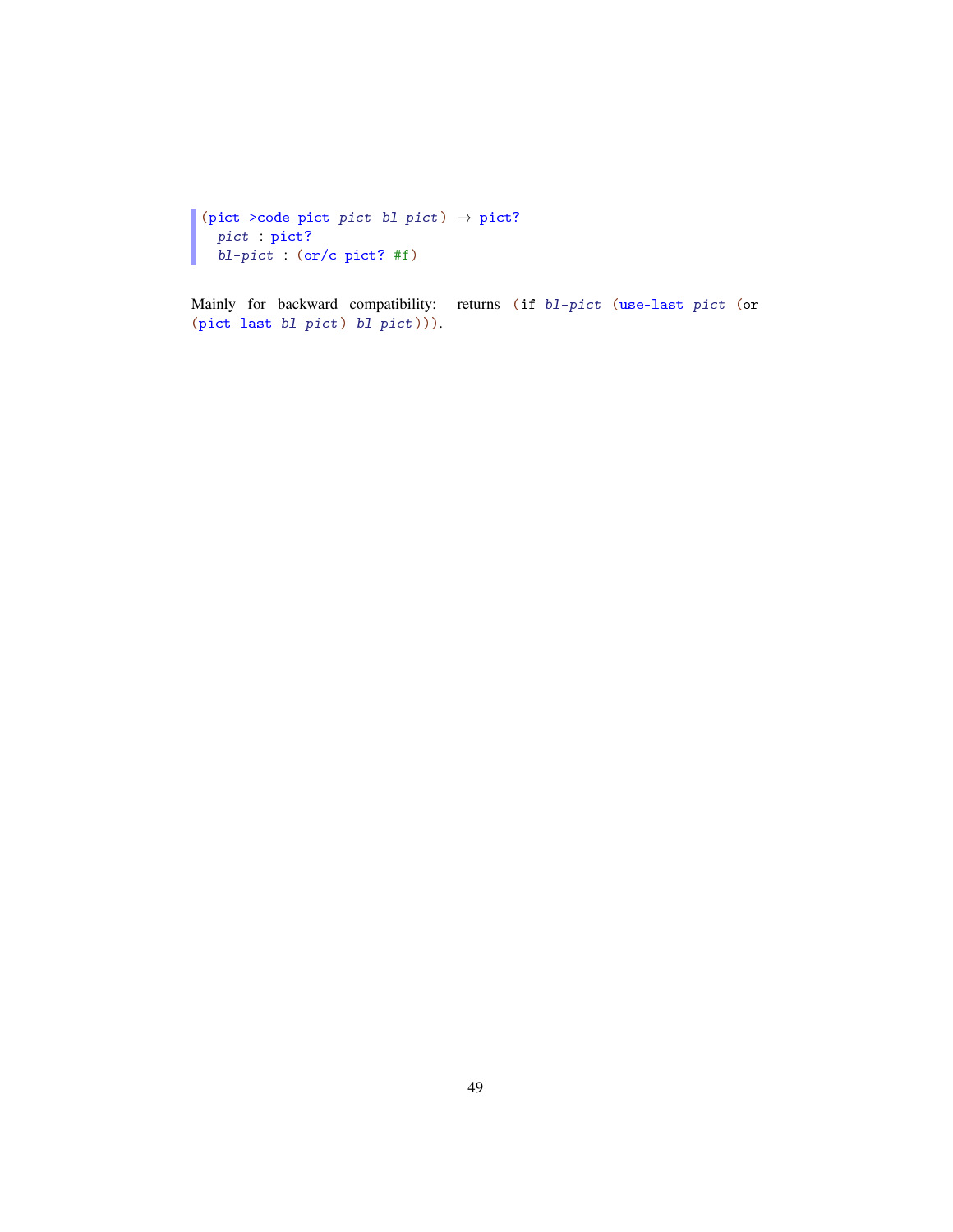# 8 Animation Helpers

These functions are designed to work with the slide constructors in slideshow/play.

#### 8.1 Pict Interoplations

```
(fade-pict n p1 p2 [#:combine combine]) \rightarrow pict?
 n : (real-in 0.0 1.0)
 p1 : pict?
 p2 : pict?
 combine: (pict? pict? . > . pict?) = cc-superimpose
```
Interpolates p1 and p2, where the result with n as  $0.0$  is p1, and the result with n as 1.0 is  $p2$ . For intermediate points,  $p1$  fades out while  $p2$  fades in as n changes from 0.0 to 1.0. At the same time, the width and height of the generated pict are intermediate between  $p1$ and  $p2$ , and the relative baselines and last pict correspondingly morph within the bounding box.

The combine argument determines how  $p1$  and  $p2$  are aligned for morphing. For example, if  $p_1$  and  $p_2$  both contain multiple lines of text with the same line height but different number of lines, then using ctl-superimpose would keep the ascent line in a fixed location relative to the top of the resulting pict as the rest of the shape morphs around it.

```
(fade-around-pict n p1 make-p2) \rightarrow pict?
 n : (real-in 0.0 1.0)
 p1 : pict?
 make-p2: (plot? . -> . pict?)
```
Similar to fade-pict, but the target is not a fixed  $p2$ , but instead a function make-p2 that takes a laundered ghost of  $p1$  and places it into a larger scene. Also,  $p1$  does not fade out as n increases; instead,  $p1$  is placed wherever its ghost appears in the result of make-p2.

For example,

```
(lambda (n)
 (fade-around-pict n
                    (code x)
                    (lambda (g) (code (+  #, x 1))))
```
animates the wrapping of x with a  $(+ \ldots 1)$  form.

```
(slide-pict base p p-from p-to n) \rightarrow pict?
  base : pict?
```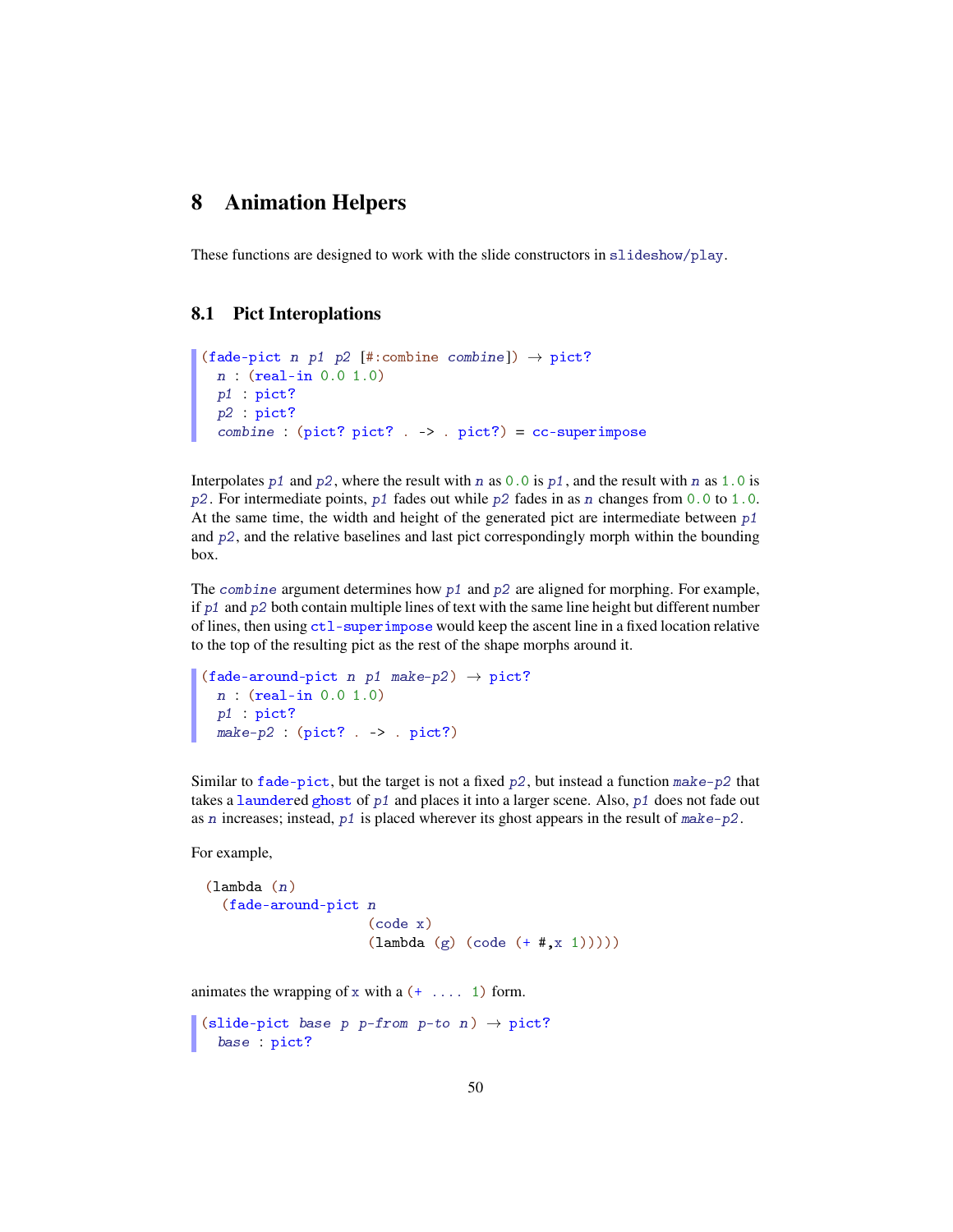```
p : pict?
p-from : pict?
p-to : pict?
n : (real-in 0.0 1.0)
```
Pins p onto base, sliding from  $p$ -from to  $p$ -to (which are picts within base) as n goes from 0.0 to 1.0. The top-left locations of  $p$ -from and  $p$ -to determine the placement of the top-left of p.

The  $p$ -from and  $p$ -to picts are typically laundered ghosts of p within base, but they can be any picts within base.

#### 8.2 Merging Animations

```
(sequence-animations gen ...) \rightarrow (-> (real-in 0.0 1.0) pict?)
  gen : (-> (real-in 0.0 1.0) pict?)
```
Converts a list of gen functions into a single function that uses each gen in sequence.

```
(reverse-animations gen ...) \rightarrow (-> (real-in 0.0 1.0) pict?)
  gen : (-> (real-in 0.0 1.0) pict?)
```
Converts a list of gen functions into a single function that run (sequence-animations gen ...) in reverse.

## 8.3 Stretching and Squashing Time

```
(fast-start n) \rightarrow (real-in 0.0 1.0)
  n : (real-in 0.0 1.0)
(fast-end n) \rightarrow (real-in 0.0 1.0)n : (real-in 0.0 1.0)
(fast-edges n) \rightarrow (real-in 0.0 1.0)n : (real-in 0.0 1.0)
(fast{-middle n}) \rightarrow (real-in 0.0 1.0)n : (real-in 0.0 1.0)
```
Monotonically but non-uniformly maps  $n$  with fixed points at  $0.0$  and  $1.0$ .

The fast-start mapping is convex, so that

```
(slide-pict base p p1 p2 (fast-start n))
```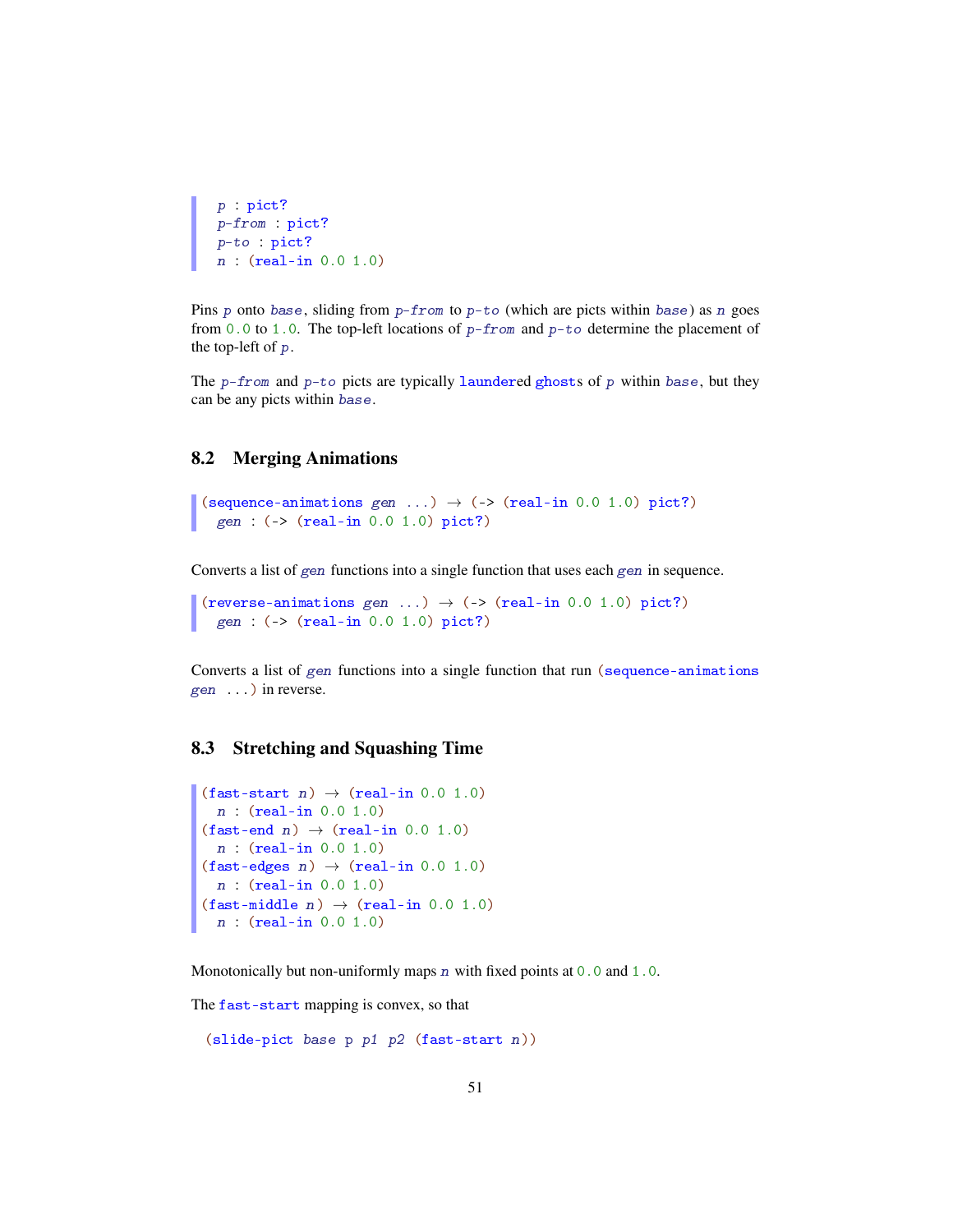appears to move quickly away from  $p1$  and then slowly as it approaches  $p2$ , assuming that n increases uniformly.

The fast-end mapping is concave, so that

```
(slide-pict base p p1 p2 (fast-end n))
```
appears to move slowly away from  $p1$  and then quicly as it approaches  $p2$ , assuming that n increases uniformly.

The fast-edges mapping is convex at first and concave at the end, so that

```
(slide-pict base p p1 p2 (fast-edges n))
```
appears to move quickly away from  $p1$ , then more slowly, and then quickly again near  $p2$ , assuming that n increases uniformly.

The fast-middle mapping is concave at first and convex at the end, so that

(slide-pict base p p1 p2 (fast-middle n))

appears to move slowly away from p1, then more quickly, and then slowly again near p2, assuming that n increases uniformly.

```
(split-phase n) \rightarrow (real-in 0.0 1.0) (real-in 0.0 1.0)
 n : (real-in 0.0 1.0)
```
Splits the progression of n from  $0.0$  to 1.0 into a progression from (values 0.0 0.0) to (values 1.0 0.0) and then (values 1.0 0.0) to (values 1.0 1.0).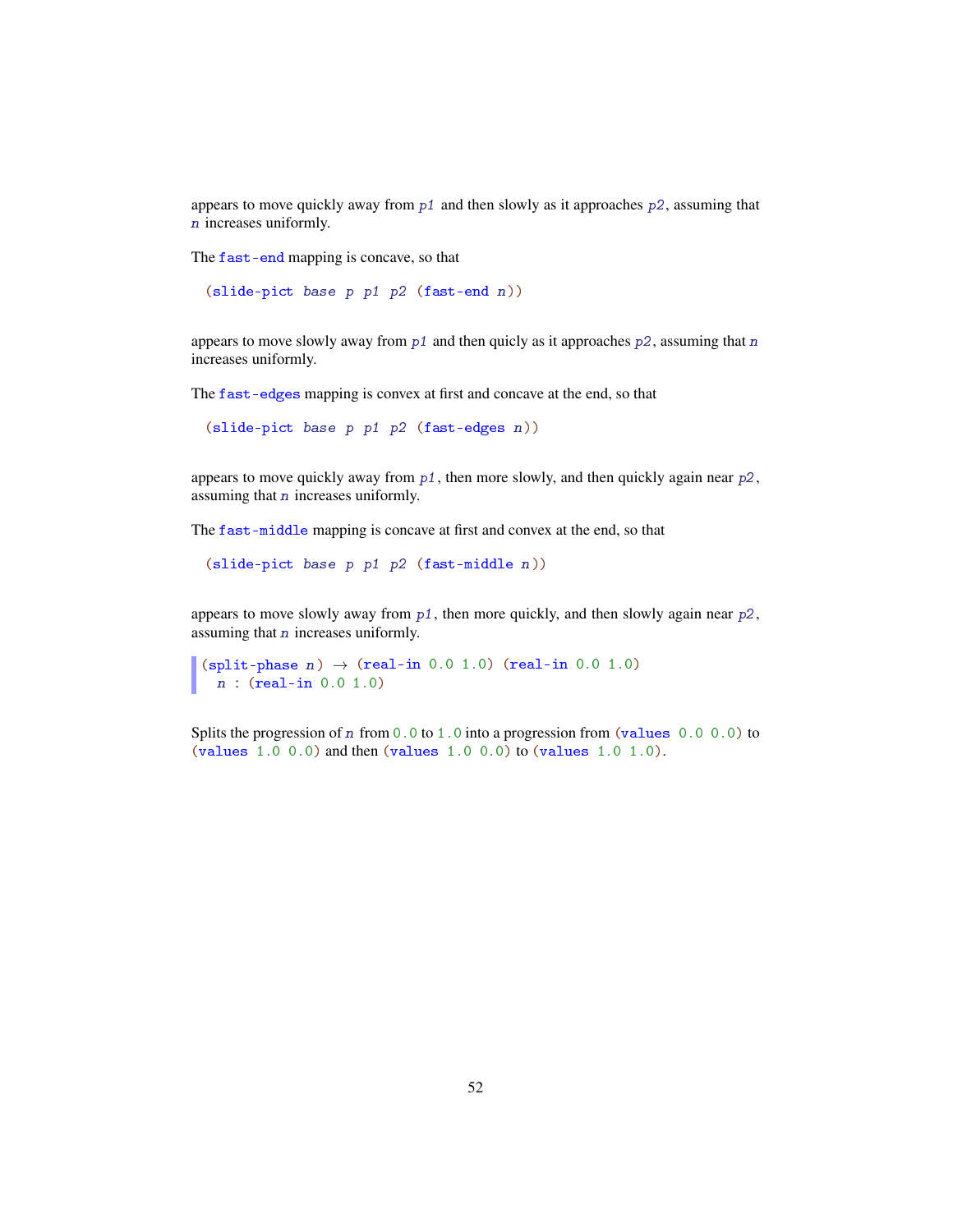## 9 Miscellaneous

```
(hyperlinkize pict) \rightarrow pict?pict : pict?
```
Adds an underline and blue color. The pict's height and descent are extended.

```
(scale-color factor color) \rightarrow (is-a?/c color%)
  factor : real?
  color : (or/c string (is-a?/c color%))
```
Scales a color, making it brighter or darker. If the factor is less than 1, the color is darkened by multiplying the RGB components by the factor. If the factor is greater tham 1, the color is lightened by dividing the gap between the RGB components and 255 by the factor.

```
(color-series dc
              max-step
              step-delta
              start
              end
              proc
              set-pen?
              set-brush?) \rightarrow void?dc : (is-a?/c dc<%>)
 max-step : exact-nonnegative-integer?
 step-delta : (and/c exact? positive?)
 start : (or/c string? (is-a?/c color%))
 end : (or/c string? (is-a?/c color%))
 proc : (exact? . > . any)set-pen? : any/c
 set-brush? : any/c
```
Calls a proc multiple times, gradually changing the pen and/or brush color for each call. For the first call, the current pen and/or brush color matches start; for the last call, it matches end; and for intermediate calls, the color is an intermediate color.

The max-step and step-delta arguments should be exact numbers; the procedure is called with each number from 0 to max-step inclusive using a step-delta increment.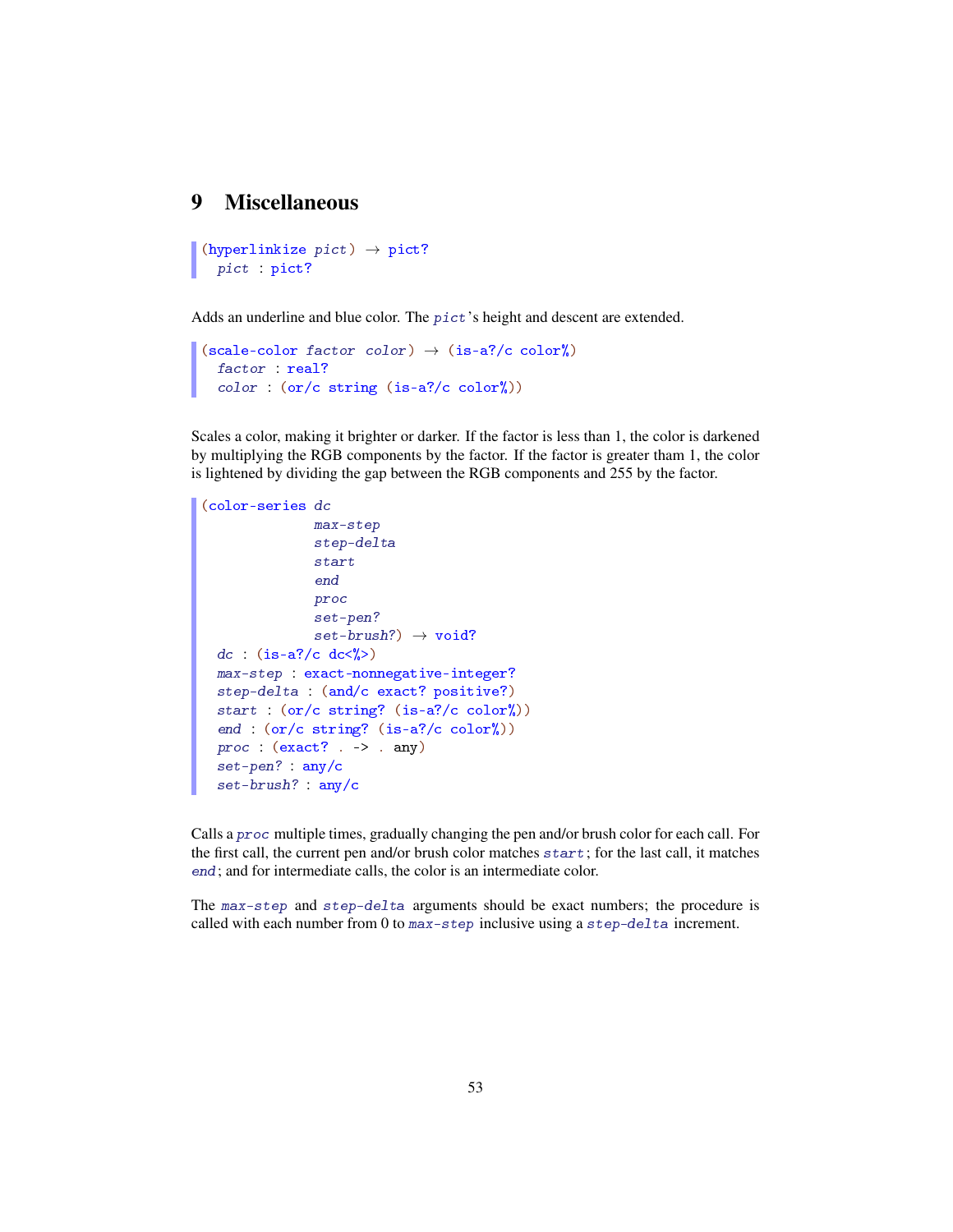# 10 Rendering

```
(dc-for-text-size) \rightarrow (or/c #f (is-a? /c dc/')')(dc-for-text-size dc) \rightarrow void?
  dc : (or/c #f (is-a]/c dc\langle\langle\rangle\rangle)
```
A parameter that is used to determine the bounding box of picts created with text.

The drawing context installed in this parameter need not be the same as the ultimate drawing context, but it should measure text in the same way. Under normal circumstances, font metrics are the same for all drawing contexts, so the default value of dc-for-text-size is a bitmap-dc% that draws to a 1-by-1 bitmap.

```
(draw-pict pict dc x y) \rightarrow void?
  pict : pict?
  dc : (is-a?/c dc<\!\!\!/\!\!\!/\!\!\!/)x : real?
  y : real?
```
Draws pict to  $dc$ , with its top-left corner at offset  $(x, y)$ .

```
(pict-> bitmap~pict) \rightarrow (is-a]/c~bitmap')pict : pict?
```
Returns a bitmap% with an alpha channel, no larger than  $picture$ , with  $picture$  drawn on it in the top-left corner  $(0, 0)$ .

```
(make-pict-drawer pict)
\rightarrow ((is-a?/c dc<%>) real? real? . -> . void?)
pict : pict?
```
Generates a pict-drawer procedure for multiple renderings of pict. Using the generated procedure can be faster than repeated calls to draw-pict.

```
(show-pict pict
           [w
            h<sup>]</sup>
            #:frame-x frame-x
            #:frame-y frame-y
            #:frame-style frame-style) \rightarrow void?
 pict : pict?
 w : (or/c #f exact-nonnegative-integer?) = #f
h : (or/c #f exact-nonnegative-integer?) = #f
 frame-x : (or/c (integer-in -10000 10000) #f)
```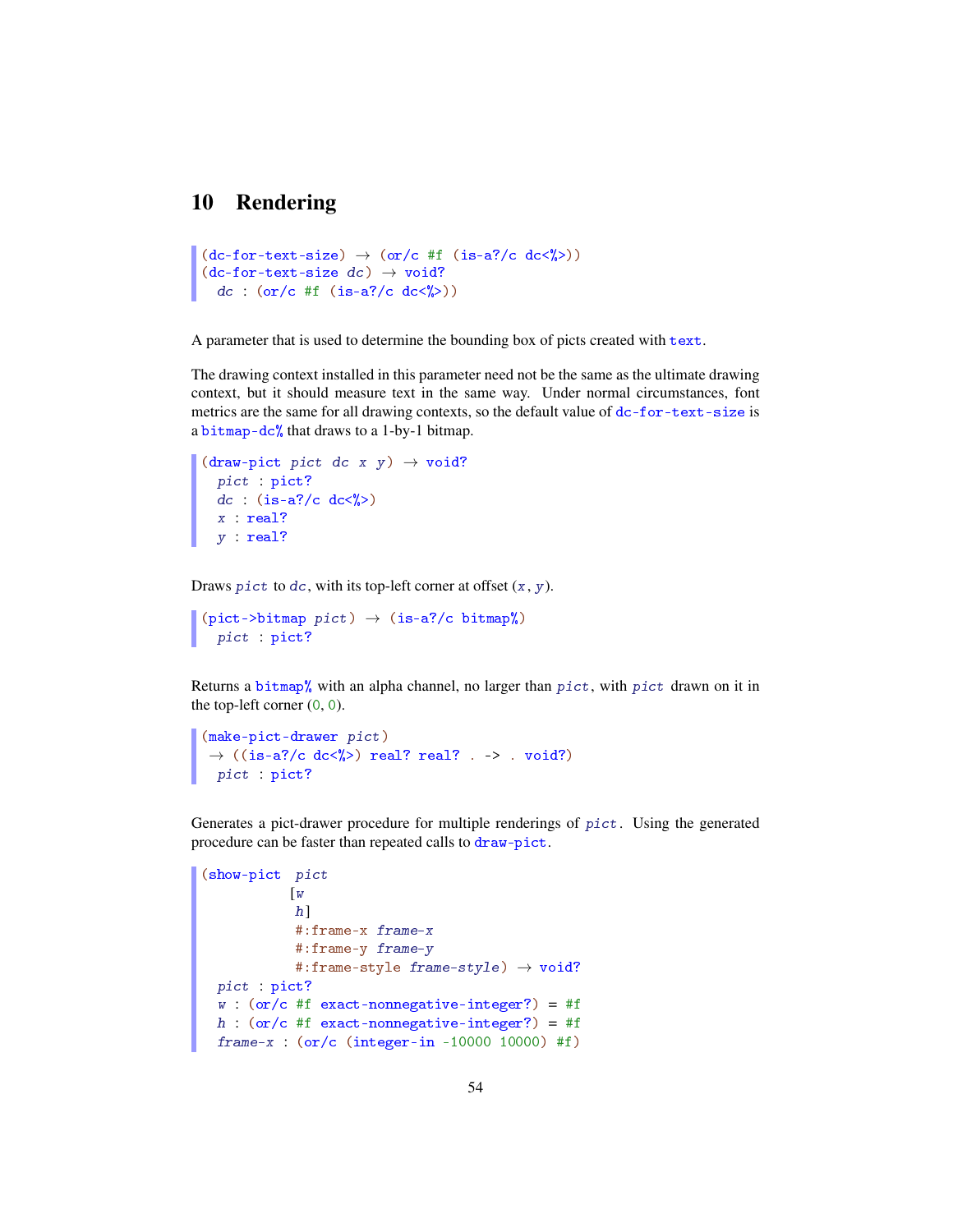```
frame-y : (or/c (integer-in -10000 10000) #f)
frame-style :
             (listof (or/c 'no-resize-border 'no-caption
                           'no-system-menu 'hide-menu-bar
                           'toolbar-button 'float 'metal))
```
Opens a frame that displays pict. The frame adds one method, set-pict, which takes a pict to display. The optional  $w$  and  $h$  arguments specify a minimum size for the frame's drawing area, and the frame-x, frame-y, and frame-style keyword arguments behave in the same manner as x, y, and style arguments for the frame%.

```
(current-expected-text-scale) \rightarrow (list real? real?)
(current-expected-text-scale scales) \rightarrow void?
  scales : (list real? real?)
```
A parameter used to refine text measurements to better match an expected scaling of the image. The scale/improve-new-text form sets this parameter while also scaling the resulting pict.